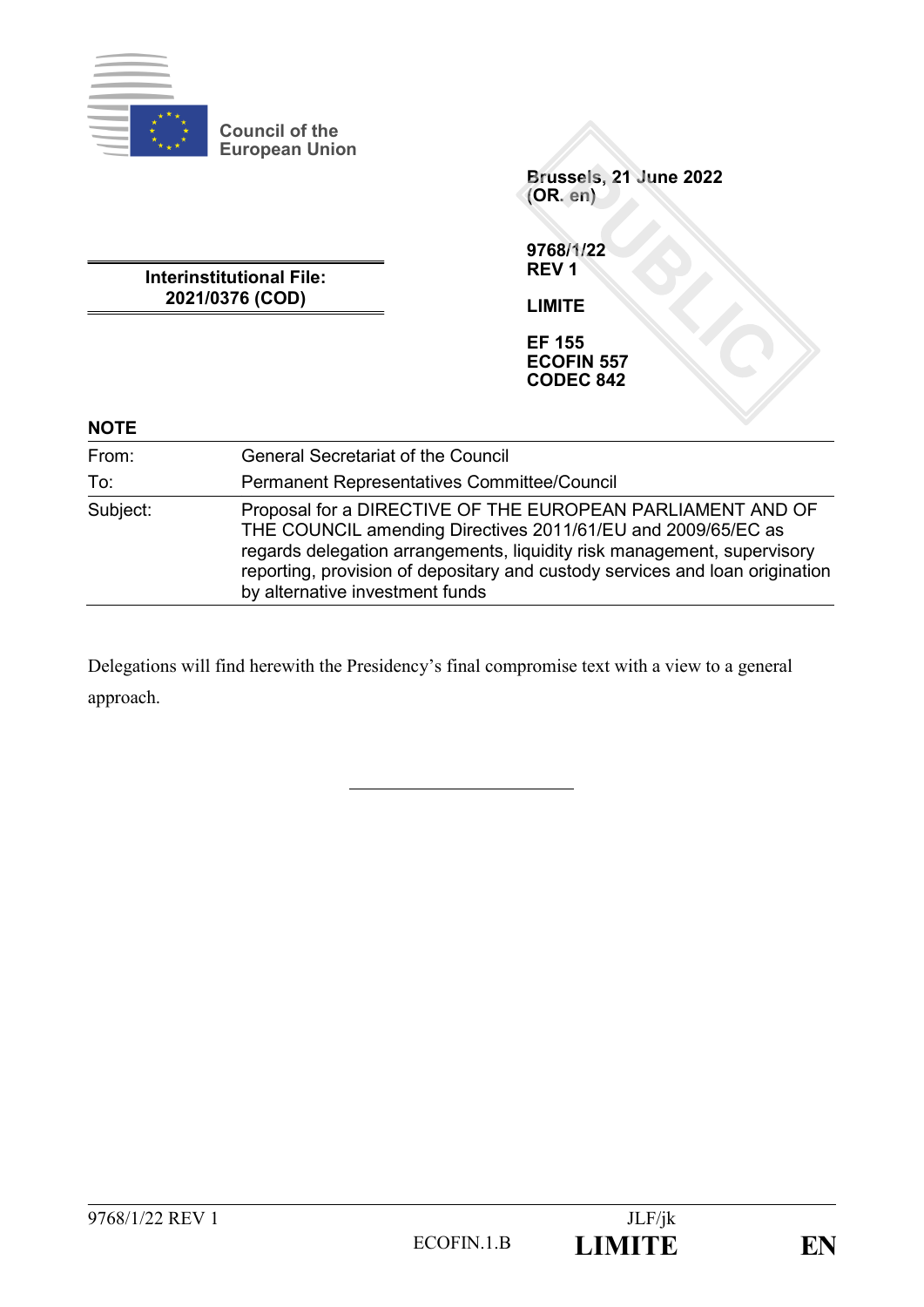### **Proposal for a**

### **DIRECTIVE OF THE EUROPEAN PARLIAMENT AND OF THE COUNCIL**

**amending Directives 2011/61/EU and 2009/65/EC as regards delegation arrangements, liquidity risk management, supervisory reporting, provision of depositary and custody services and loan origination by alternative investment funds**

(Text with EEA relevance)

### THE EUROPEAN PARLIAMENT AND THE COUNCIL OF THE EUROPEAN UNION,

Having regard to the Treaty on the Functioning of the European Union, and in particular Article 53(1) thereof,

Having regard to the proposal from the European Commission,

After transmission of the draft legislative act to the national parliaments,

Having regard to the opinion of the European Economic and Social Committee**<sup>1</sup>** ,

Acting in accordance with the ordinary legislative procedure,

Whereas:

 $\mathbf{1}$ **<sup>1</sup>** OJ C , , p. .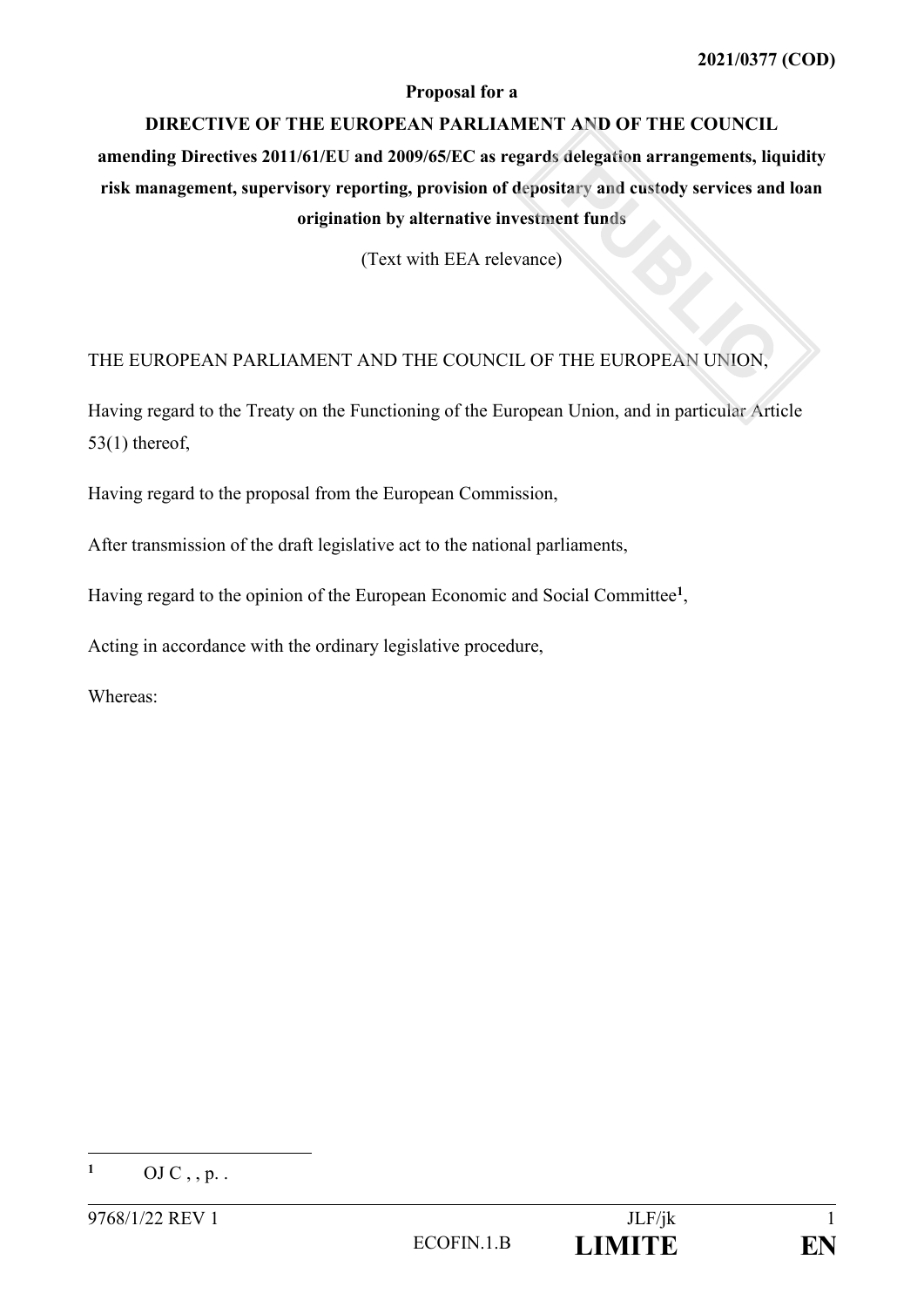(1) In accordance with Article 69 of Directive 2011/61/EU of the European Parliament and of the Council**<sup>2</sup>** , the Commission has reviewed the application and the scope of that Directive and concluded that the objectives of integrating the Union market for alternative investment funds ('AIF'), ensuring a high level of investor protection and protecting financial stability have mostly been met. However, in that review the Commission also concluded that there is a need to harmonise rules for the managers of alternative investment funds ('AIFMs') managing loan-originating AIFs, to clarify standards applicable to AIFMs that delegate their functions to third parties, to ensure equal treatment of custodians, to improve cross-border access to depositary services, to optimise supervisory data collection and to facilitate the use of liquidity management tools (LMTs) across the Union. Therefore, amendments are necessary to address those regulatory gaps to improve the functioning of Directive 2011/61/EU.

(2) A robust delegation regime, an equal treatment of custodians, coherence of supervisory reporting and a harmonised approach to the use of LMTs are equally necessary for the management of undertakings for collective investment in transferable securities ('UCITS'). Therefore, it is appropriate to also amend Directive 2009/65/EC of the European Parliament and of the Council**<sup>3</sup>** , which lays down rules regarding the authorisation and operation of UCITS, in the areas of delegation, asset safekeeping, supervisory reporting and liquidity risk management.

1

**<sup>2</sup>** Directive 2011/61/EU of the European Parliament and of the Council of 8 June 2011 on Alternative Investment Fund Managers and amending Directives 2003/41/EC and 2009/65/EC and Regulations (EC) No 1060/2009 and (EU) No 1095/2010 (OJ L 174, 1.7.2011, p. 1).

**<sup>3</sup>** Directive 2009/65/EC of the European Parliament and of the Council of 13 July 2009 on the coordination of laws, regulations and administrative provisions relating to undertakings for collective investment in transferable securities (UCITS) (OJ L 302, 17.11.2009, p. 32).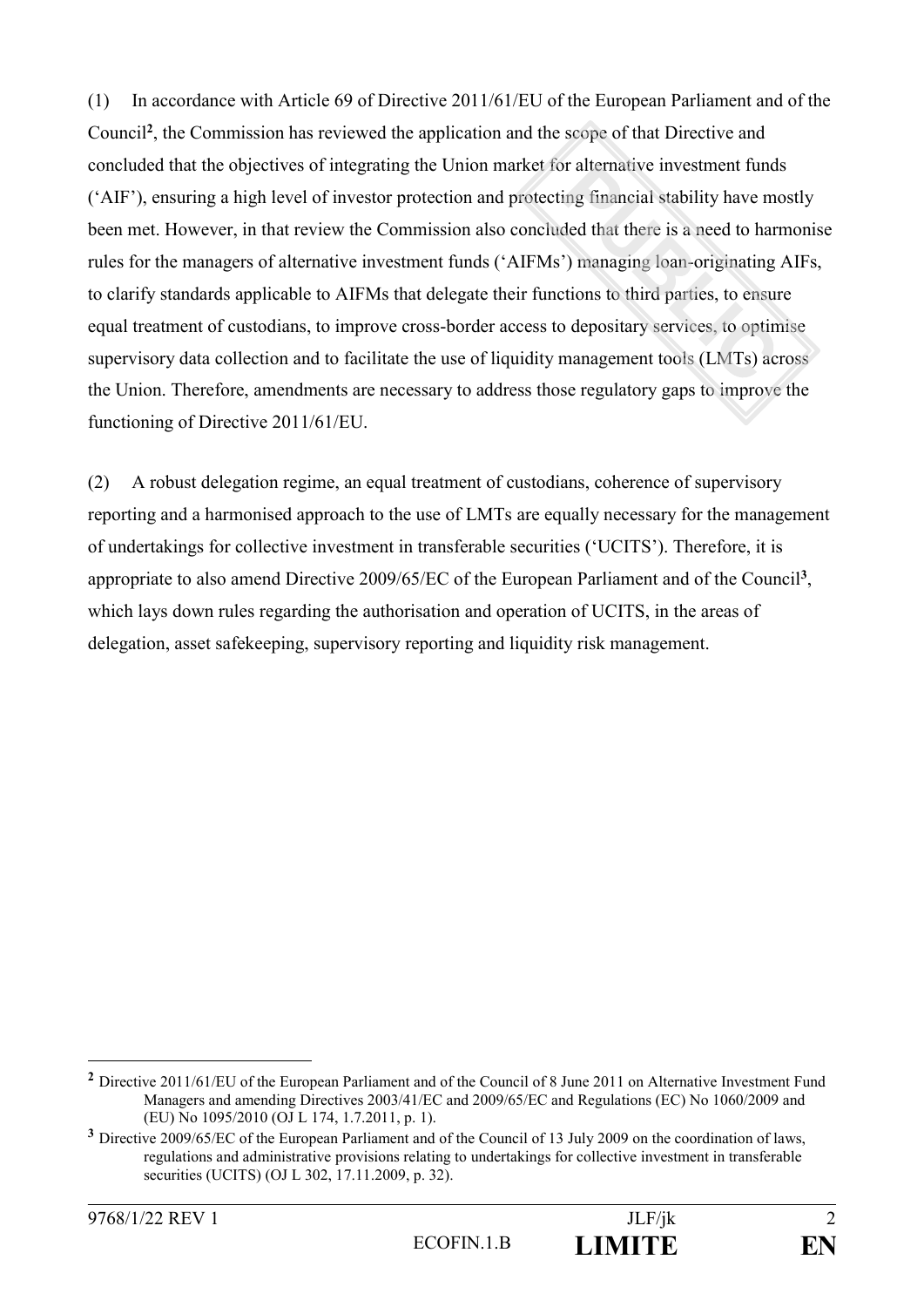(3) To increase the efficiency of AIFM activities, the list of authorised ancillary services set out in Article 6(4) of Directive 2011/61/EU should be extended to include the tasks carried out by an administrator in accordance with Regulation (EU) 2016/1011 of the European Parliament and of the Council<sup>4</sup> ('administration of benchmarks') and credit servicing governed by Directive 2021/2167 of the European Parliament and of the Council.**<sup>5</sup>** For the sake of completeness, it should also be clarified that, when undertaking the tasks carried out by an administrator of benchmarks or when providing credit services, the AIFM should be subject to the abovementioned acts.

(3a) In order to enhance legal certainty for AIFMs and UCITS managers regarding the services they can provide to third parties, it should be clarified that AIFMs and UCITS managers are allowed to perform for the benefit of third parties the same activities and services that they already provide in relation to the AIFs and UCITS they manage, provided this does not create unmanageable conflicts of interest. This possibility would also support the international competitiveness of European AIFMs and UCITS management companies by enabling economies of scale and help diversify revenue sources.

(4) To ensure legal certainty it should be clarified that AIFMs providing ancillary services involving financial instruments are subject to the rules laid down in Directive 2014/65/EU of the European Parliament and of the Council**<sup>6</sup>** . With regard to other assets, which are not financial instruments, AIFMs should be required to comply with the requirements of Directive 2011/61/EU.

<sup>1</sup> **4** Regulation (EU) 2016/1011 of the European Parliament and of the Council of 8 June 2016 on indices used as benchmarks in financial instruments and financial contracts or to measure the performance of investment funds and amending Directives 2008/48/EC and 2014/17/EU and Regulation (EU) No 596/2014 (OJ L 171, 29.6.2016, p. 1–65).

**<sup>5</sup>** Directive (EU) 2021/2167 of the European Parliament and of the Council of 24 November 2021 on credit servicers and credit purchasers and amending Directives 2008/48/EC and 2014/17/EU (OJ L 438, 8.12.2021, p. 1–37)

**<sup>6</sup>** Directive 2014/65/EU of the European Parliament and of the Council of 15 May 2014 on markets in financial instruments and amending Directive 2002/92/EC and Directive 2011/61/EU (OJ L 173, 12.6.2014, p. 349).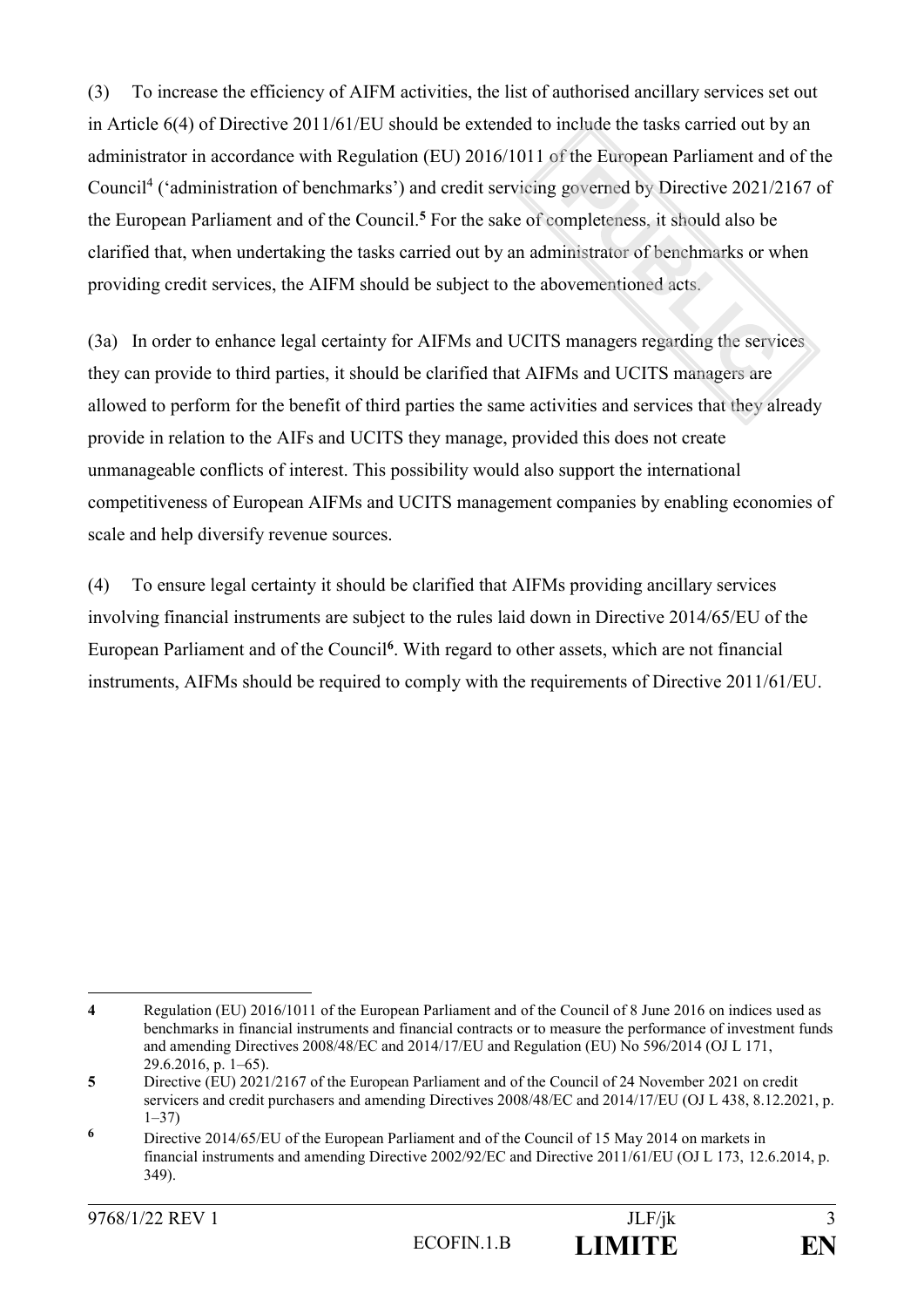(5) To ensure the uniform application of the requirements laid down in Articles 7 and 8 of Directive 2011/61/EU for the necessary human resources of AIFMs, it should be clarified that at the time of application for an authorisation, AIFMs should provide the competent authorities with information about the human and technical resources that the AIFM will employ to carry out its functions and, where applicable, to supervise delegates. At least two senior managers should be employed or conduct the business of the AIFM on a full-time basis and be resident in the Union. Regardless of this statutory minimum, more resources may be necessary depending on the size and complexity of the AIF.

(6) To enhance the uniform application of Directive 2011/61/EU it should be clarified that the delegation rules laid down in Article 20 apply to all functions listed in Annex I to that Directive and to the ancillary services referred to in Article 6(4) of that Directive.

(7) Marketing of funds is not always conducted by the AIFM directly but by one or several distributors either on behalf of the AIFM or on their own behalf. There may also be cases where an independent financial advisor markets a fund without the AIFM's knowledge. Most fund distributors are subject to regulatory requirements pursuant to Directive 2014/65/EU or Directive 2016/97/EU, which define the scope and extent of their responsibilities towards their own clients. This Directive should therefore acknowledge the diversity of distribution arrangements and recognise the existing safeguards for the arrangements whereby a distributor acts on its own behalf when it markets the AIF under Directive 2014/65/EU or through life-insurance based investment products in accordance with Directive 2016/97/EU, in which case the provisions of this Directive regarding delegation should not apply irrespective of any distribution agreement between the AIFM and the distributor.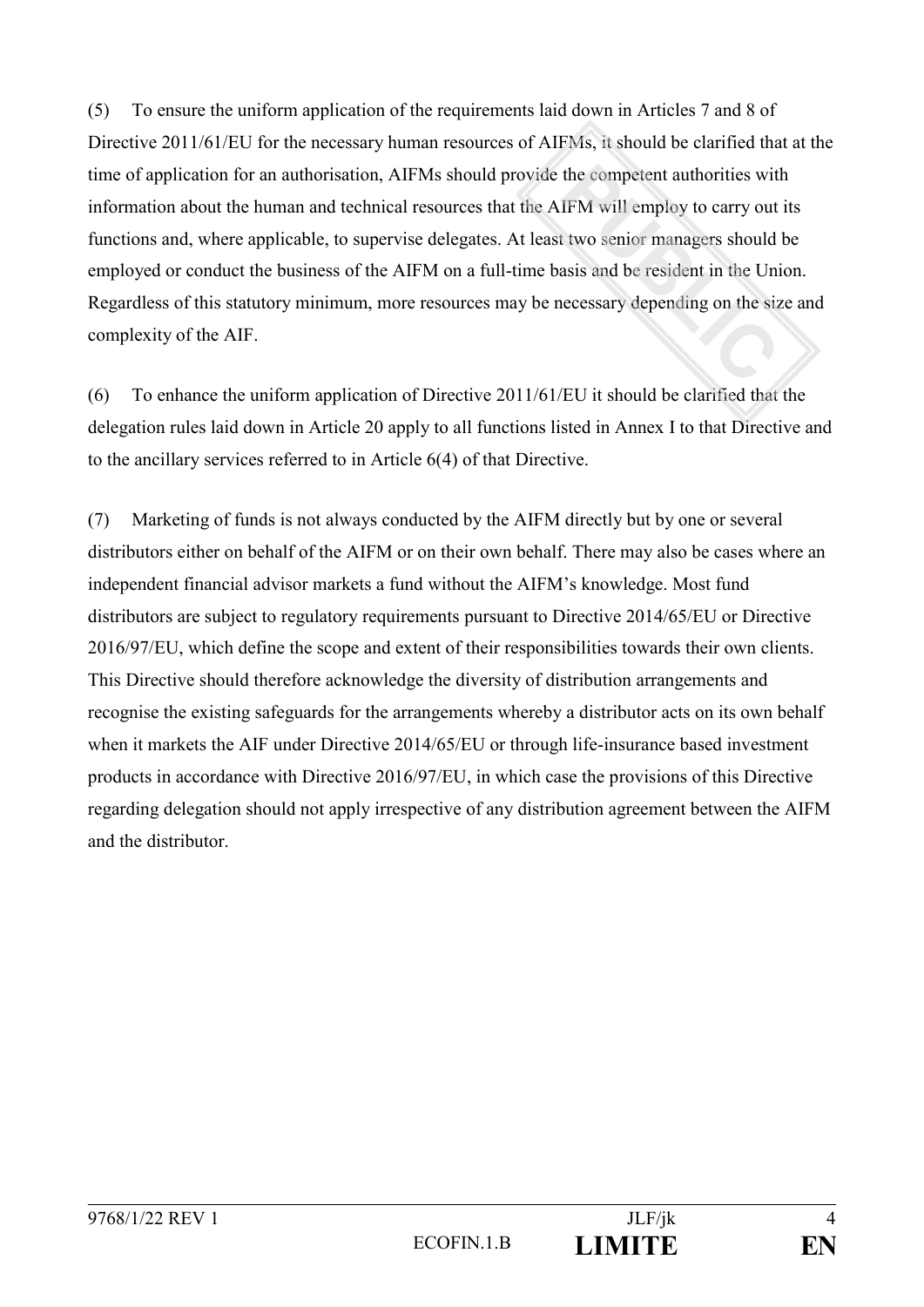(8) To develop a reliable overview of delegation activities in the Union and to inform future supervisory actions, AIFMs should regularly provide competent authorities with information on delegation arrangements which involve the delegation of collective or discretionnary portfolio management or risk management functions. AIFMs should therefore report information on the delegates, the list and description of the delegated activities, the amount and percentage of the assets of the managed AIFs that are subject to delegation arrangements concerning the portfolio management function, a description of how the AIFM oversees, monitors and controls the delegate, information on the sub-delegation arrangements and the date of commencement and expiry of the delegation and sub-delegation arrangements. For the sake of clarity, it should be specified that the data collected on the percentage of the assets of the managed AIFs that are subject to delegation arrangements concerning the portfolio management functions is for the purposes of providing a greater overview of the operation of delegation, and is not on its own an evidential indicator for determining the adequacy of substance or risk management, or the effectiveness of oversight or control arrangements at the level of the manager. Such information should be communicated to the competent authorities as part of the supervisory reporting governed by Article 24 of Directive 2011/61/EU.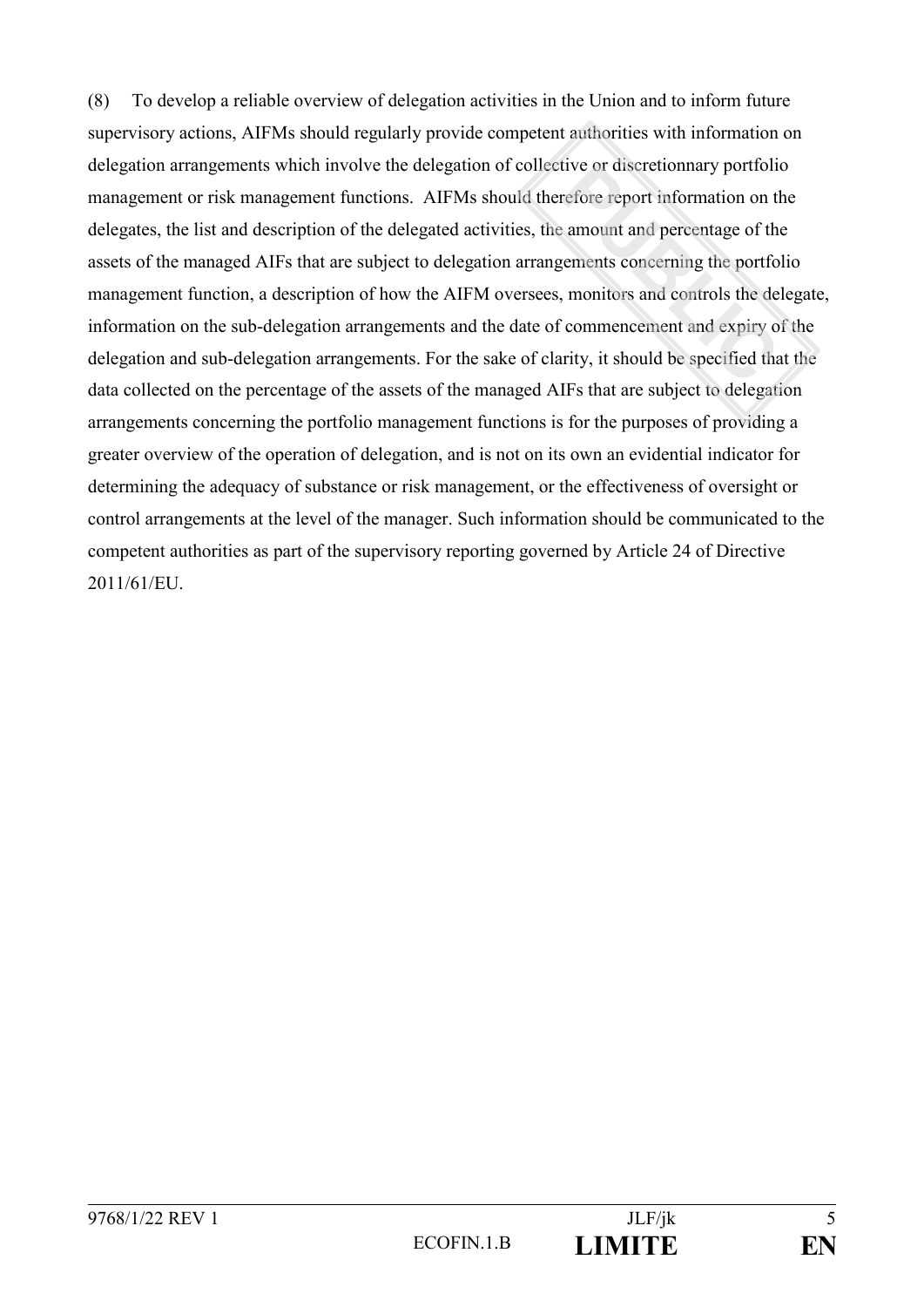(8a) Given that it is possible for an AIFM to employ leverage and, under certain conditions, to contribute to the build-up of systemic risk or disorderly markets, special requirements should be imposed on AIFMs employing leverage on a substantial basis. In order to achieve a uniform application of such requirements, the power to adopt acts in accordance with Article 290 TFEU should be delegated to the Commission in respect of specifying when leverage is to be considered to be employed on a substantial basis.

(9) Common rules should also be laid down to establish an efficient internal market for loanoriginating AIFs, to ensure a uniform level of investor protection in the Union, to make it possible for AIFs to develop their activities by originating loans in all Member States of the Union and to facilitate the access to finance by EU companies, a key objective of the Capital Markets Union ('CMU').**<sup>7</sup>** However, given the fast-growing private credit market, it is necessary to address the potential micro risks and macro prudential risks that loan originating AIFs could pose and spread to the broader financial system. The rules applicable to AIFMs managing loan-originating funds should be harmonised in order to improve risk management across the financial market and increase transparency for investors. For the sake of clarity, it should be specified that the provisions laid down in this Directive that are applicable to AIFMs that manage loan-originating AIFs should not prevent Member states from setting forth national product frameworks that define certain categories of AIFs with more restrictive rules. These national rules should apply to the AIF established in the Member State that has decided to exercise the discretion to the extent that these rules are more restrictive than the general provisions laid down in this Directive.

 $\overline{7}$ **<sup>7</sup>** Communication from the Commission to the European Parliament, the Council, the European Economic and Social Committee and the Committee of the Regions, A Capital Markets Union for people and businesses-new action plan (COM/2020/590 final).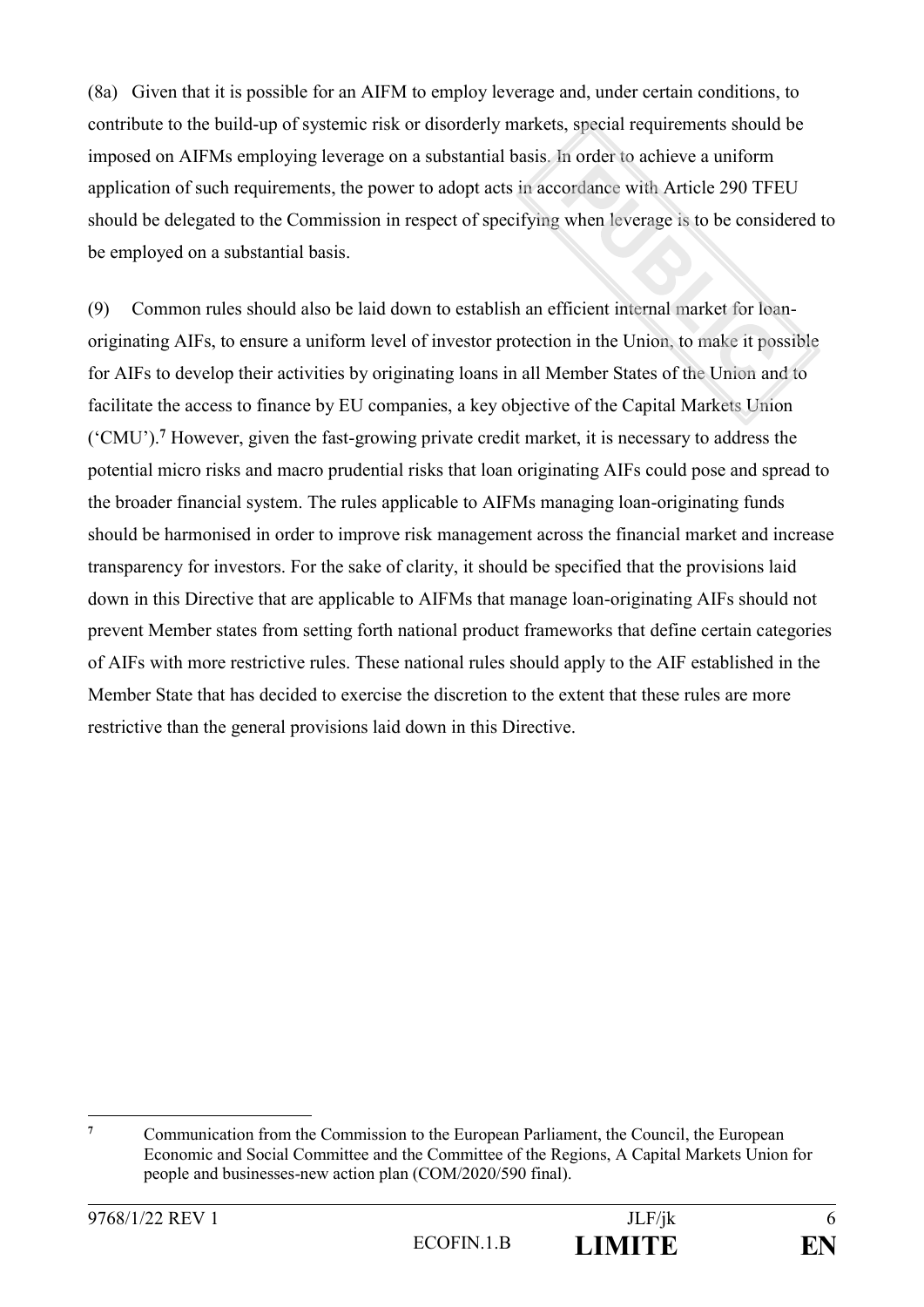(9a) AIFs granting loans to consumers are subject to the requirements of other instruments of Union law applicable to consumer lending, including Directive 2021/2167/EU on credit servicing and credit purchasing and Directive 2008/48/EC on credit agreements for consumers. These instruments of Union law lay down the basic protections of borrowers at the EU level. However, and based on overriding reasons of public interest, Member States should be able to prohibit loanorigination by AIFs to consumers.

(10) To support the professional management of AIFs and to mitigate risks to the financial stability, AIFMs that manage AIFs that engage in loan origination should have effective policies, procedures and processes for the granting of loans. They should also implement effective policies, procedures and processes for assessing credit risk and administering and monitoring their credit portfolio where they engage in loan originating activities or purchase loans from third parties. These policies, procedures and processess should be reviewed periodically.

(11) To contain the risk of interconnectedness among loan-originating AIFs and other financial market participants, AIFMs of those AIFs should, where a borrower is a financial institution, be required to diversify their risk and subject their exposure to specific limits. In addition, they should be subject to a leverage limit to ensure the stability and integrity of the financial system. In line with this objective, the leverage limit should be the same for all loan-originating AIFs, be they marketed to retail investors or only to professional investors. This should not prevent Member States from imposing a stricter leverage limit at national level to AIFs marketed to retail investors.

(12) In order to limit conflicts of interest, AIFMs and their staff should not receive loans from loan-originating AIFs that they manage. Similarly, the AIF's depositary and its staff or the AIFM's delegate and its staff should be prohibited from receiving loans from the associated AIFs.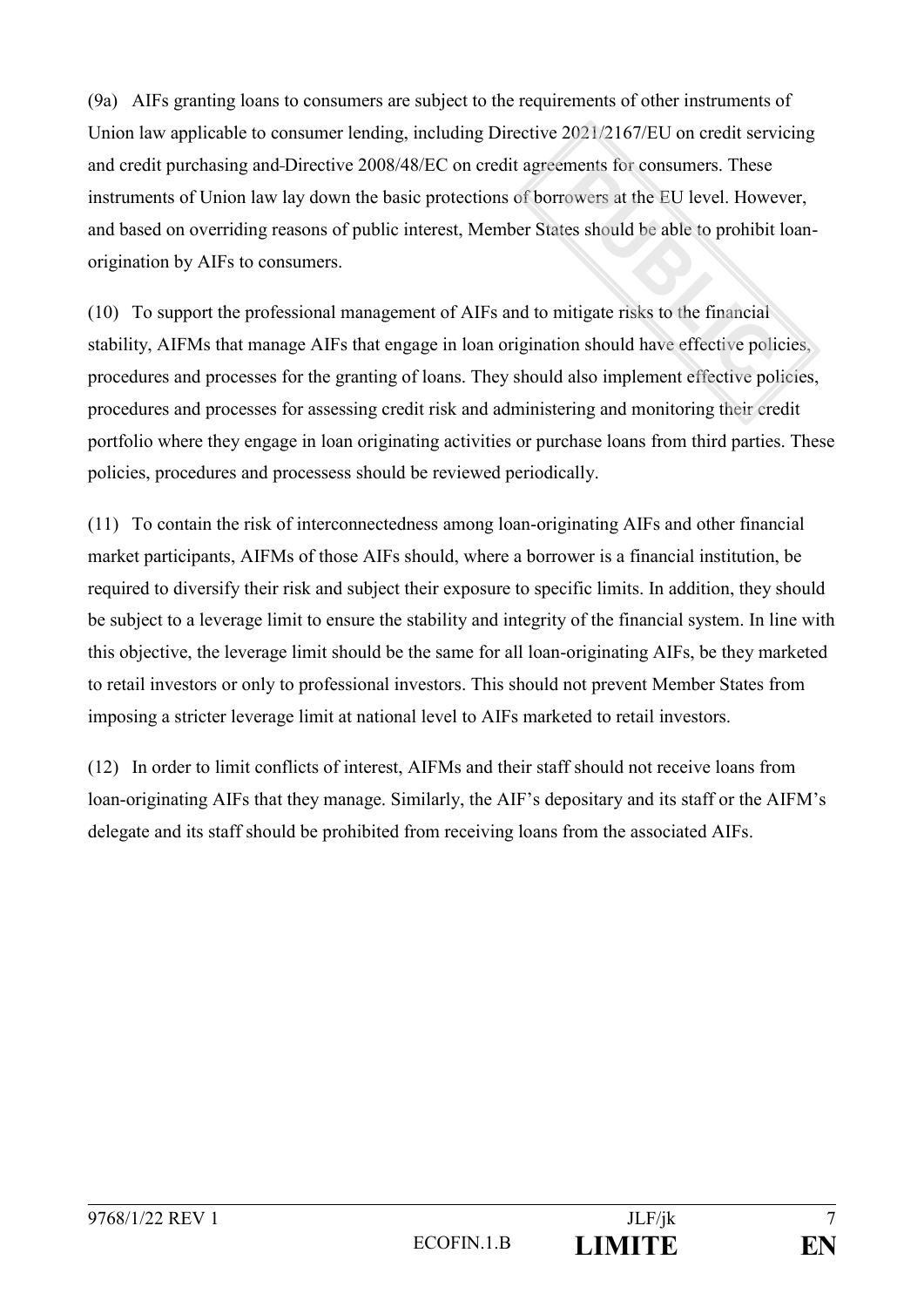(13) Directive 2011/61/EU should recognise the right of AIFs to originate loans and trade those loans on the secondary market. To avert moral hazard and maintain the general credit quality of loans originated by AIF's, such loans should be subject to risk retention requirements to avoid situations in which loans are originated with the sole purpose of selling them. Nevertheless, originate-to-distribute-loans should not be an investment strategy pursued by AIFs and AIFMs should therefore ensure that they only manage loan-originating AIFs whose investment strategy is not to originate loans with the objective to sell them.

(14) Long-term, illiquid loans held by AIFs may create liquidity mismatches if the authorised AIF's open-ended structure allows investors to redeem their fund units or shares on a frequent basis. It is therefore necessary to mitigate risks related to maturity transformation by imposing a closedended structure for AIFs originating loans because close-ended funds would not be vulnerable to redemption demands and could hold originated loans to maturity. However, a loan-originating AIF may offer redemption possibilities given its investment strategy and based on a liquidity management system that minimises liquidity mismatches and ensures investors fair treatment. It should therefore be possible for AIFMs to manage such AIFs provided that certain requirements are fulfilled, to be specified by regulatory technical standards. The regulatory technical standards should take into account the nature of the loan origination by the AIFM, especially if the AIFM provides only shareholder loans which can be regarded as equity-like and pose a lesser risk than loans to third parties.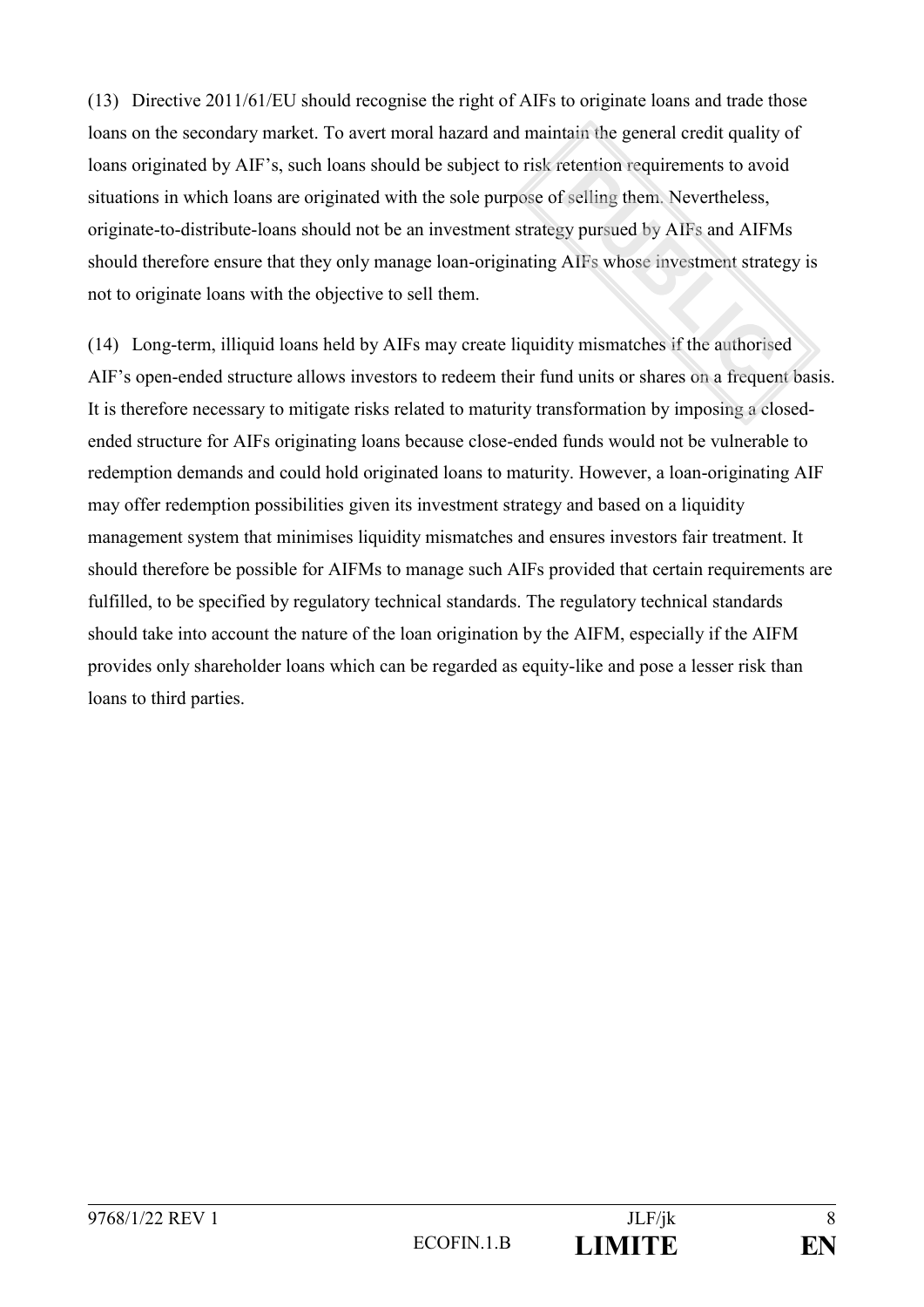(15) It should be clarified that where a loan-originating AIFs or an AIFM, in relation to its managed AIF's lending activities, are subject to the requirements laid down in Directive 2011/61/EU and to the requirements laid down in Regulations (EU) 345/2013**<sup>8</sup>** , (EU) 346/2013**<sup>9</sup>** and (EU) 2015/760**<sup>10</sup>** of the European Parliament and of the Council, the specific product rules laid down in Article 3 of Regulations (EU) 345/2013 and Article 3 of Regulation (EU) 346/2013, Chapter II of Regulation (EU) 2015/760, should override more general rules set out in Directive 2011/61/EU.

(15a) Due to the potentially illiquid and long-term nature of the assets of loan-originating AIFs, AIFMs experience inherent difficulty in complying with changes to the fund rules and regulatory requirements introduced during the life-cycle of the loan-originating AIFs they manage without affecting the trust and confidence of their investors. It is therefore necessary to provide for transitional rules for loan-originating AIFs that have been constituted before the adoption of this **Directive** 

<sup>&</sup>lt;u>.</u> **<sup>8</sup>** Regulation (EU) No 345/2013 of the European Parliament and of the Council of 17 April 2013 on European venture capital funds (OJ L  $115, 25.4.2013, p. 1–17$ ).

<sup>&</sup>lt;sup>9</sup> Regulation (EU) No 346/2013 of the European Parliament and of the Council of 17 April 2013 on European social entrepreneurship funds (OJ L 115, 25.4.2013, p. 18–38).

**<sup>10</sup>** Regulation (EU) 2015/760 of the European Parliament and of the Council of 29 April 2015 on European long-term investment funds (OJ L 123, 19.5.2015, p. 98–121).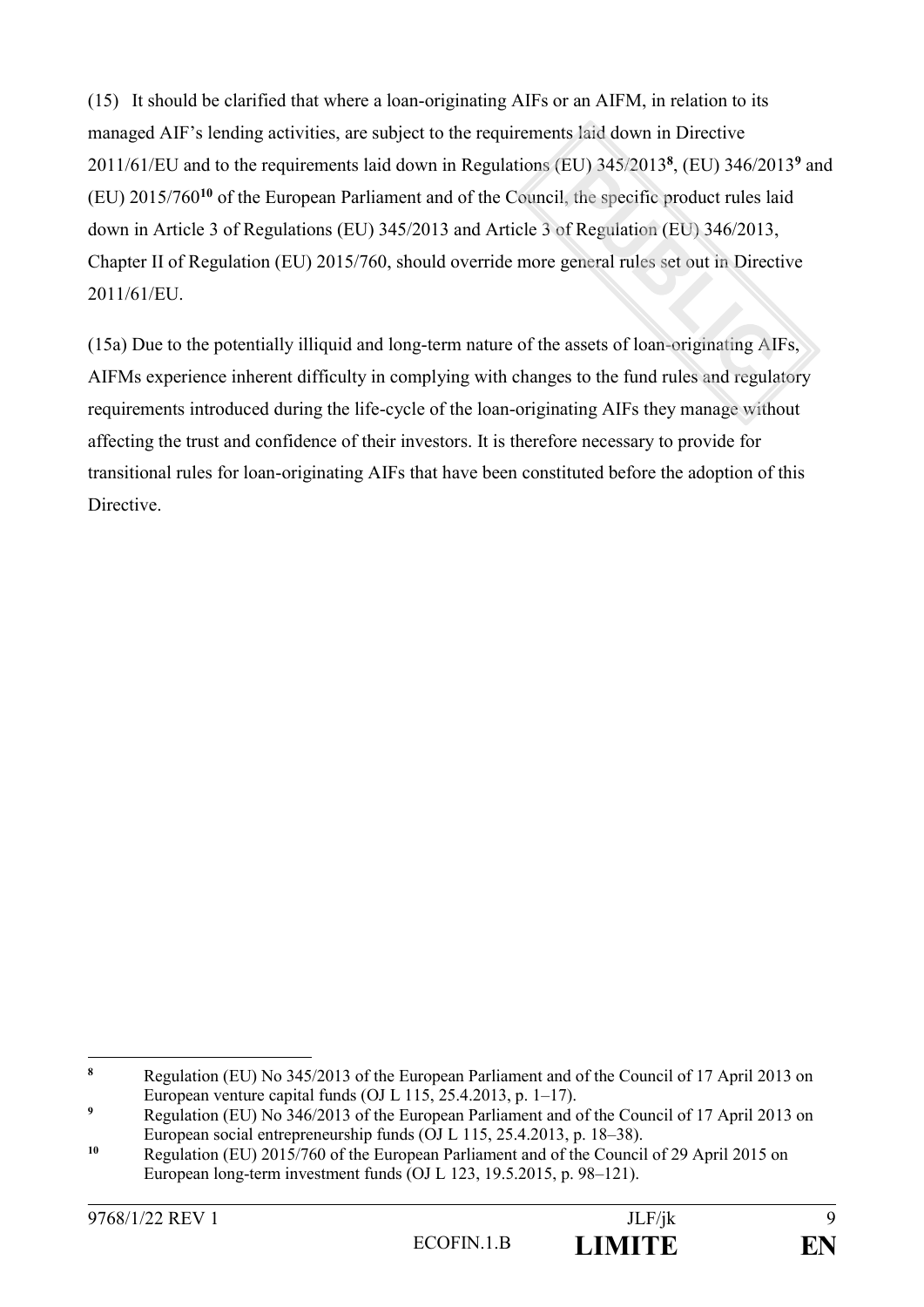(16) To support market monitoring by the supervisory authorities the information gathering and sharing through supervisory reporting should be improved. Duplicative reporting requirements that exist under Union and national legislation, in particular Regulation (EU) No 600/2014 of the European Parliament and of the Council**<sup>11</sup>**, Regulation (EU) 2019/834 of the European Parliament and of the Council**<sup>12</sup>**, Regulation (EU) No 1011/2012 of the European Central Bank**<sup>13</sup>** and Regulation (EU) No 1073/2013 of the European Central Bank**<sup>14</sup>**, could be eliminated to improve efficiency and reduce administrative burdens for AIFMs. The European supervisory authorities ('ESAs') and the European Central Bank (ECB), with the support of national competent authorities, where necessary, should assess the data needs of the different supervisory authorities so that the changes to the supervisory reporting template for AIFMs are effective.

(17) In preparation for the future changes to the supervisory reporting obligations the scope of the data that can be required from AIFMs should be widened by removing the limitations, which focus on major trades and exposures or counterparties. If ESMA determines that a full portfolio disclosure to supervisors on a periodic basis is warranted, the provisions of Directive 2011/61/EU should accommodate the necessary broadening of the reporting scope.

**<sup>14</sup>** Regulation (EU) No 1073/2013 of the European Central Bank of 18 October 2013 concerning statistics on the assets and liabilities of investment funds (OJ L 297, 7.11.2013, p. 73).

 $11$ **<sup>11</sup>** Regulation (EU) No 600/2014 of the European Parliament and of the Council of 15 May 2014 on markets in financial instruments and amending Regulation (EU) No 648/2012 Text with EEA relevance (OJ L 173, 12.6.2014, p. 84).

**<sup>12</sup>** Regulation (EU) 2019/834 of the European Parliament and of the Council of 20 May 2019 amending Regulation (EU) No 648/2012 as regards the clearing obligation, the suspension of the clearing obligation, the reporting requirements, the risk-mitigation techniques for OTC derivative contracts not cleared by a central counterparty, the registration and supervision of trade repositories and the requirements for trade repositories (OJ L 141, 28.5.2019, p. 42).

**<sup>13</sup>** Regulation (EU) No 1011/2012 of the European Central Bank of 17 October 2012 concerning statistics on holdings of securities (OJ L 305, 1.11.2012, p. 6).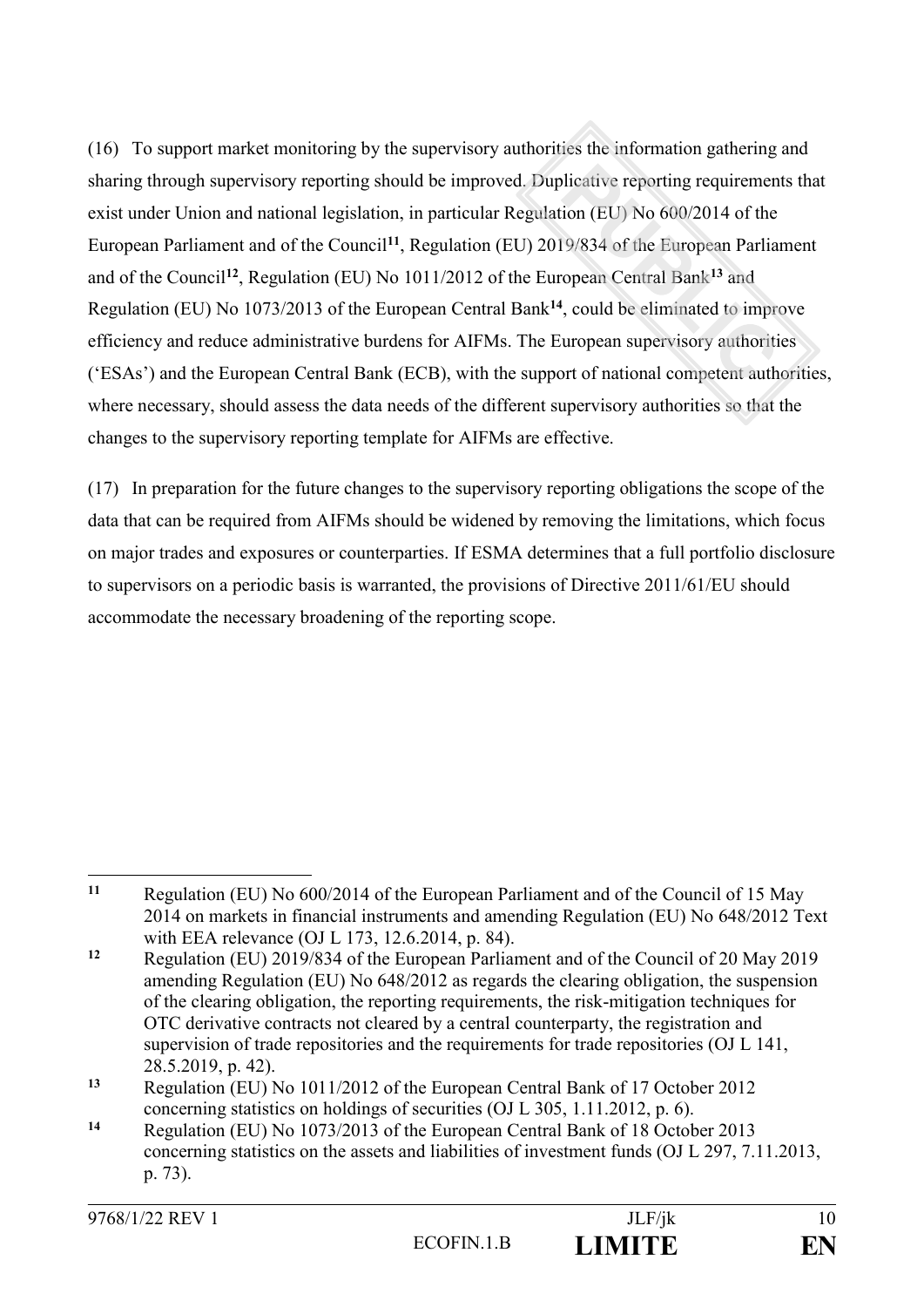(18) In order to ensure consistent harmonisation of the supervisory reporting obligations, power should be delegated to the Commission to adopt regulatory technical standards by means of delegated acts pursuant to Article 290 of the Treaty on the Functioning of the European Union (TFEU) in accordance with Articles 10 to 14 of Regulation (EU) No 1095/2010 of the European Parliament and of the Council<sup>15</sup> to set out the contents, forms and procedures to standardise the supervisory reporting process by AIFMs. The regulatory technical standards should set out the contents, forms and procedures to standardise the supervisory reporting process, thus replacing the reporting template laid down in the Commission Delegated Regulation (EU) 231/2013**<sup>16</sup>**. Those regulatory and implementing technical standards should be adopted on the basis of a draft developed by ESMA. The information to be reported on delegation arrangements should be clearly set out in the text of Directive 2011/61/EU. Regarding that information, the regulatory technical standard should remain limited to setting out the appropriate level of standardisation of the information to be reported as defined in Directive 2011/61/EU, without adding any elements that are not foreseen by the text of that Directive.

(19) To standardise the supervisory reporting process the Commission should also be empowered to adopt implementing technical standards developed by ESMA as regards the forms and data standards, reporting frequency and timing to reporting by AIFMs. The Commission should adopt those implementing technical standards by means of implementing acts pursuant to Article 291 TFEU and in accordance with Article 15 of Regulation (EU) No 1095/2010.

 $15$ **<sup>15</sup>** Regulation (EU) No 1095/2010 of the European Parliament and of the Council of 24 November 2010 establishing a European Supervisory Authority (European Securities and Markets Authority), amending Decision No 716/2009/EC and repealing Commission Decision 2009/77/EC (OJ L 331, 15.12.2010, p. 84).

**<sup>16</sup>** Commission Delegated Regulation (EU) No 231/2013 of 19 December 2012 supplementing Directive 2011/61/EU of the European Parliament and of the Council with regard to exemptions, general operating conditions, depositaries, leverage, transparency and supervision (OJ L 83, 22.3.2013, p. 1–95).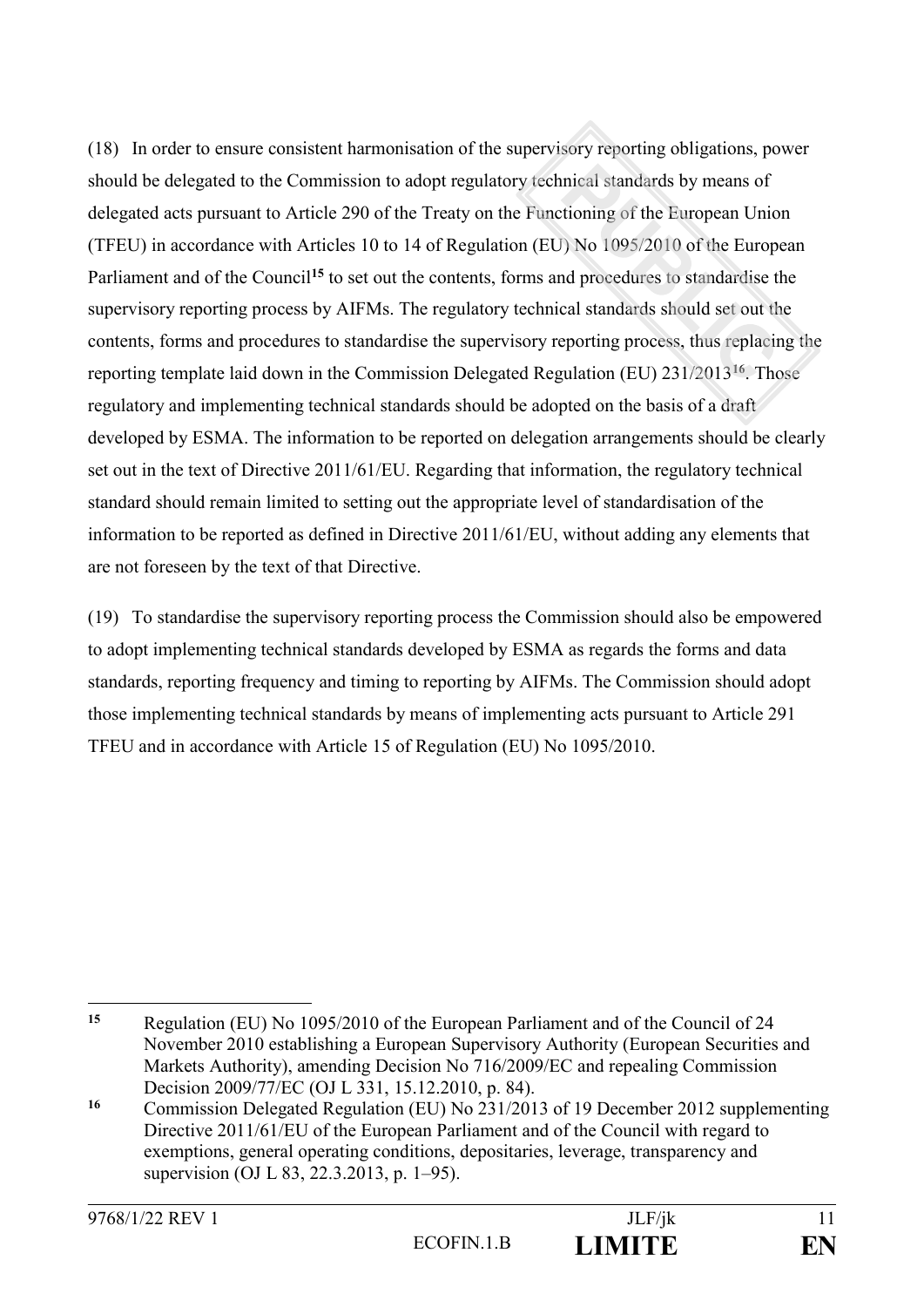(20) In order to ensure a more effective response to liquidity pressures in times of market stress and to protect investors better, rules should be laid down in Directive 2011/61/EU to implement the recommendations of the European Systemic Risk Board (ESRB).<sup>17</sup>

(21) To enable managers of open-ended AIFs based in any Member State to deal with redemption pressures under stressed market conditions, they should be required to determine an appropriate set of LMTs, including the selection of at least two LMTs from the harmonised list set out in the Annex, in addition to the possibility to suspend redemptions and activate side pockets, in exceptional circumstances and in the interest of their share or unit-holders. By way of derogation, the manager of an open-ended AIF should be able to select only one LMT from Annex V where that AIF is authorised as a money market fund. When an AIFM takes a decision to activate or deactivate the LMT, it should notify the supervisory authorities in parallel with the activation. When side pockets are activated the supervisory authorities should be notified, in a reasonable timeframe prior to this activation. While not giving competent authorities the power to approve the use of a liquidity management tool before it is activated, this notification requirement would allow supervisory authorities to better handle potential spill-overs of liquidity tensions into the wider market. This requirement should only apply to suspension of redemptions, redemption gates and side pockets since other LMTs have the potential for a frequent use during normal market conditions. However, competent authorities should remain able to request the notifications for these other LMTs, if they deem it appropriate, for example where the key parameters of these tools are modified or where redemption in kind is activated.

 $17$ **<sup>17</sup>** Recommendation of the European Systemic Risk Board of 7 December 2017 on liquidity and leverage risks in investment funds ESRB/2017/6, 2018/C 151/01.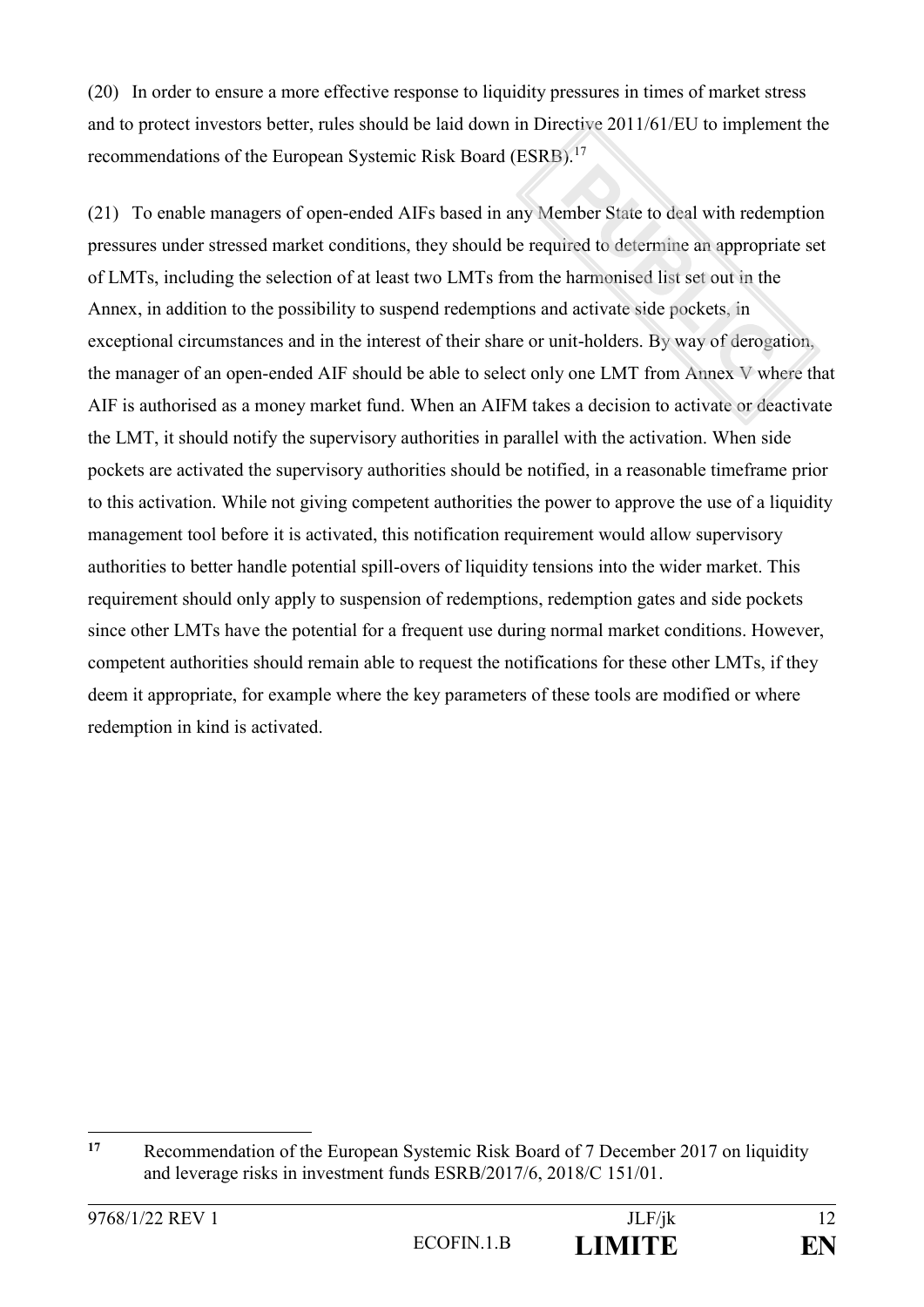(22) To be able to make an investment decision in line with their risk appetite and liquidity needs, investors should be informed of the conditions for the use of LMTs. In particular, and to strengthen investor protection, it should be specified that the use of redemption in kind is not suitable for retail investors and should therefore only be activated to meet redemption requests of professional investors, while addressing risks of inequality of treatment between redeeming investors and other unitholders or shareholders.

(23) In order to ensure consistent harmonisation in the area of liquidity risk management by the managers of open-ended funds, ESMA should issue guidelines to specify the process for choosing and using LMTs to facilitate market and supervisory convergence.

# (24) *deleted*

(25) Depositaries play an important role for safeguarding the interests of investors and should be able to perform their duties regardless of the type of the custodian that safe keeps the funds' assets. Therefore, it is necessary to include central securities depositories (CSDs) in the custody chain when they provide custody services to AIFs in order to ensure that, in all cases, there is a stable information flow between the custodian of an AIF's asset and the depositary. To avoid superfluous efforts, the depositaries should not perform ex-ante due diligence where they intend to delegate custody to CSDs.

(26) In order to improve supervisory cooperation and effectiveness, the host competent authorities should be able to address a reasoned request to the competent authority of an AIFM to take supervisory action against a particular AIFM.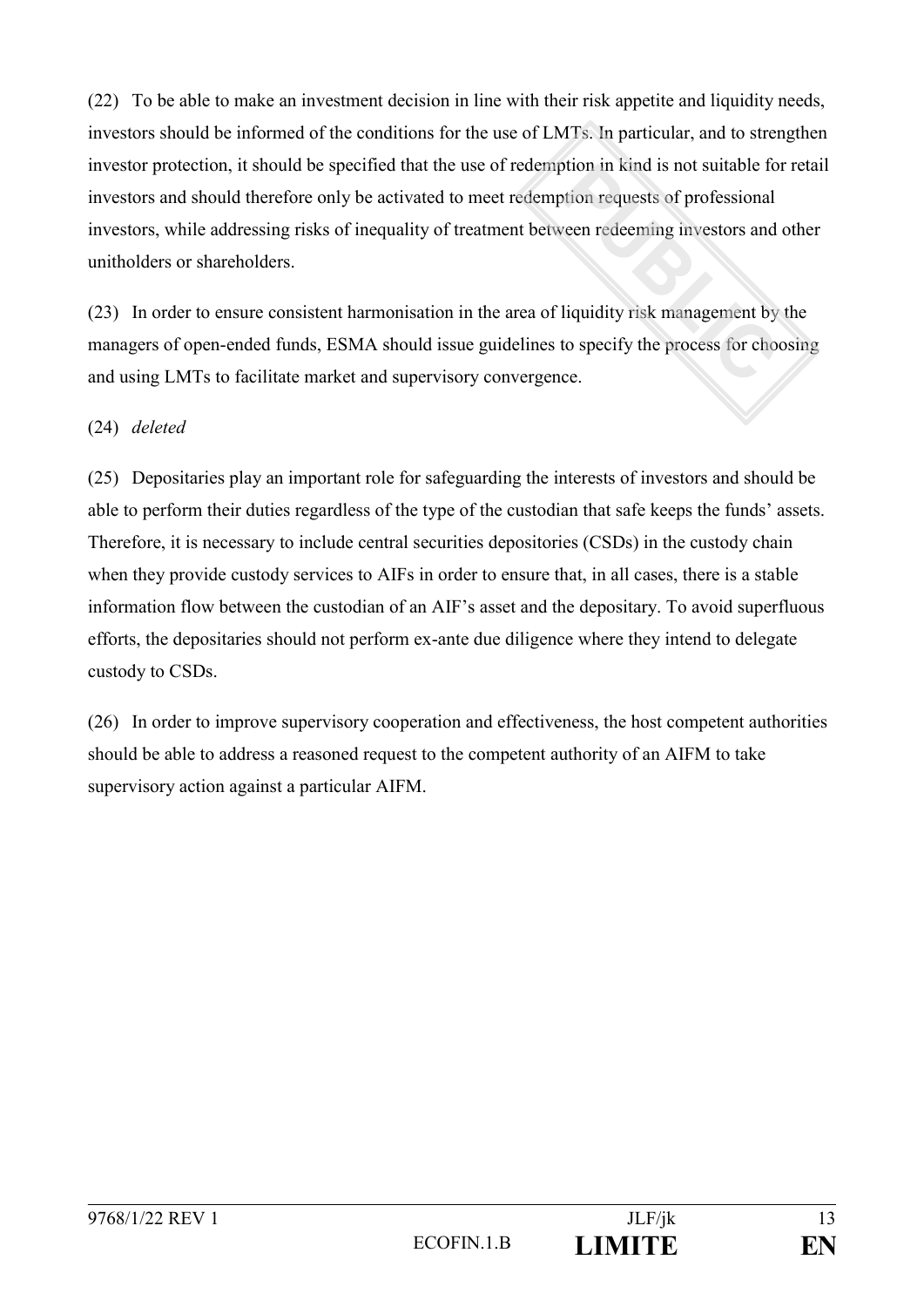(27) Furthermore, to improve supervisory cooperation, ESMA should be able to request that a competent authority presents a case before ESMA, where that case has cross-border implications and may affect investor protection or financial stability. ESMA analyses of such cases will give other competent authorities a better understanding of the discussed issues and will contribute to preventing similar instances in the future and protect the integrity of the AIF market.

(28) To support supervisory convergence in the area of delegation, ESMA should get a better understanding of the application of the provisions of this Directive, including in the area of appropriate oversight and control of the delegation arrangements, in all the Member States. To that end, it should draw on reporting obligations to competent authorities, and on the exercise in the area of delegation of its supervisory convergence powers, before the next review of this Directive takes place. ESMA's analysis of the data collected and of the results of the exercise of its supervisory convergence powers will feed in a report, to be provided before the start of the review, analysing market practices regarding delegation, substance rules, prevention of letter-box entities and compliance with related requirements of the Directive and informing of any additional measures that may be needed to support the effectiveness of the delegation regimes laid down in Directive 2011/61/EU.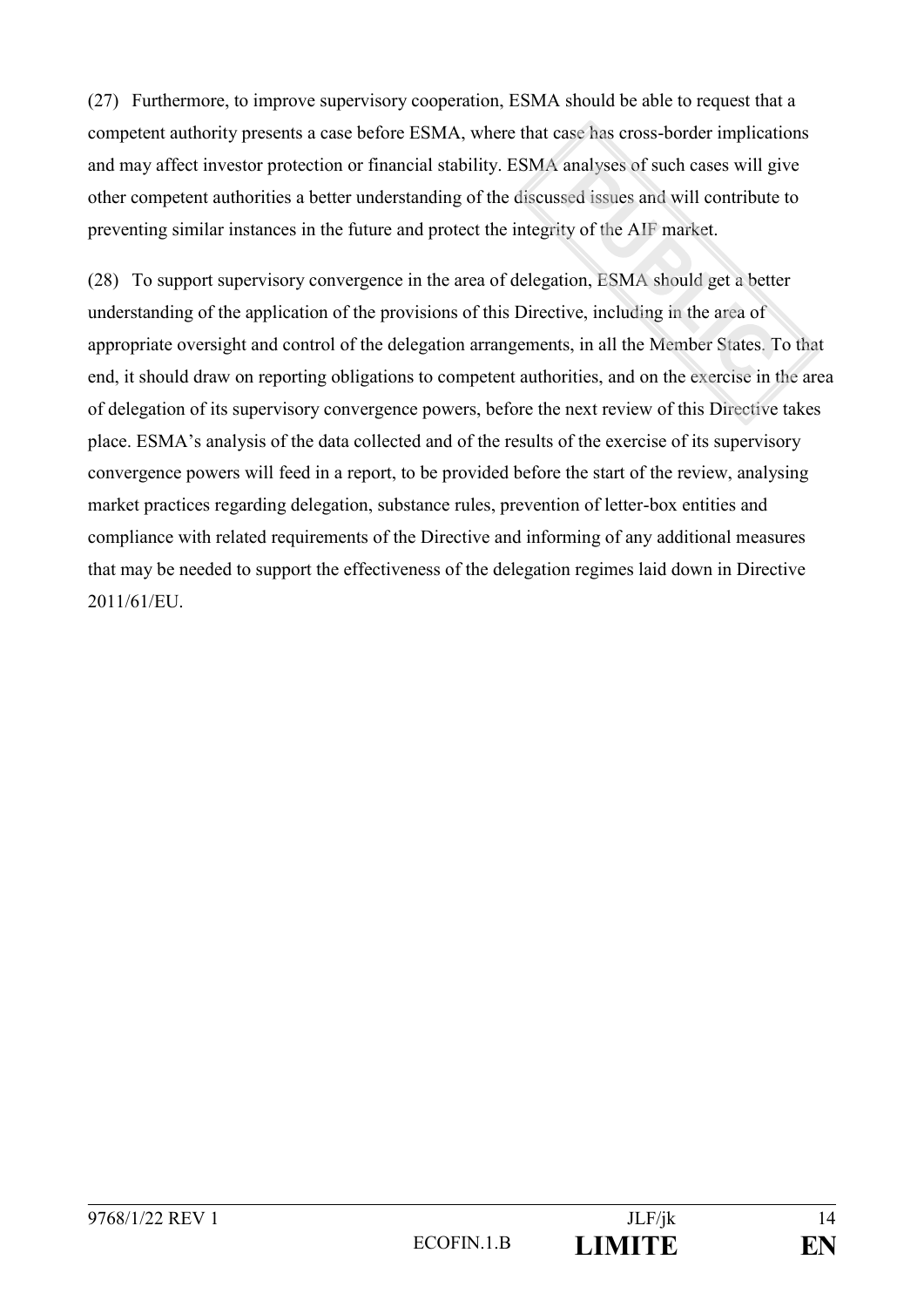(28a) Marketing of funds is not always conducted by the AIFM directly but by one or several distributors either on behalf of the AIFM or on their own behalf. There may also be cases where an independent financial advisor markets a fund without the AIFM's knowledge. Most fund distributors are subject to regulatory requirements pursuant to Directive 2014/65/EU or Directive 2016/97/EU, which define the scope and extent of their responsibilities towards their own clients. This Directive should therefore acknowledge the diversity of distribution arrangements and recognise the existing safeguards for the arrangements whereby a distributor acts on its own behalf when it markets the UCITS under Directive 2014/65/EU or through life-insurance based investment products in accordance with Directive 2016/97/EU, in which case the provisions of this Directive regarding delegation should not apply irrespective of any distribution agreement between the management company and the distributor.

(29) Some concentrated markets lack a competitive supply of depositary services. To address this shortage of service providers that can lead to increased costs for AIFMs and a less efficient AIF market, Member States could authorise competent authorities to permit AIFMs or AIFs to procure depositary services located in other Member States. To ensure that this possibility of authorising the appointment of a depositary in another Member State does not replicate a depositary passport, it should only be utilised when conditions defined in this directive are fulfilled and with prior approval of the competent authorities of the AIF. Since the authorisation to procure depositary services located in other Member States should not be automatically granted, even when the abovementionned conditions are fulfilled, the competent authorities should grant their prior approval based on a case-by-case assessment on the lack of relevant depositary services in the jurisdiction of the AIF, given the investment strategy of that AIF.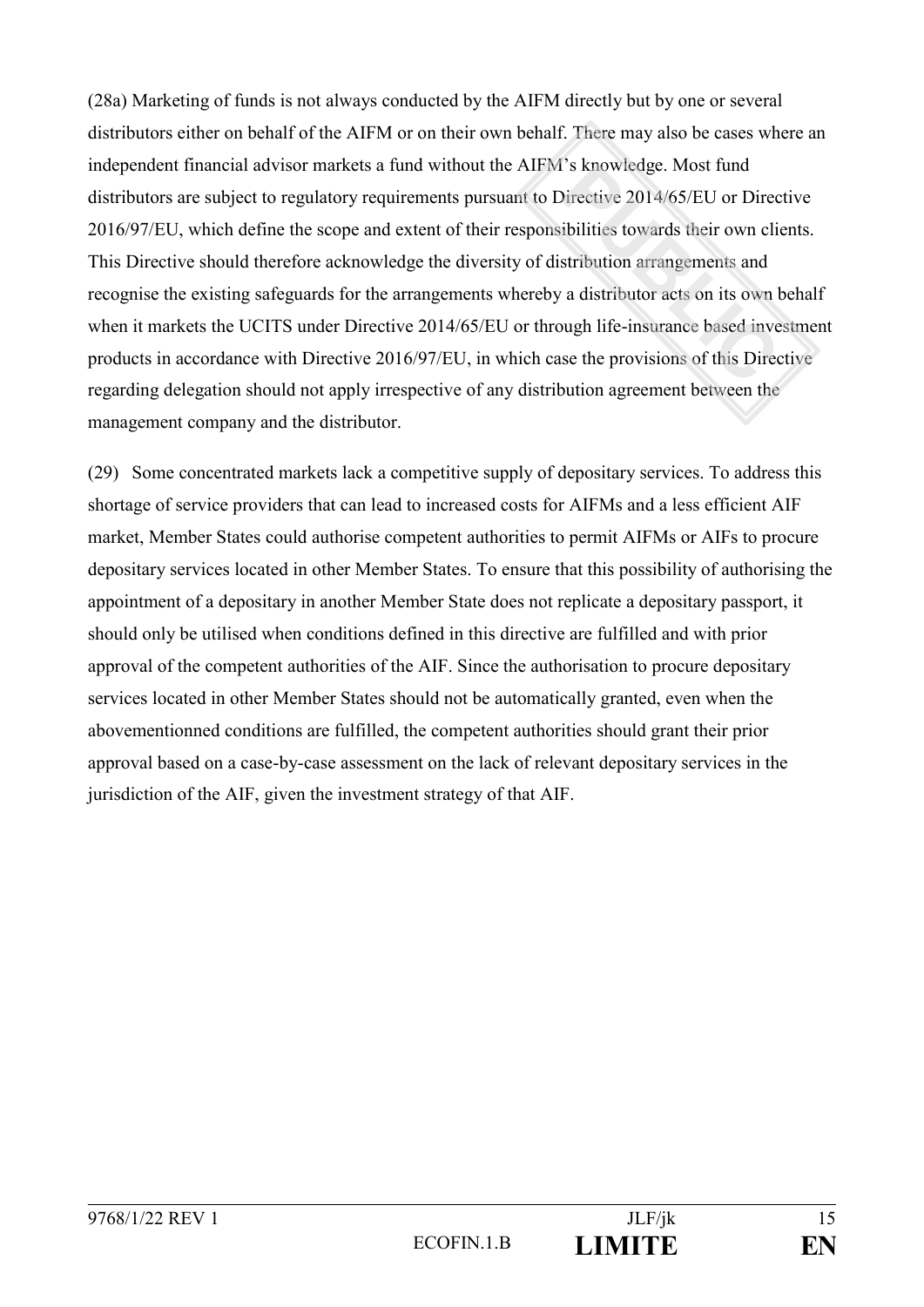(30) Opening up the possibility to appoint a depositary in another Member State should be accompanied by increased supervisory reach. Therefore, the depositary should be required to cooperate not only with its competent authorities but also with the competent authorities of the AIF that has appointed it and to the competent authorities of the AIFM that manages the AIF, if those competent authorities are located in a different Member State than that of the depositary.

(31) In order to better protect investors, the information flow from AIFMs to AIF investors should be increased. To allow AIF investors to better track the investment fund's expenses, AIFMs should identify fees that will be borne by the AIFM or its affiliates as well as periodically report on all fees and charges that are directly or indirectly allocated to the AIF or to any of its investments. AIFMs should also be required to report to investors on the portfolio composition of originated loans.

(32) To increase market transparency and effectively employ available AIF market data, ESMA should be permitted to disclose the market data at its disposal in an aggregate or summary form and therefore the confidentiality standard should be relaxed to permit such data use.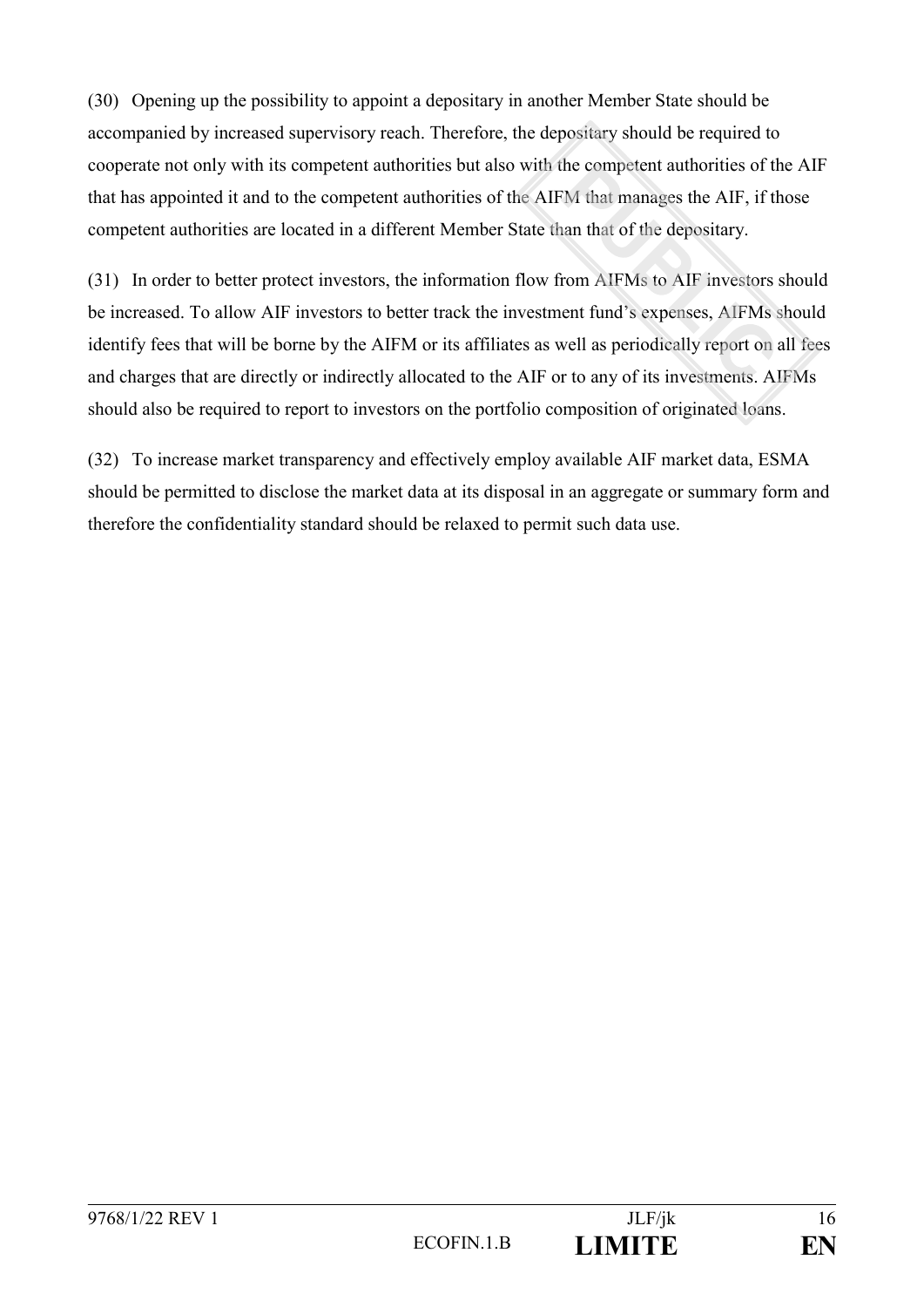(33) Access to the internal market should be established in such way as to ensure a level playing field for all market participants, which requires putting in place requirements harmonizing such access. The requirements for third-country entities with access to the internal market should be aligned to the standards laid down in the common action undertaken by the EU Member States as regards non-cooperative jurisdictions for tax purposes and Directive (EU) 2015/849 of the European Parliament and of the Council. The requirements should also ensure appropriate and effective exchange of information in tax matters in line with international standards such as those laid down in Article 26 of the OECD Model Tax Convention on Income and on Capital, to ensure an efficient exchange of information that allows competent authorities of the relevant Member States to carry out their duties in accordance with this Directive.

(34) Directive 2009/65/EC should ensure for the management companies of UCITS comparable conditions where there is no reason for maintaining regulatory differences for UCITS and AIFMs. This concerns delegation regime, regulatory treatment of custodians, supervisory reporting requirements and the availability and use of LMTs.

(35) To ensure the uniform application of the substance requirements for management companies of UCITS, it should be clarified that at the time of application for the authorisation, management companies should provide the competent authorities with information about the human and technical resources that they will employ to carry out their functions and, where applicable, supervise delegates. At least two senior managers should be employed or conduct the business of the management company on a full-time basis and be resident in the Union. Regardless of this statutory minimum, more resources may be necessary depending on the size and complexity of the management company.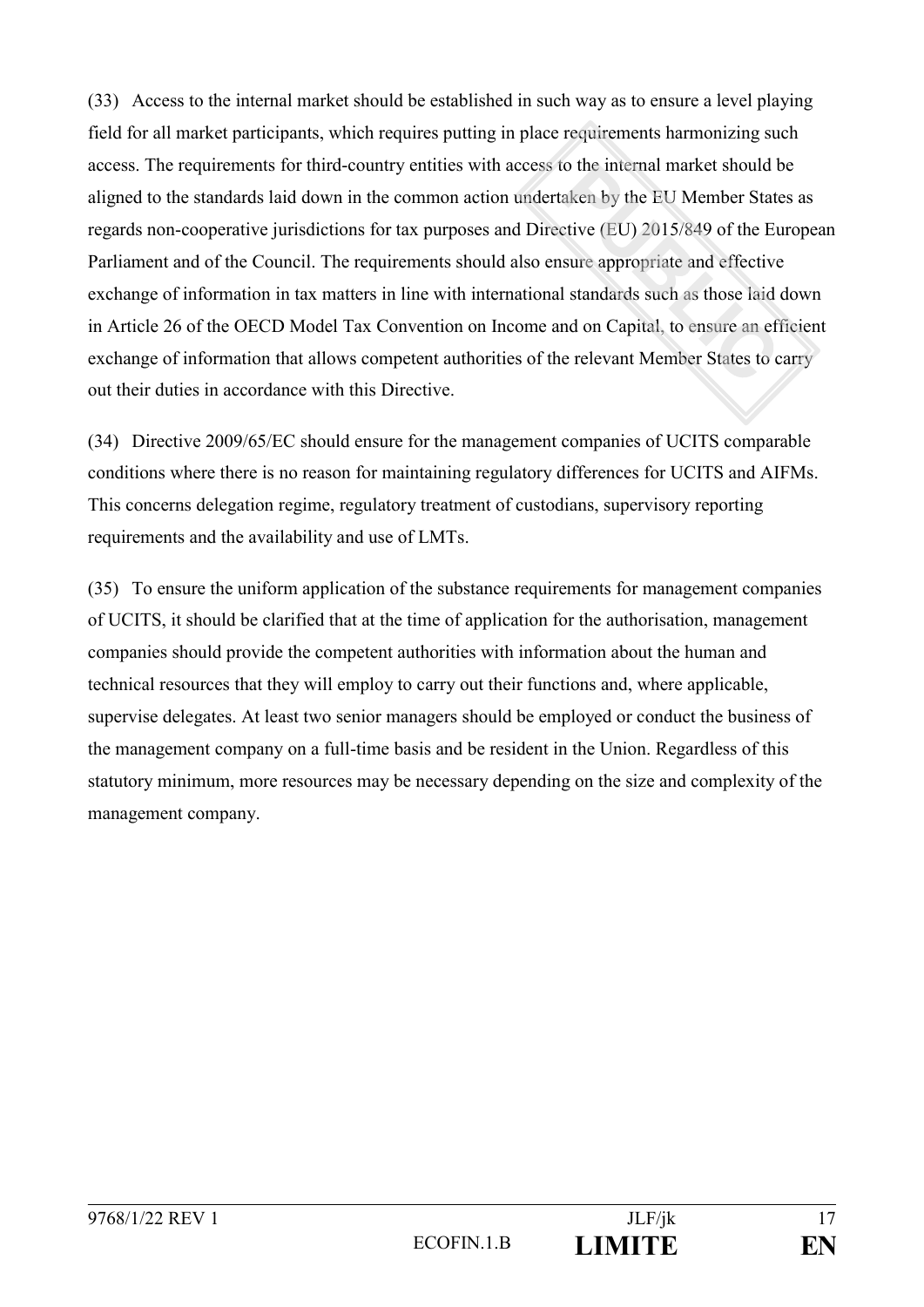(36) To ensure a uniform application of Directive 2009/65/EC it should be clarified that the delegation rules laid down in Article 13 of that Directive apply to all functions listed in Annex II of that Directive and to the ancillary services referred to in Article 6(3) of that Directive.

(37) To align the legal frameworks of Directives 2011/61/EU and 2009/65/EC with regard to delegation, it should be required that UCITS management companies justify to the competent authorities the delegation of their functions and provide objective reasons for the delegation.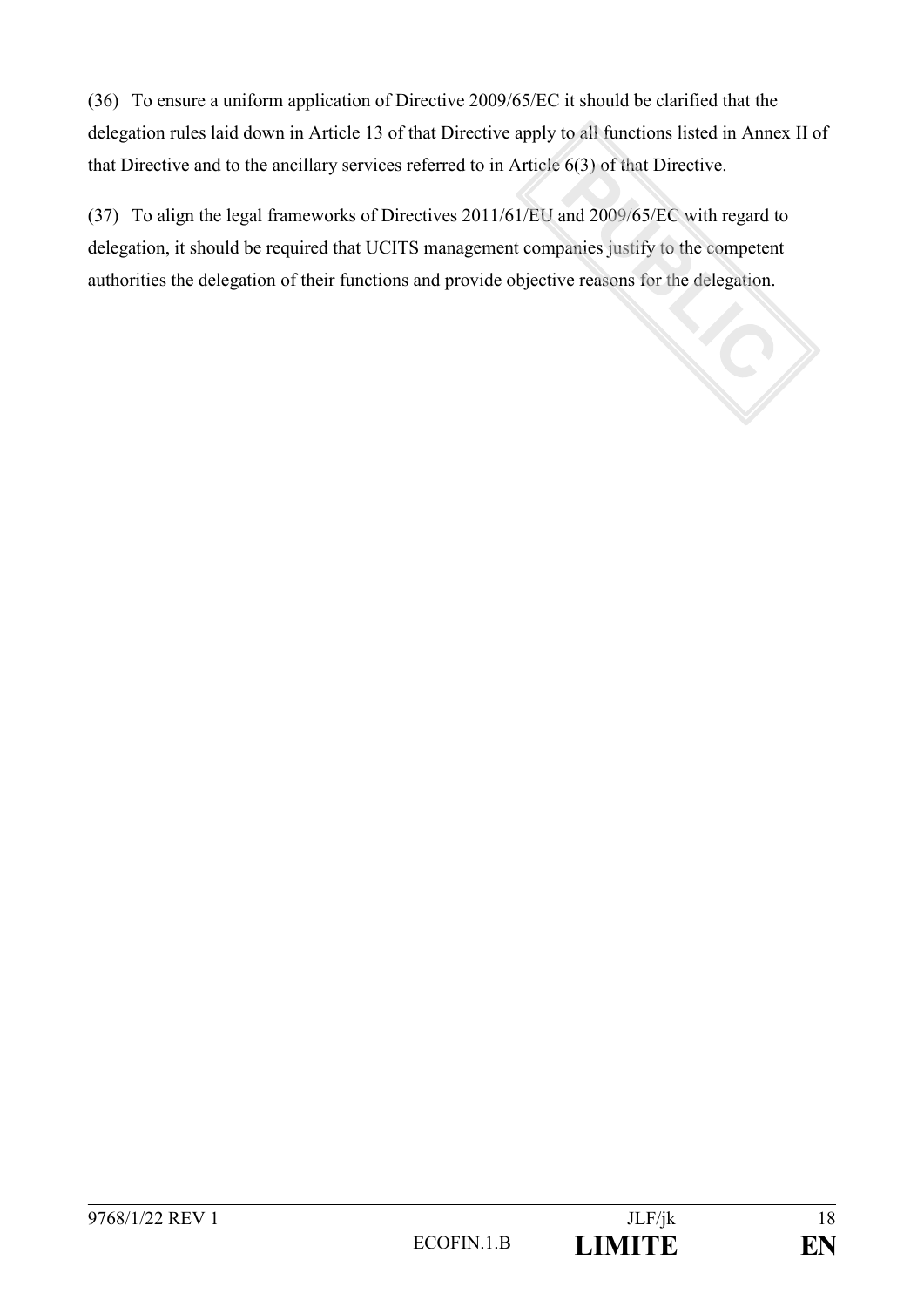(38) To develop a reliable overview of delegation activities in the Union governed by Article 13 of Directive 2009/65/EC and to inform future supervisory actions, management companies should regularly provide to the competent authorities of the UCITS they manage information on the delegation arrangements which involve the delegation of collective or discretionnary portfolio management or risk management functions. Management companies should therefore report information on the delegates, the list and description of the delegated activities, the amount and percentage of the assets of the managed UCITS that are subject to delegation arrangements concerning the portfolio management function, a description of how the management company oversees, monitors and controls the delegate, information on the sub-delegation arrangements and the date of commencement and expiry of the delegation and sub-delegation arrangements. For the sake of clarity, it should be specified that the data collected on the percentage of the assets of the managed UCITS that are subject to delegation arrangements concerning the portfolio management functions is for the purposes of providing a greater overview of the operation of delegation, and is not on its own an evidential indicator for determining the adequacy of substance or risk management, or the effectiveness of oversight or control arrangements at the level of the manager. Such information should be communicated as part of the regular reportings to be provided by management companies to their competent authorities.

(39) *deleted*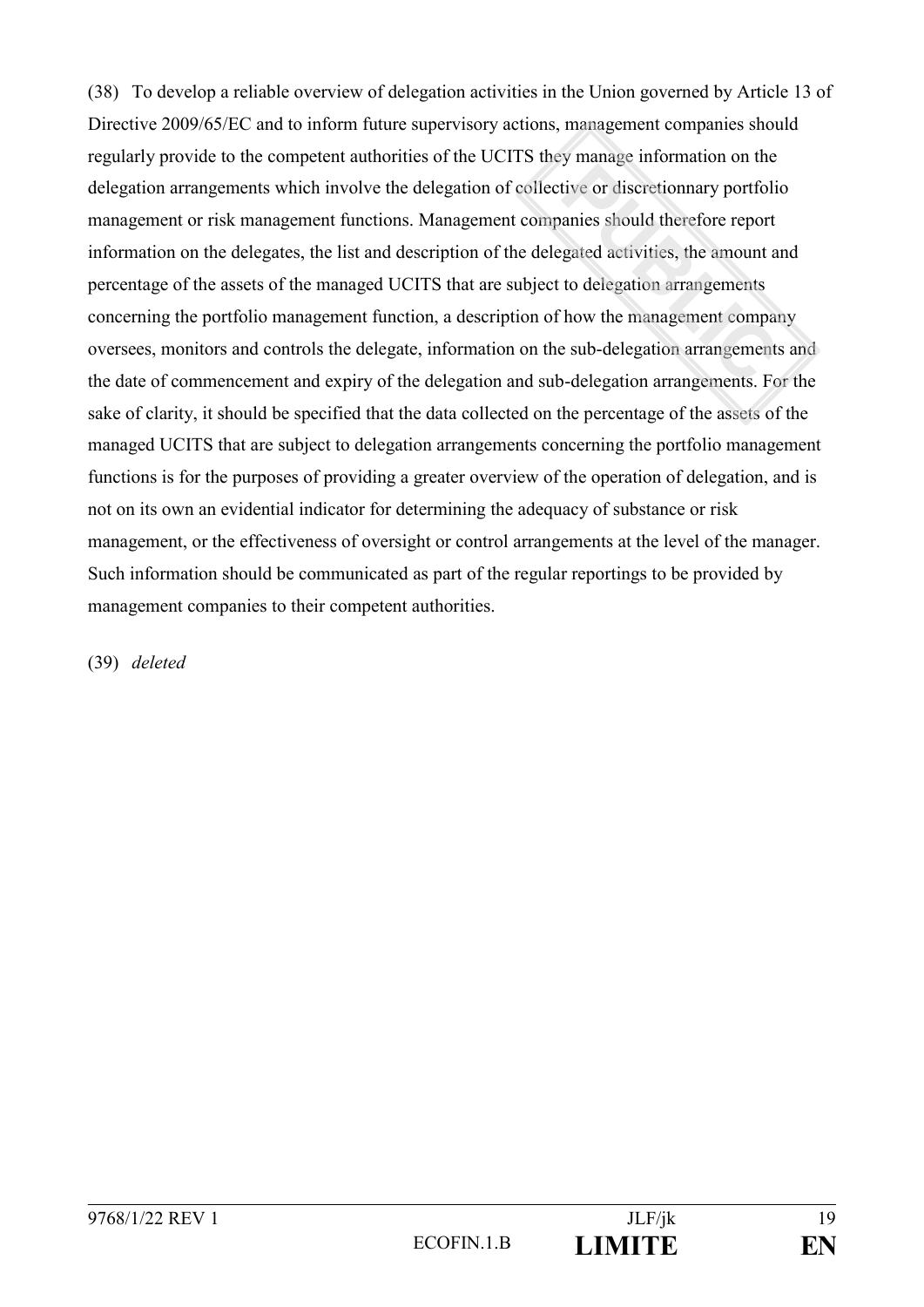(40) In order to further align the rules on delegation applicable to AIFMs and UCITS and to achieve a more uniform application of Directives 2011/61/EU and 2009/65/EC, the power to adopt acts in accordance with Article 290 TFEU should be delegated to the Commission in respect of specifying the conditions for delegation from a UCITS management company to a third party and the conditions under which a UCITS management company can be deemed a letter-box entity and therefore can no longer be considered to be the manager of the UCITS. It is of particular importance that the Commission carry out appropriate consultations during its preparatory work, including at expert level, and that those consultations be conducted in accordance with the principles laid down in the Inter-institutional Agreement of 13 April 2016 on Better Law-Making**<sup>18</sup>**. In particular, to ensure equal participation in the preparation of delegated acts, the European Parliament and the Council receive all documents at the same time as Member States' experts, and their experts systematically have access to meetings of Commission expert groups dealing with the preparation of delegated acts.

(41) This Directive implements the ESRB recommendations to harmonise LMTs and their use by the managers of open-ended funds, which includes UCITS, to enable a more effective response to liquidity pressures in times of market stress and better protection of investors.

<sup>18</sup> **<sup>18</sup>** OJ L 123, 12.5.2016, p. 1.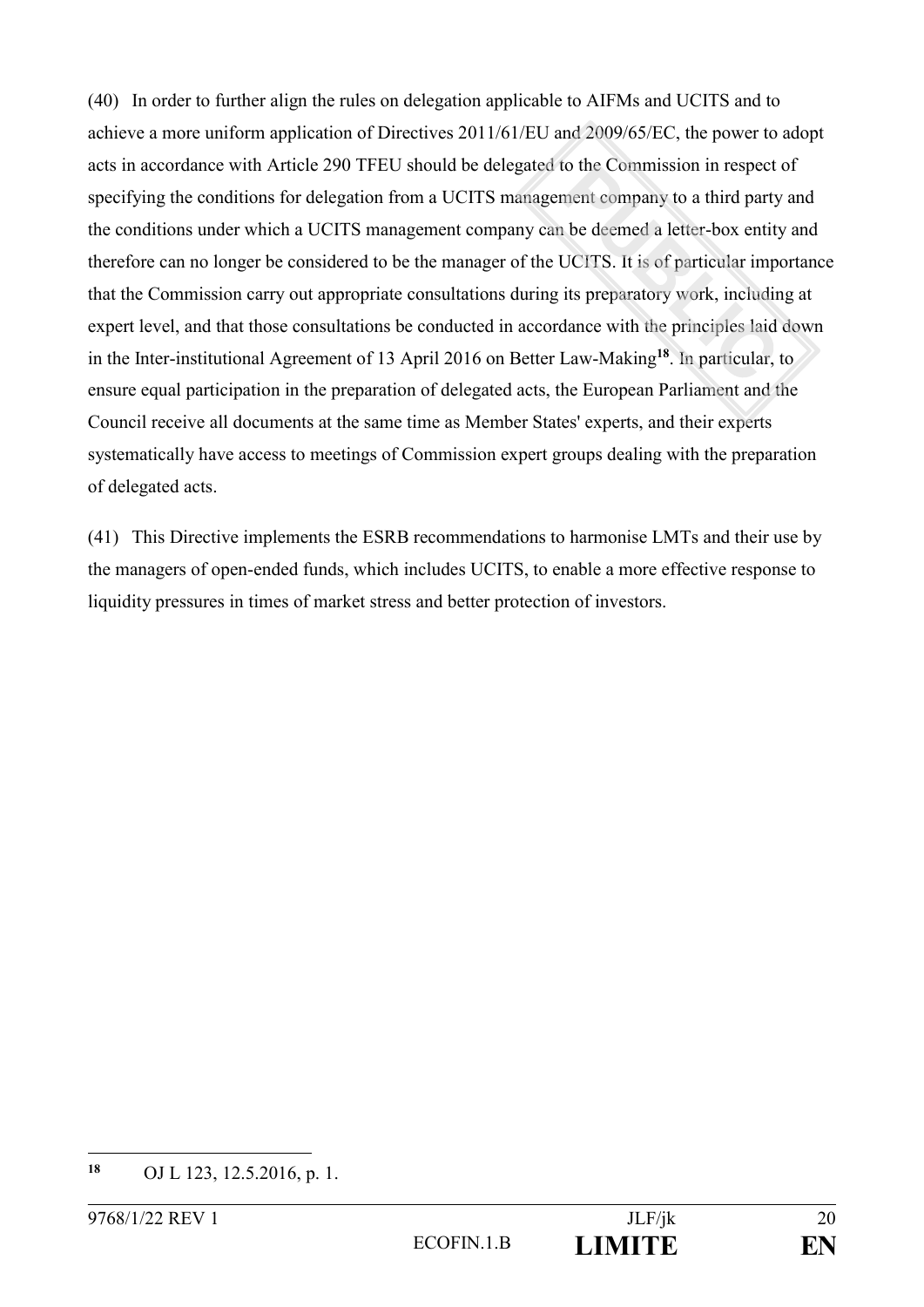(42) To enable UCITS management companies based in any Member State to deal with redemption pressures under stressed market conditions, they should be required to determine an appropriate set of LMTs, including the selection of at least two LMTs from the harmonised list set out in the Annex in addition to the possibility to suspend redemptions and activate side pockets, in exceptional circumstances and in the interest of their unit-holders. By way of derogation, the management company should be able to select only one LMT from Annex IIA where the UCITS is authorised as a money market fund. When a management company takes a decision to activate or deactivate the LMT, it should notify the supervisory authorities in parallel with the activation. When side pockets are activated the supervisoy authorities should be notified in a reasonable timeframe prior to this activation. While not giving competent authorities the power to approve the use of a liquidity management tool before it is activated, this notification requirement would allow supervisory authorities to better handle potential spill-overs of liquidity tensions into the wider market. This requirement should only apply to suspension of redemptions, redemption gates and side pockets since other LMTs have the potential for a frequent use during normal market conditions. However, competent authorities should remain able to request the notifications for these other LMTs, if they deem it appropriate, for example where the key parameters of these tools are modified or where redemption in kind is activated.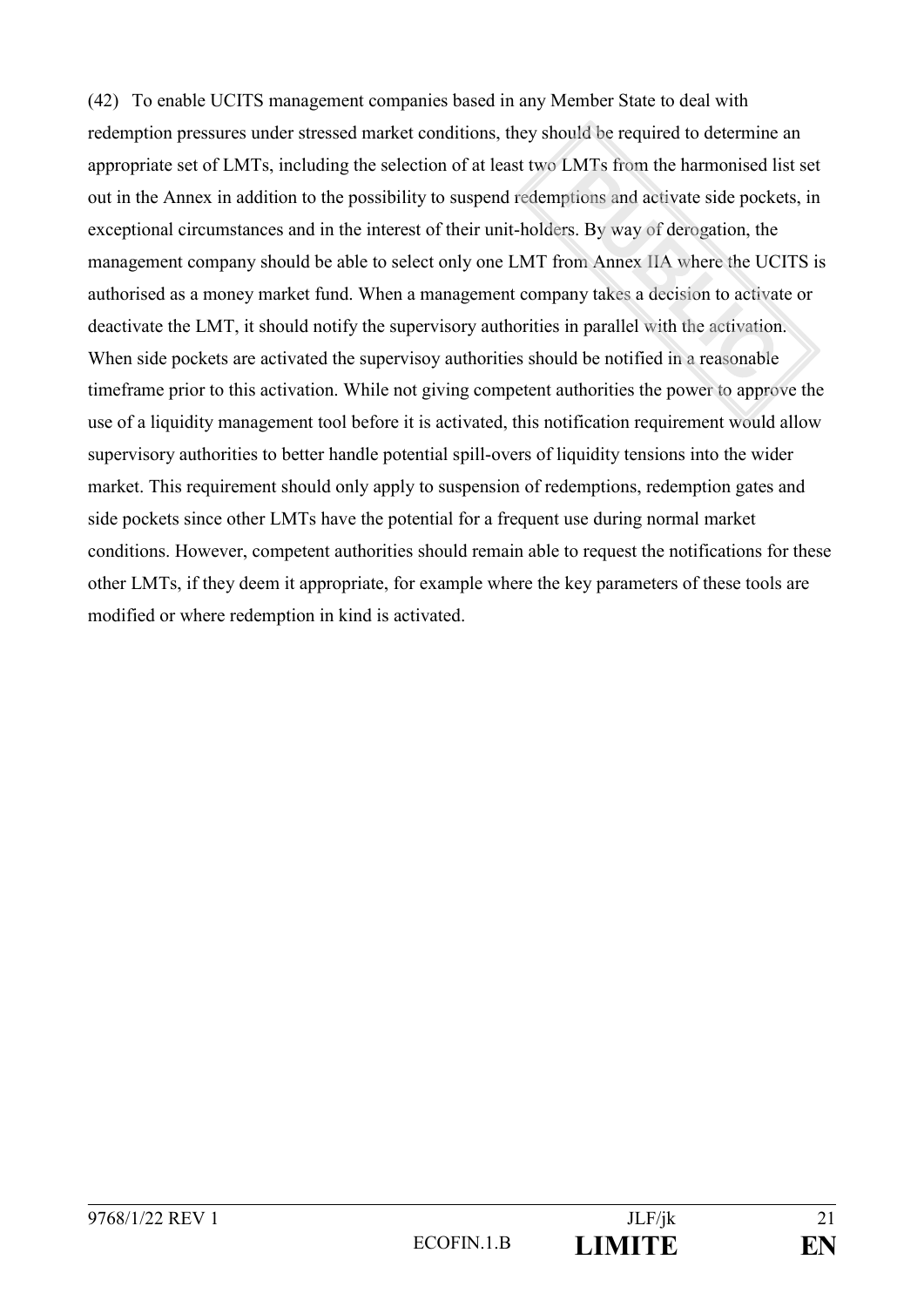(43) To be able to make an investment decision in line with their risk appetite and liquidity needs, UCITS investors should be informed of the conditions for use of LMTs. In particular, and to strengthen investor protection, it should be specified that the use of redemption in kind is not suitable for retail investors and should therefore only be activated to meet redemption requests of professional investors, while addressing risks of inequality of treatment between redeeming investors and other unitholders.

## (44) *deleted*

(45) In order to ensure consistent harmonisation in the area of liquidity risk management by the managers of UCITS, ESMA should issue guidelines to specify the process for choosing and using LMTs to facilitate market and supervisory convergence.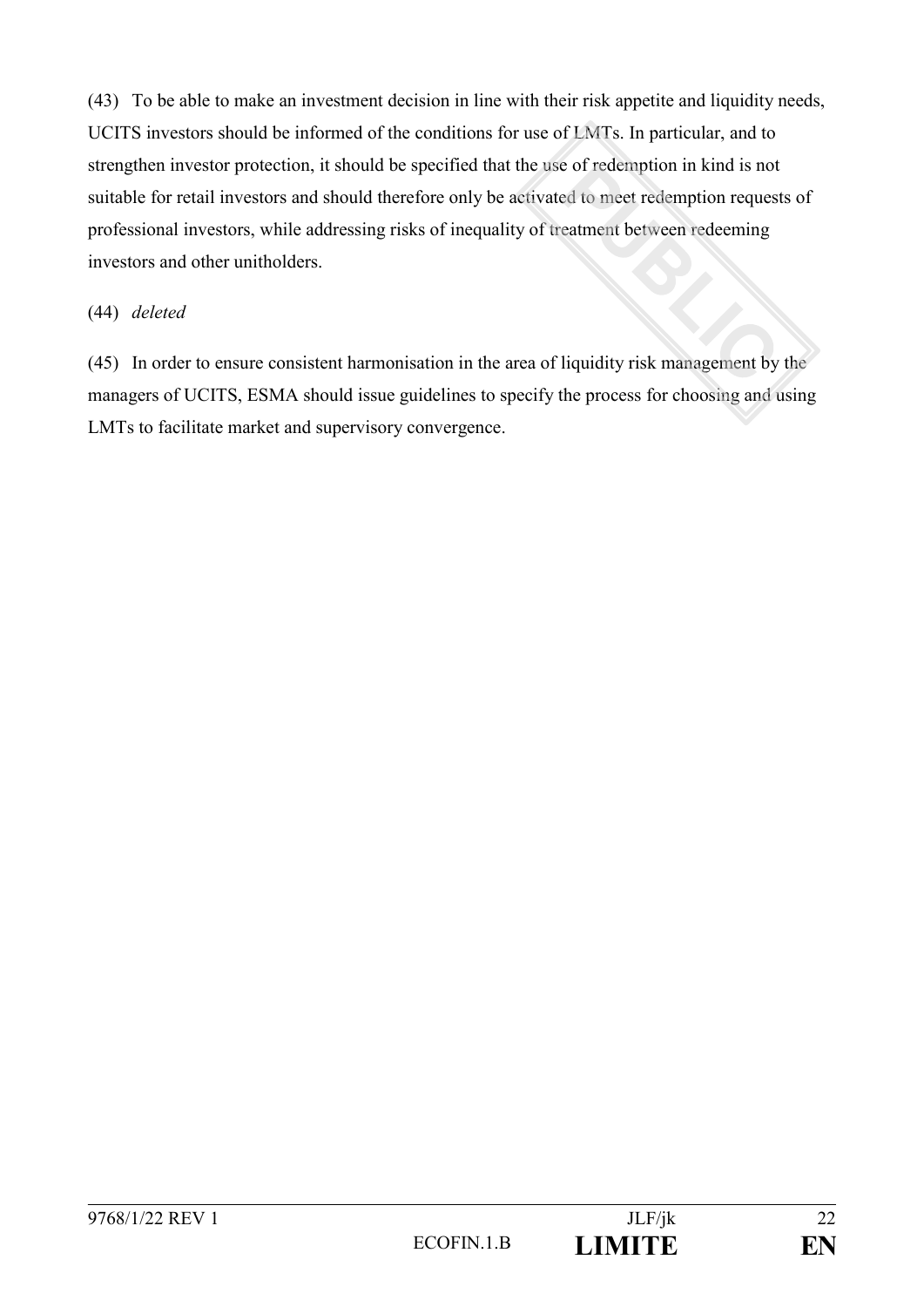(46) To support market monitoring by the supervisory authorities, the information gathering and sharing through supervisory reporting should be improved by subjecting UCITS to supervisory reporting obligations. The ESAs and the ECB should be requested, with the support of national competent authorities where necessary, to assess the data needs of the different supervisory authorities considering the existing reporting requirements under other Union and national legislation, in particular Regulation (EU) No 600/2014, Regulation (EU) No 2019/834, Regulation (EU) No 1011/2012 and Regulation (EU) No 1073/2013. The outcome of this preparatory work would permit an informed policy decision as to what extent and in which form UCITS should be reporting to the competent authorities on their trades, the liquidity of their assets, the selection and activation of liquidity management tools and their risk profile. If ESMA determines that granular information on these topics is warranted, the provisions of Directive 2009/65/EC should accommodate the necessary broadening of the reporting scope.

(47) In order to ensure consistent harmonisation of the supervisory reporting obligations, power should be delegated to the Commission to adopt regulatory technical standards by means of delegated acts pursuant to Article 290 of the Treaty on the Functioning of the European Union (TFEU) in accordance with Articles 10 to 14 and Article 15 of Regulation (EU) No 1095/2010 of the European Parliament and of the Council**<sup>19</sup>** to set out the contents, forms and procedures to standardise the supervisory reporting process by UCITS. Those regulatory technical standards should be adopted on the basis of a draft developed by ESMA. The information to be reported on delegation arrangements should be clearly set out in the text of Directive 2009/65/EC. Regarding that information, the regulatory technical standard should remain limited to setting out the appropriate level of standardisation of the information to be reported as defined in Directive 2009/65/EC, without adding any elements that are not foreseen by the text of that Directive.

1

**<sup>19</sup>** Regulation (EU) No 1095/2010 of the European Parliament and of the Council of 24 November 2010 establishing a European Supervisory Authority (European Securities and Markets Authority), amending Decision No 716/2009/EC and repealing Commission Decision 2009/77/EC (OJ L 331, 15.12.2010, p. 84).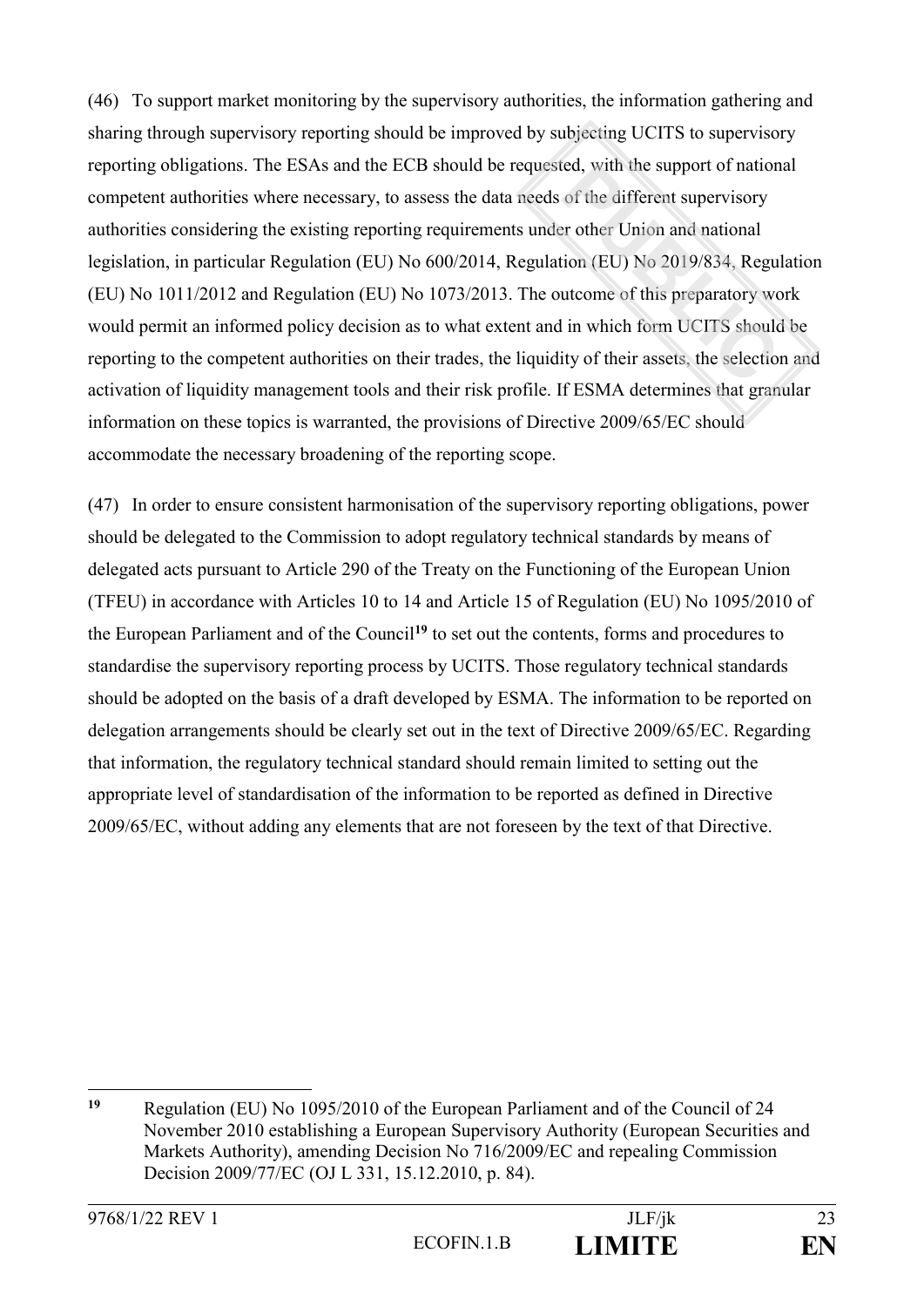(48) To standardise the supervisory reporting process the Commission should also be empowered to adopt implementing technical standards developed by ESMA as regards the forms and data standards, reporting frequency and timing to reporting by UCITS. The Commission should adopt those implementing technical standards by means of implementing acts pursuant to Article 291 TFEU and in accordance with Article 15 of Regulation (EU) No 1095/2010.

(49) To ensure investor protection, and in particular to ensure that in all cases there is a stable information flow between the custodian of the UCITS' asset and the depositary, the depositary regime should be extended to include CSDs in the custody chain when they provide custody services to UCITS. To avoid superfluous efforts, the depositaries should not perform ex-ante due diligence where they intend to delegate custody to CSDs.

(50) To support supervisory convergence in the area of delegation, ESMA should get a better understanding of the application of the provisions of this Directive, including in the area of appropriate oversight and control of the delegation arrangements, in all the Member States. To that end, it should draw on reporting obligations to competent authorities and on the exercise in the area of delegation of its supervisory convergence powers before the next review of this Directive takes place. ESMA's analysis of the data collected and of the results of the exercise of its supervisory convergence powers will feed in a report, to be provided before the start of the review, analysing market practices regarding delegation, substance rules, prevention of letter-box entities and compliance with related requirements of the Directive and informing of any additional measures that may be needed to support the effectiveness of the delegation regimes laid down in Directive 2009/65/EU.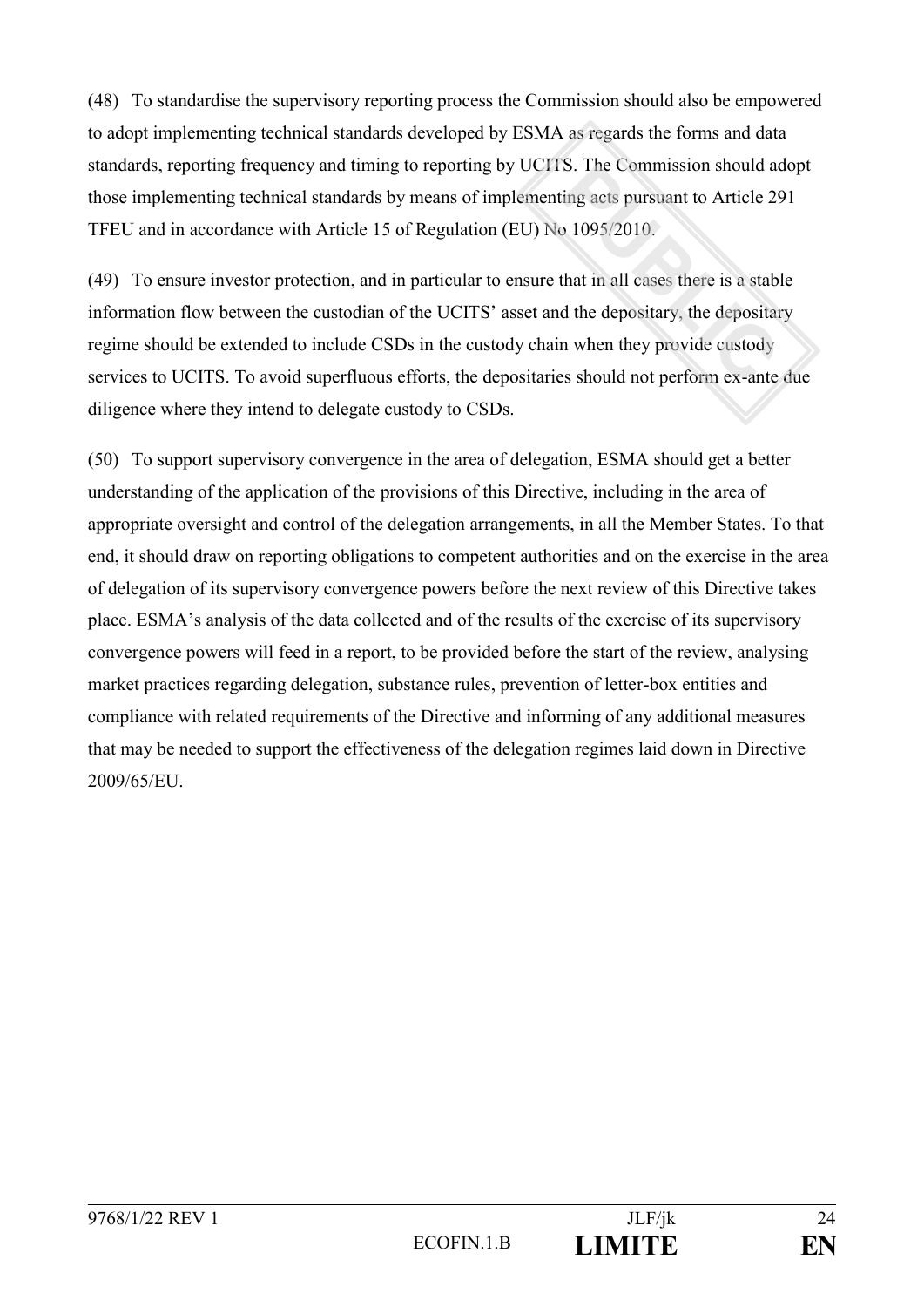(51) In order to improve supervisory cooperation and effectiveness, the competent authorities of the host Member State should be able to address a reasoned request to the competent authority of the UCITS home Member State to take supervisory action against a particular UCITS.

(52) Furthermore, to improve supervisory cooperation, ESMA should be able to request that a competent authority presents a case before the ESMA, where that case has cross-border implications and may affect investor protection or financial stability. ESMA analyses of such cases will give other competent authorities a better understanding of the discussed issues and will contribute to preventing similar instances in the future and protect the integrity of the UCITS markets.

# HAVE ADOPTED THIS DIRECTIVE: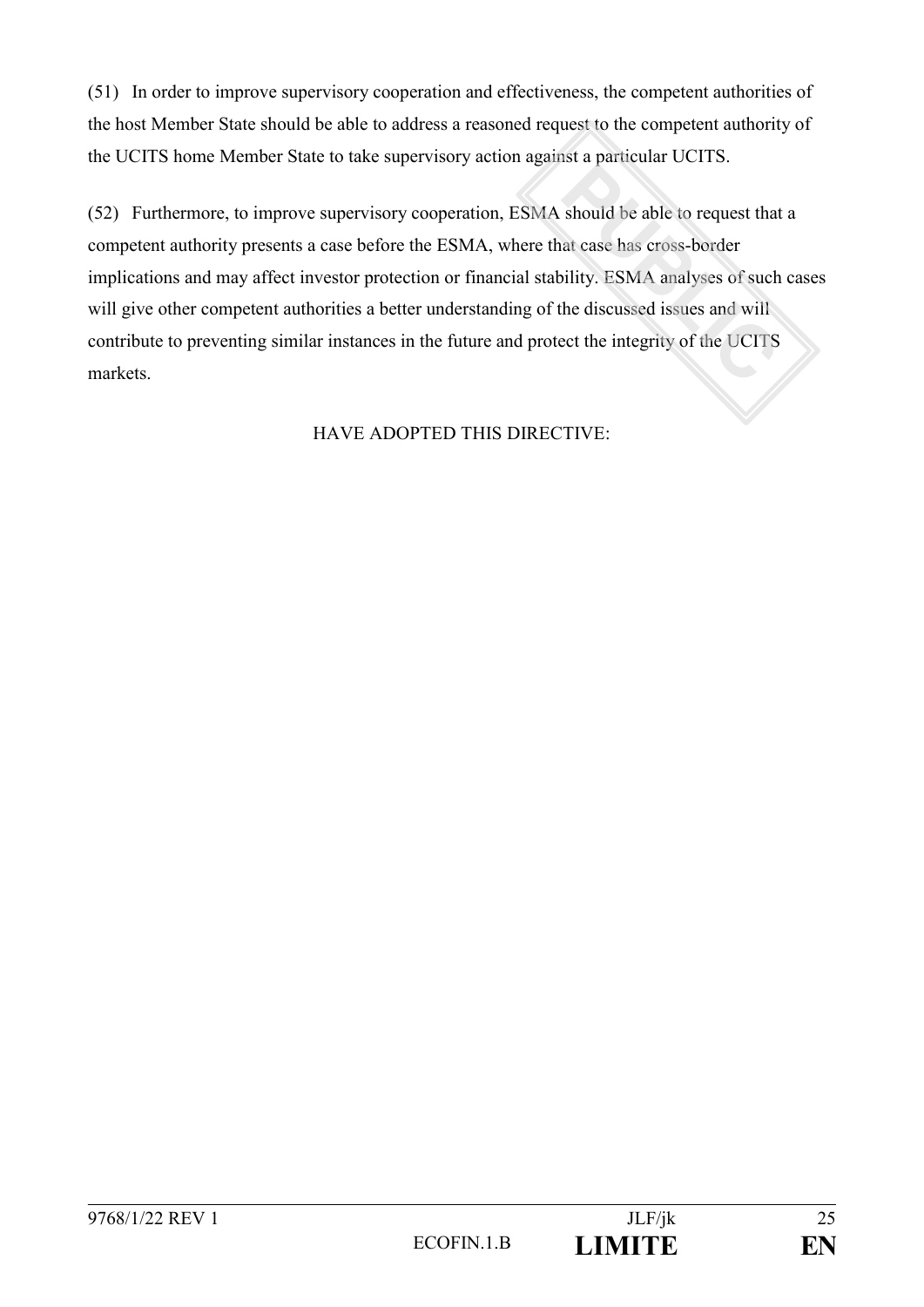# Article 1

# *Amendments to Directive 2011/61/EU*

Directive 2011/61/EU is amended as follows:

(1) Article 4(1) is amended as follows:

(a) the following points (ap) is added:

'(ap) central securities depository' means a central securities depository as defined in Article 2(1), point (1), of Regulation (EU) No 909/2014 of the European Parliament and of the Council\*

\* Regulation (EU) No 909/2014 of the European Parliament and of the Council of 23 July 2014 on improving securities settlement in the European Union and on central securities depositories and amending Directives 98/26/EC and 2014/65/EU and Regulation (EU) No 236/2012 (OJ L 257, 28.8.2014, p. 1)';

(b) the following point (ca) is added:

'(ca) 'capital' means aggregate capital contributions and uncalled committed capital, calculated on the basis of amounts investible after deduction of all fees, charges and expenses that are directly or indirectly borne by investors;'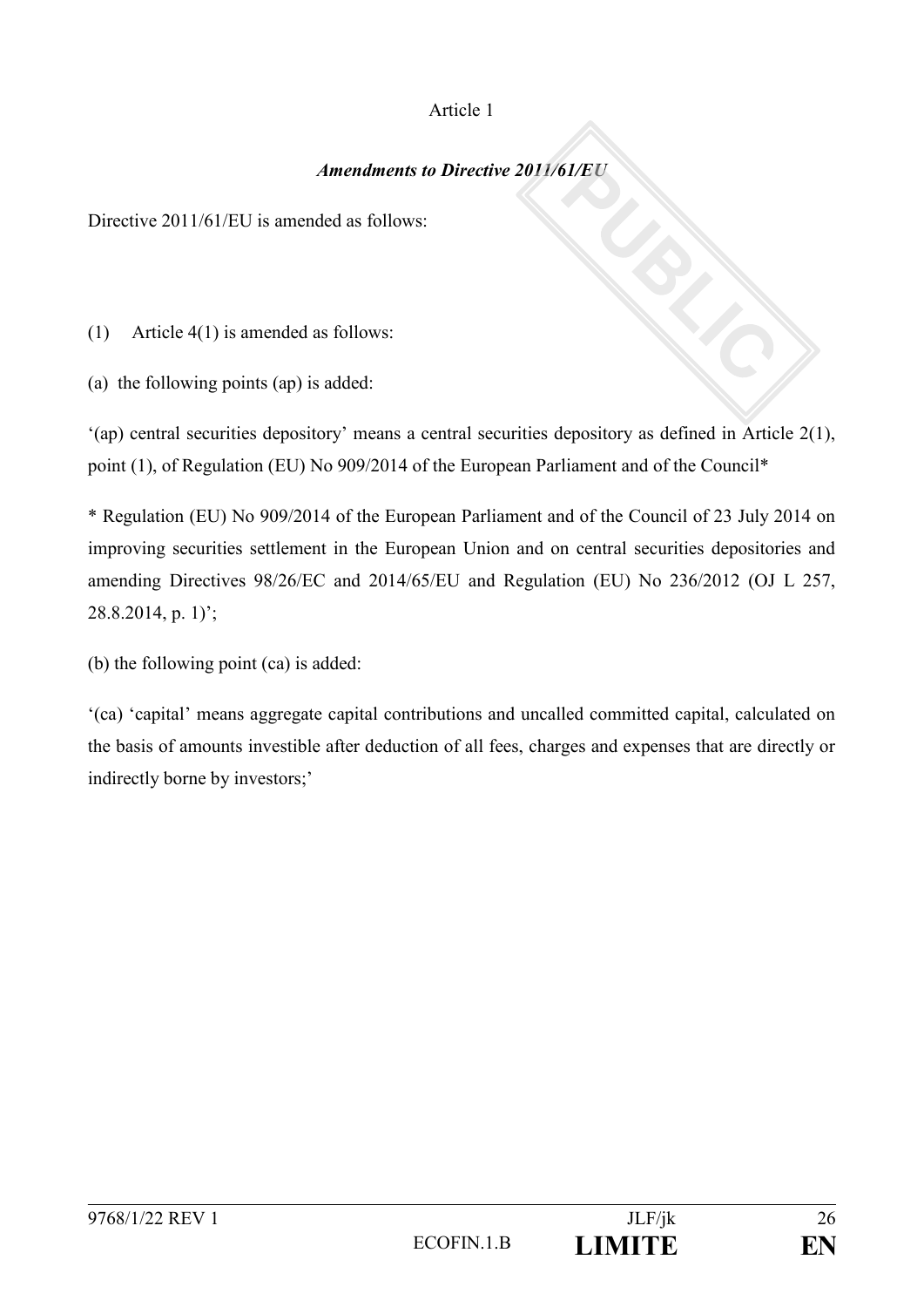(c) the following points (va), (vb) and (vc) are added:

'(va) 'loan origination' means granting loan by an AIF as the original lender;

(vb) 'shareholder loan' means an advance on current account granted by an AIFs to an undertaking in which it holds directly or indirectly at least 5 % of the capital or voting rights and which cannot be sold to third-parties independently of the capital instruments held by the AIF in the same undertaking;

(vc) 'leveraged AIF' means an AIF whose exposures are increased by the managing AIFM, whether through borrowing of cash or securities, or leverage embedded in derivative positions or by any other means.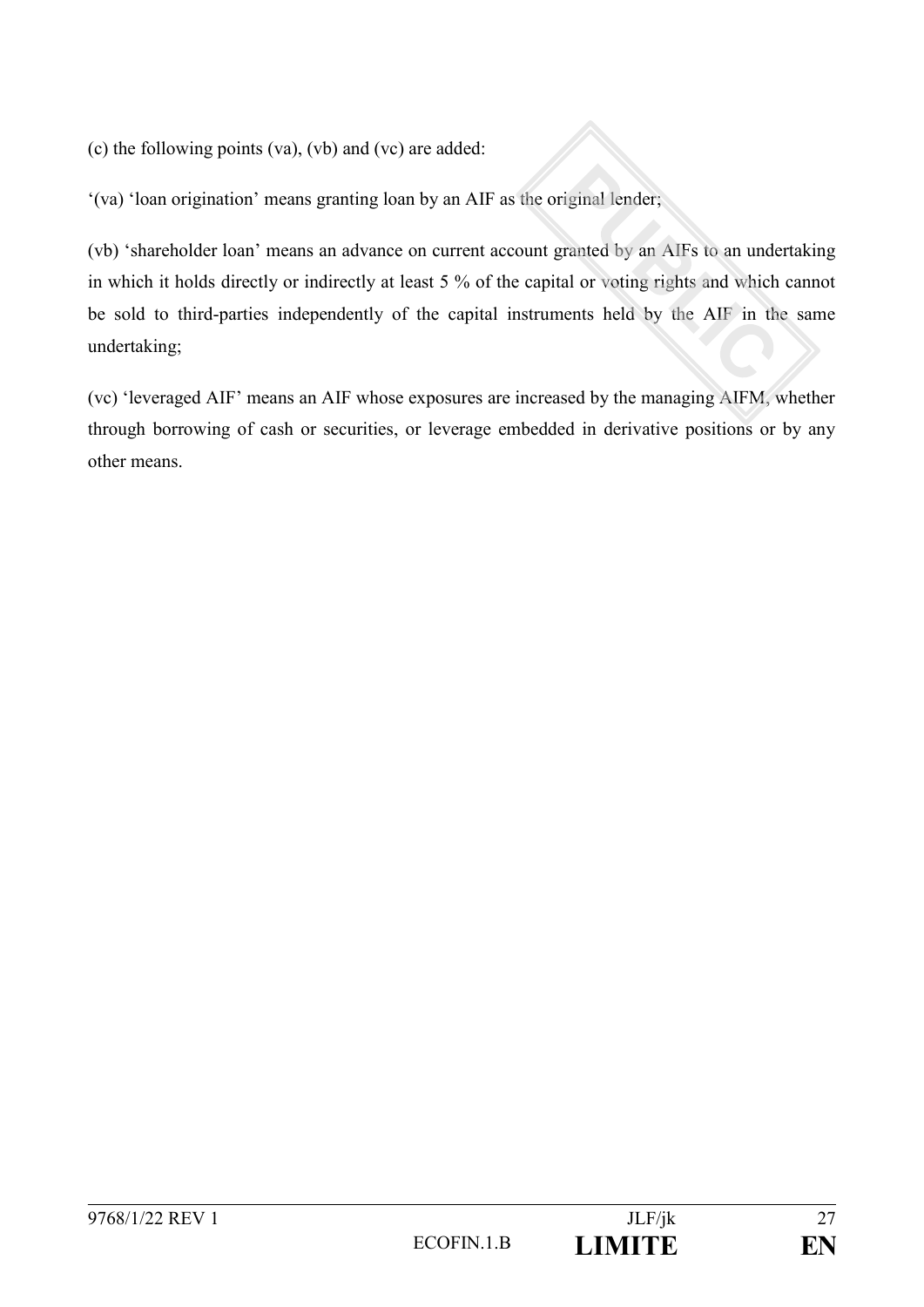(2) Article 6 is amended as follows:

(a) in paragraph 4, point (b), the following points (iv) is added:

'(iv) any other ancillary service where the ancillary service represents a continuation of the services already undertaken by the AIFM in accordance with Annex I, and does not create conflicts of interest that could not be managed by additional rules;'

(b) in paragraph 4, point (c) and (d) are added:

'(c) administration of benchmarks in accordance with Regulation (EU) 2016/1011;

(d) credit servicing in accordance with of Directive 2021/2167 of the European Parliament and of the Council. Without prejudice to other instruments of Union law, Member States may prohibit AIFs servicing credits granted to consumers within the meaning of Article 3(a) of Directive 2008/48/EC in their territory;'

(c) paragraph 5 is amended as follows:

(i) point (b) is deleted;

(ii) point (c) is replaced by the following:

'only the activities referred to in points 2, 3 or 4 of Annex I; or'

(iii) the following point (e) is added:

'(e) administration of benchmarks which are used in their managed AIFs.'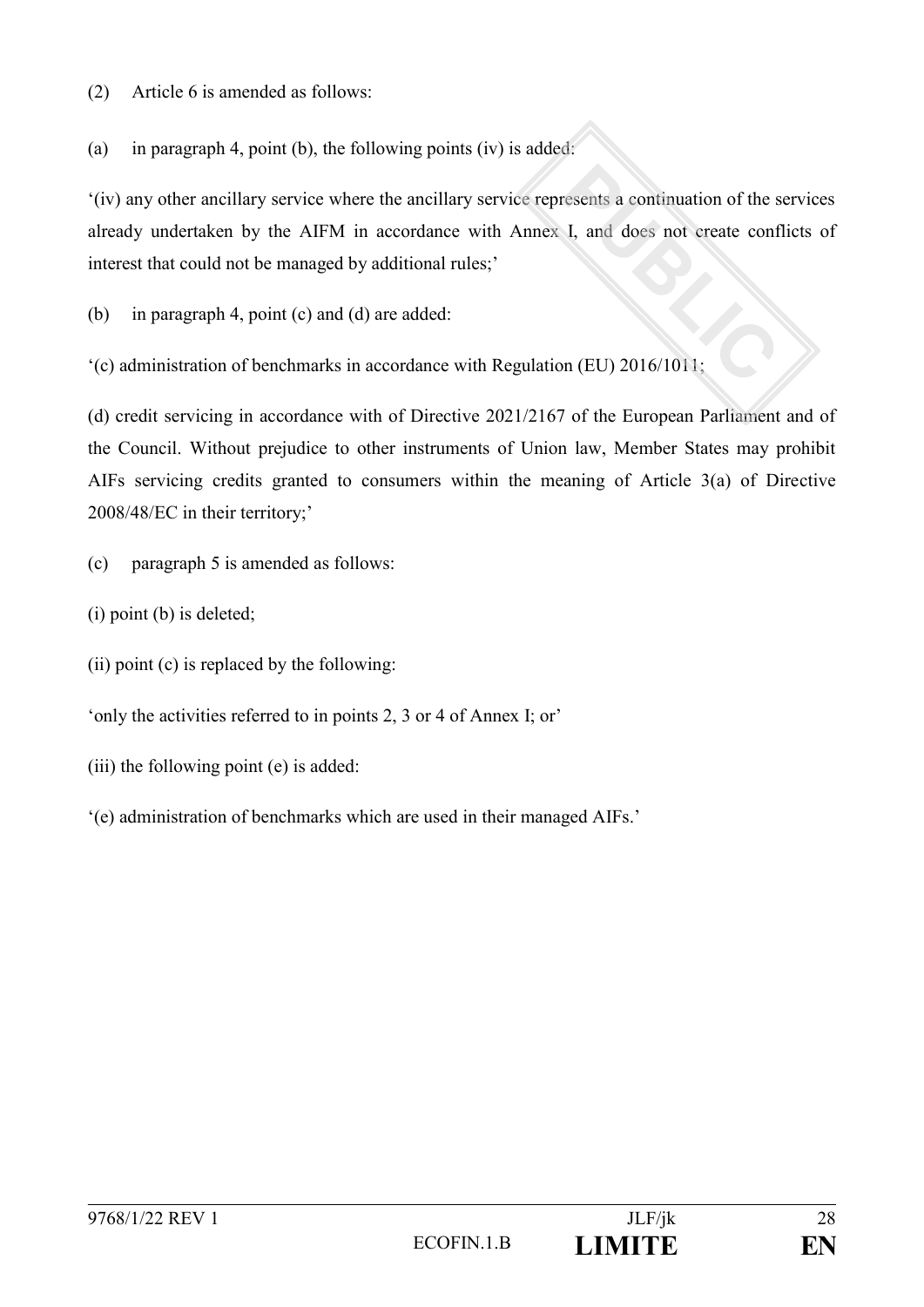(d) paragraph 6 is replaced by the following:

'6. Article 9(2) of Directive 2019/2034/EU, Articles 15, 16 except for the first subparagraph of paragraph (5), and Articles 23, 24 and 25 of Directive 2014/65/EU shall apply where the services referred to in paragraph 4, points (a) and (b), are provided by AIFMs.';

(3) Article 7 is amended as follows:

(a) paragraph 2 is replaced by the following:

'2. Member States shall require that an AIFM applying for an authorisation provides the following information relating to the AIFM to the competent authorities of its home Member State:

(a) information about the persons effectively conducting the business of the AIFM, in particular with regard to the functions referred to in Annex I, including:

(i) a detailed description of their role, title and level of seniority;

(ii) a description of their reporting lines and responsibilities in the AIFM and outside the AIFM;

(iii) an overview of their time allocated to each responsibility;

(iv) a description of the technical and human resources that support their activities;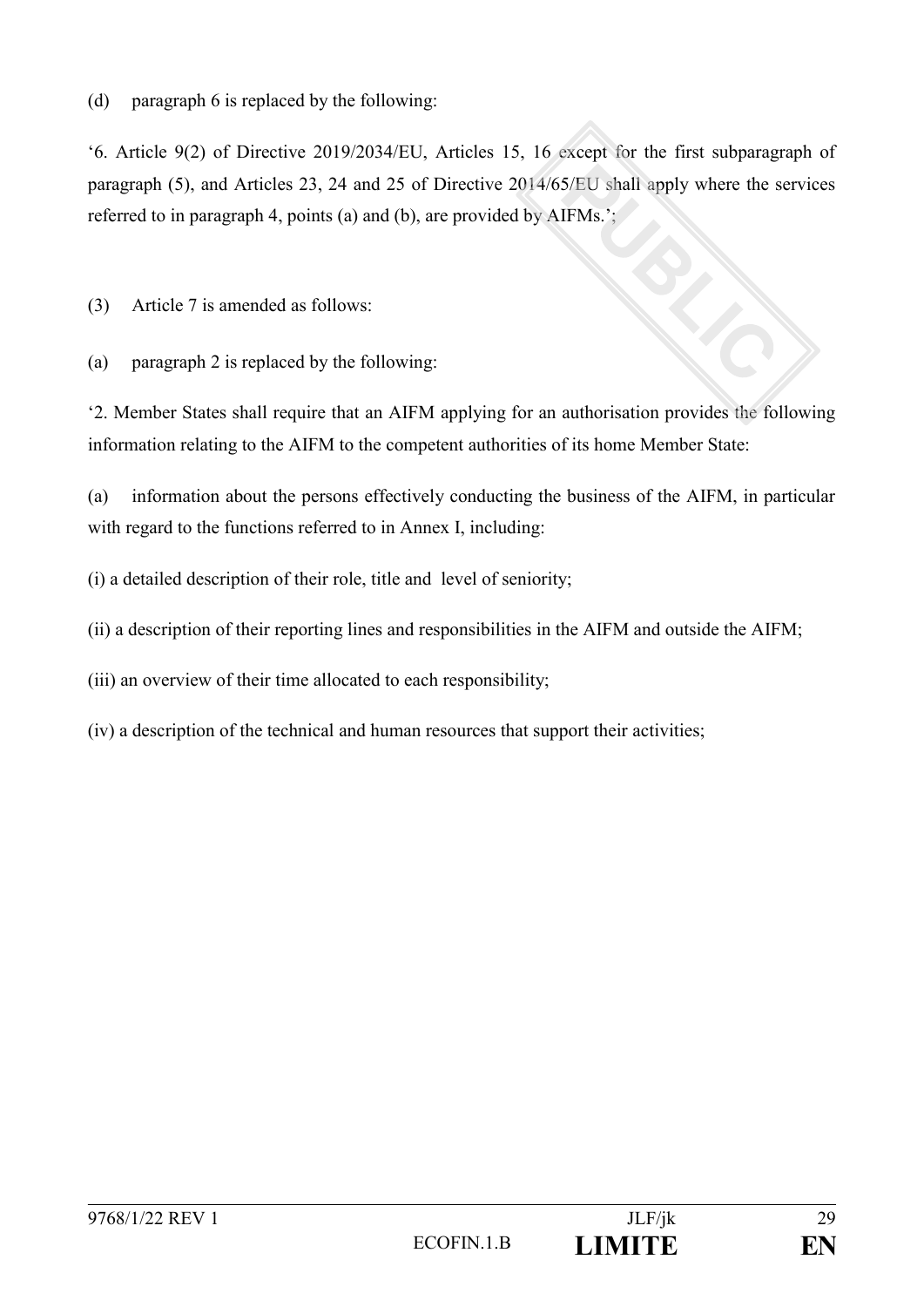(b) information on the identities of the AIFM's shareholders or members, whether direct or indirect, natural or legal persons, that have qualifying holdings and on the amounts of those holdings;

(c) a programme of activity setting out the organisational structure of the AIFM, including information on how the AIFM intends to comply with its obligations under Chapters II, III, IV, and, where applicable, Chapters V, VI, VII and VIII and a detailed description of the appropriate human and technical resources that will be used by the AIFM to this effect;

(d) information on the remuneration policies and practices pursuant to Article 13;

(e) information on arrangements made for the delegation and sub-delegation to third parties of functions as referred to in Article 20 and a detailed description of the human and technical resources to be used by the AIFM for monitoring and controlling the delegate.

Member States shall require authorised AIFMs to keep the information provided to its competent authorities updated.'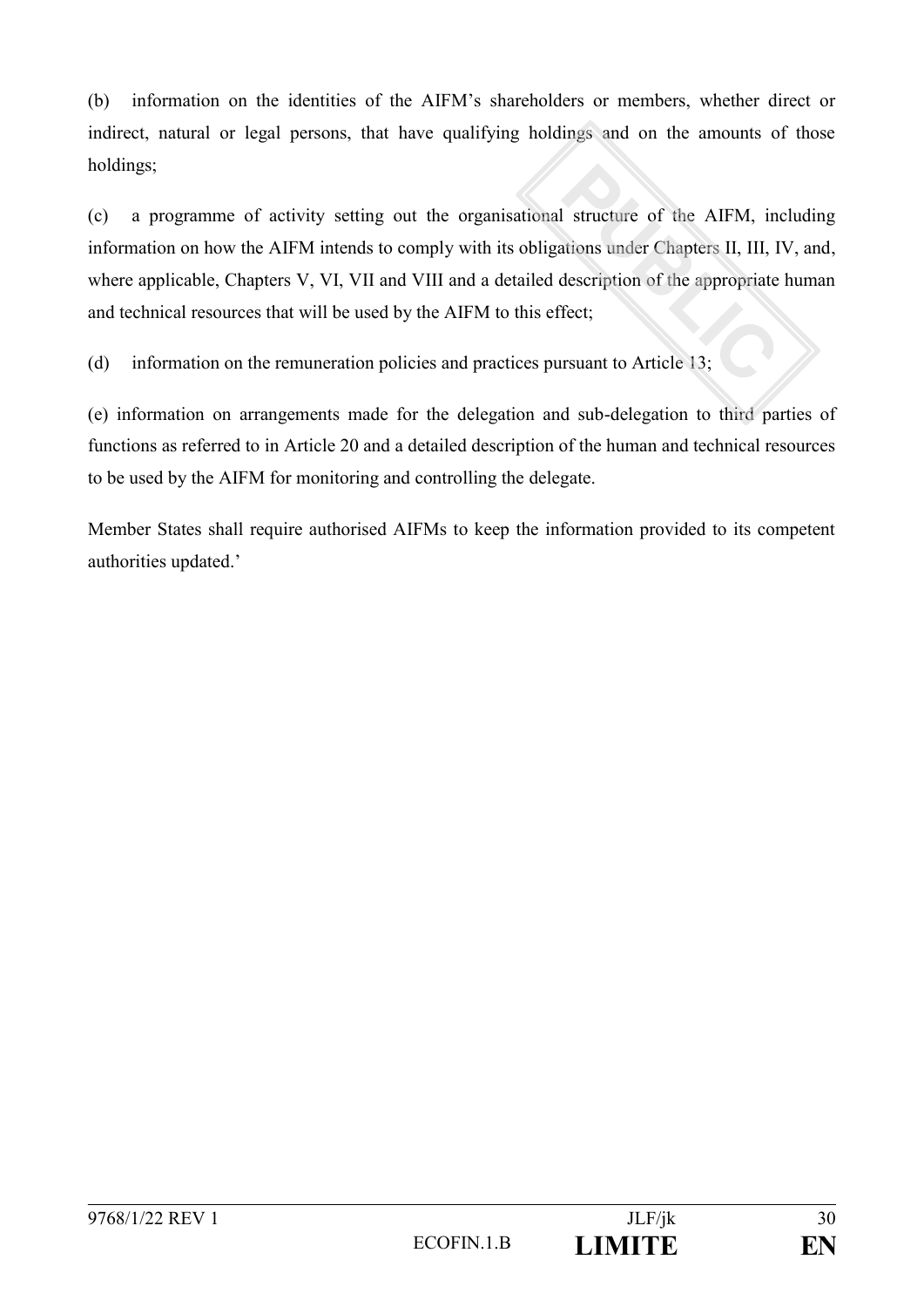#### (b) the following paragraph 8 is added:

'8. Before the start of the review referred to in Article 69b, ESMA shall provide the European Parliament, the Council and the Commission with a report analysing market practices regarding delegation and compliance with Articles 7 and 20, based, *inter alia*, on the data reported to competent authorities in accordance with point (d) of Article 24(2) and on the exercise of its supervisory convergence powers.';

### (4) in Article 8(1), point (c) is replaced by the following:

'(c) the persons who effectively conduct the business of the AIFM are of sufficiently good repute and are sufficiently experienced also in relation to the investment strategies pursued by the AIF managed by the AIFM, the names of those persons and of every person succeeding them in the office being communicated forthwith to the competent authorities of the home Member States of the AIFM and the conduct of the business of the AIFM being decided by at least two natural persons who are either employed full-time by that AIFM or executive member or members of the governing body of the AIFM who are committed full-time to conduct the business of that AIFM and who are in the Union, meeting such conditions.'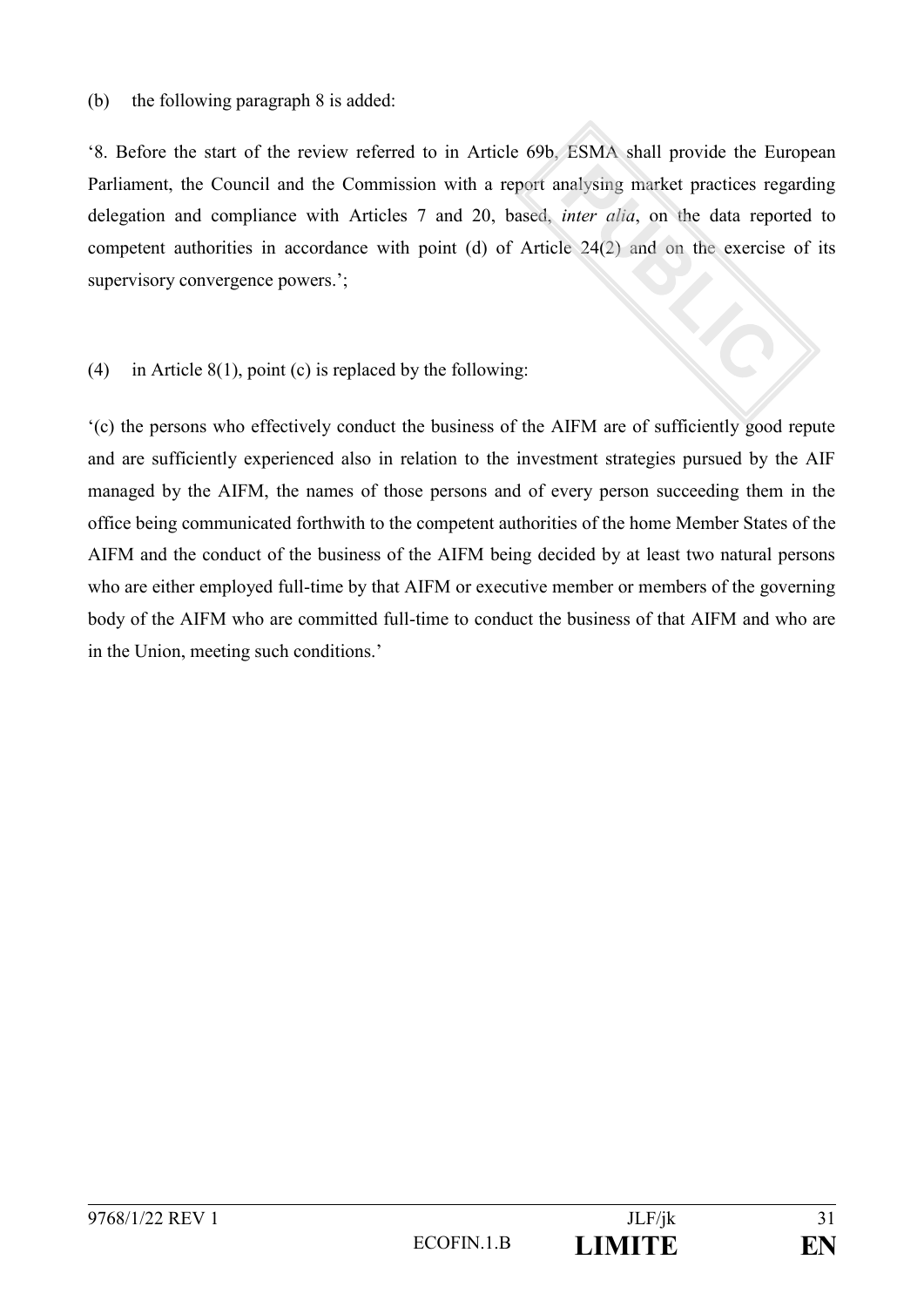(5) Article 15 is amended as follows:

(a) in paragraph 3, the following point (d) is added:

'(d) for loan originating activities, implement effective policies, procedures and processes for the granting of credit. Where they engage in loan originating activities or in purchasing loans from third parties, they shall also implement effective policies, procedures and processes for assessing the credit risk and for administering and monitoring their credit portfolio, keep those policies, procedures and processes up to date and effective and review them regularly and at least once a year.

Member States may determine that the requirement set out in the first subparagraph of point (d) of paragraph 3 shall not apply to origination of shareholder loans, provided that these shareholder loans:

(i) do not exceed in aggregate 100 % of the AIF's capital; or

(ii) are granted to portfolio undertakings which acquire and manage real estate or participations in real estate companies, and in which the AIF directly or indirectly holds 100 % of the capital or voting rights. This requirement shall apply on a look-through basis to underlying assets controlled directly or indirectly by the AIF or the AIFM acting on behalf of the AIF.'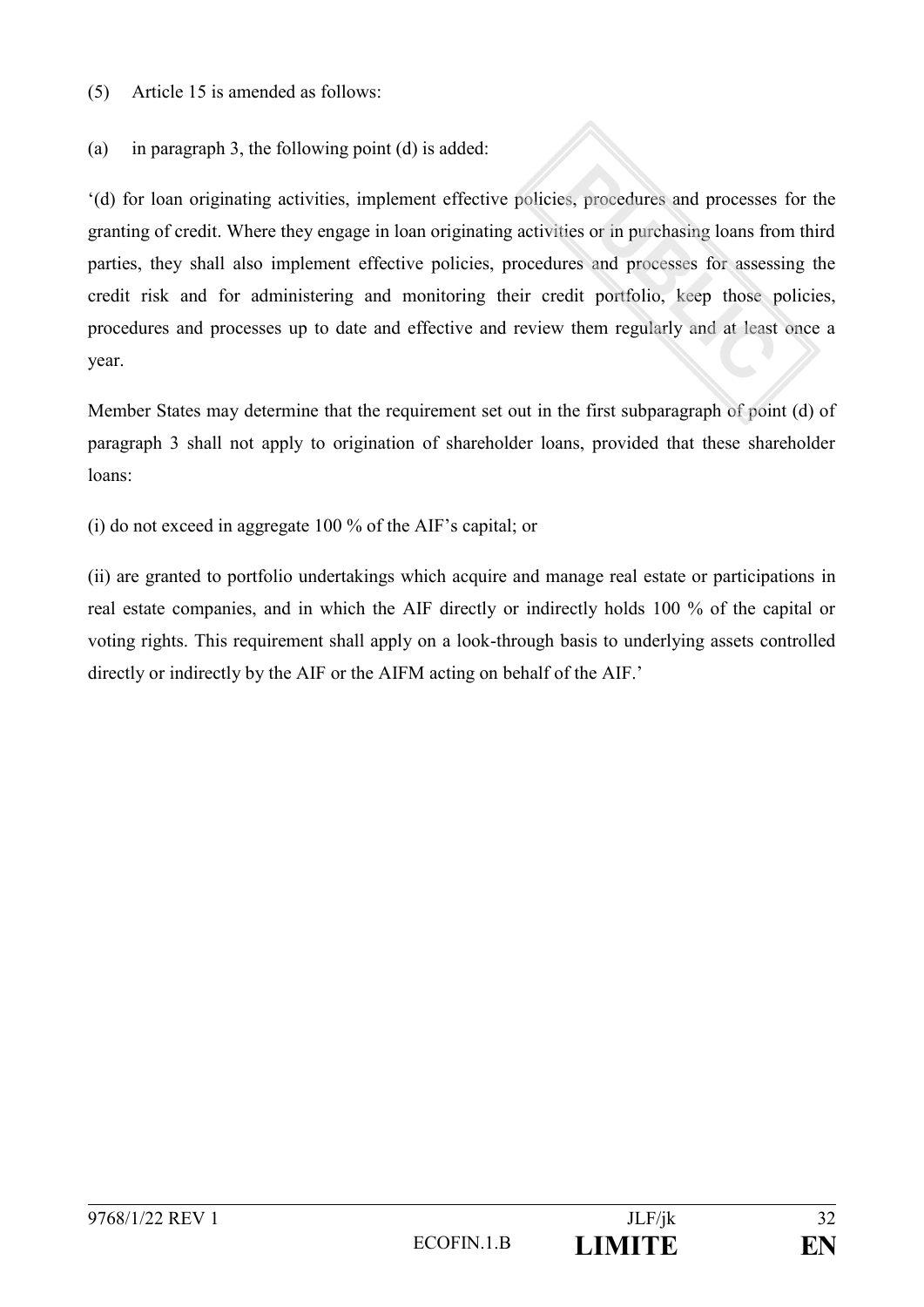b) the following paragraphs 4a to 4f are inserted between the paragraphs 4 and 5:

'4a. An AIFM shall ensure that loans originated to any single borrower by the AIF it manages do not exceed 20 % of the AIF's capital where the borrower is one of the following:

(a) a financial undertaking within the meaning of Article 13(25) of Directive 2009/138/EC;

(b) an AIF within the meaning of Article 4(1), point (a), of this Directive; or

(c) a UCITS within the meaning of Article 1(2) of Directive 2009/65/EC.'

For the purposes of determining the compliance with the restriction set out in the first subparagraph, the AIFM shall combine the loans originated by the AIF it manages and that AIF's loan exposures gained through a special purpose vehicle which originates loans for or on behalf of the AIF or AIFM in respect of the AIF.

The restriction set out in the first subparagraph shall be without prejudice to the thresholds, restrictions and conditions set out in Regulations (EU) 2015/760**<sup>20</sup>**, (EU) 345/2013**<sup>21</sup>** and (EU) 346/2013**<sup>22</sup>** .

 $20$ **<sup>20</sup>** Regulation (EU) 2015/760 of the European Parliament and of the Council of 29 April 2015 on European long-term investment funds (OJ L 123, 19.5.2015, p. 98–121).

**<sup>21</sup>** Regulation (EU) No 345/2013 of the European Parliament and of the Council of 17 April 2013 on European venture capital funds (OJ L 115, 25.4.2013, p. 1–17).

**<sup>22</sup>** Regulation (EU) No 346/2013 of the European Parliament and of the Council of 17 April 2013 on European social entrepreneurship funds (OJ L 115, 25.4.2013, p. 18–38).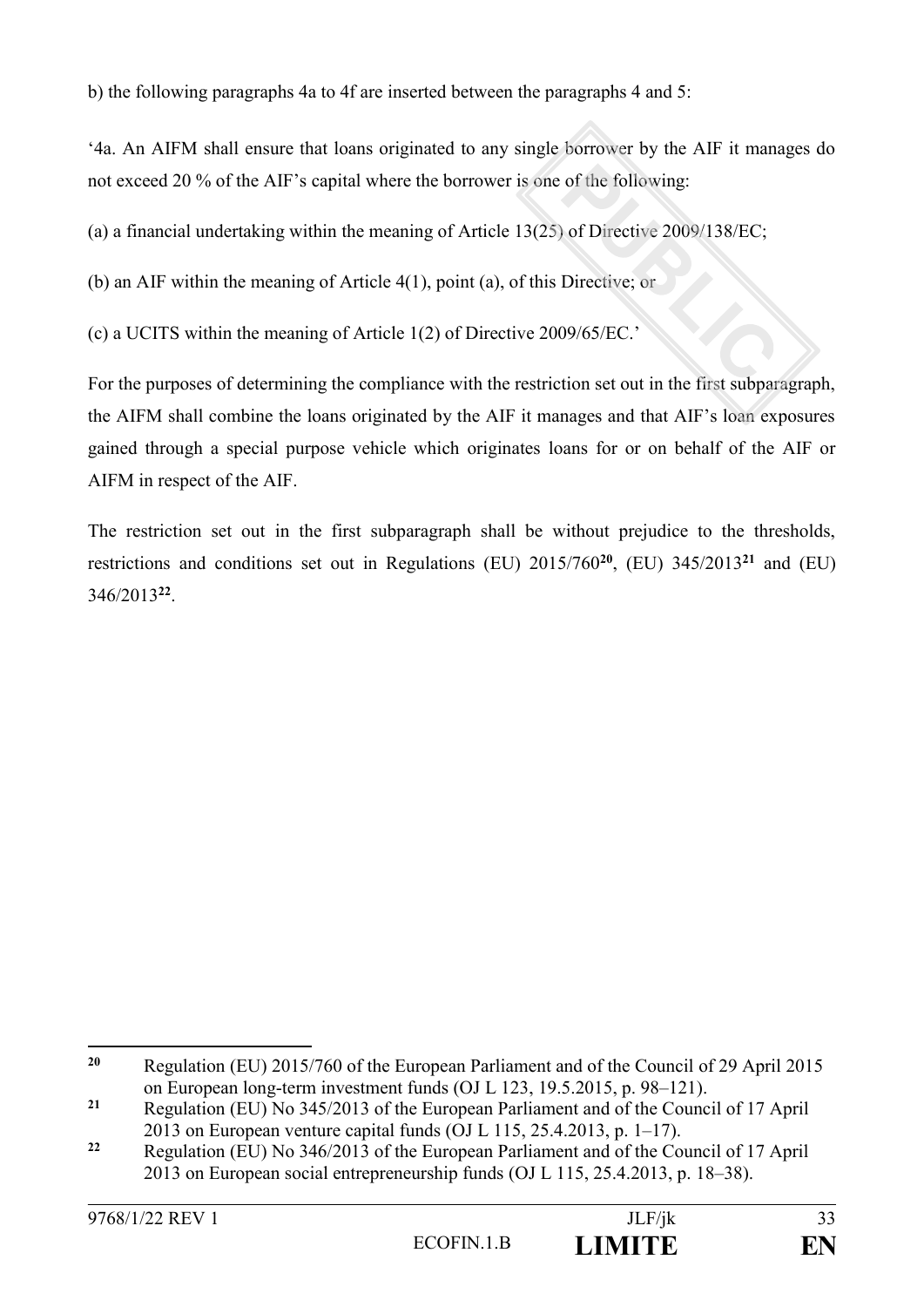4aa. An AIFM shall ensure that the leverage of a loan-originating AIF it manages represents no more than 150 % of the net asset value of the AIF.

The leverage shall be expressed as the ratio between the exposure of an AIF, calculated according to the commitment method as defined by means of the delegated acts referred to in Article 4(3), and its net asset value.

Borrowing arrangements which are temporary in nature and are fully covered by contractual capital commitments from investors in the AIF shall not be considered to constitute leverage for the purposes of this paragraph.

The requirements set out in the first subparagraph shall apply to AIFs that gain exposure to a loan through a special purpose vehicle which originates a loan for or on behalf of the AIF or AIFM in respect of the AIF.

Member States may determine that the requirement set out in the first subparagraph shall not apply to AIFs the lending activities of which solely consists in originating shareholder loans, provided that these shareholder loans:

(i) do not exceed in aggregate 100 % of the AIF's capital; or

(ii) are granted to portfolio undertakings which acquire and manage real estate or participations in real estate companies, and in which the AIF directly or indirectly holds 100 % of the capital or voting rights. This requirement shall apply on a look-through basis to underlying assets controlled directly or indirectly by the AIF or the AIFM acting on behalf of the AIF.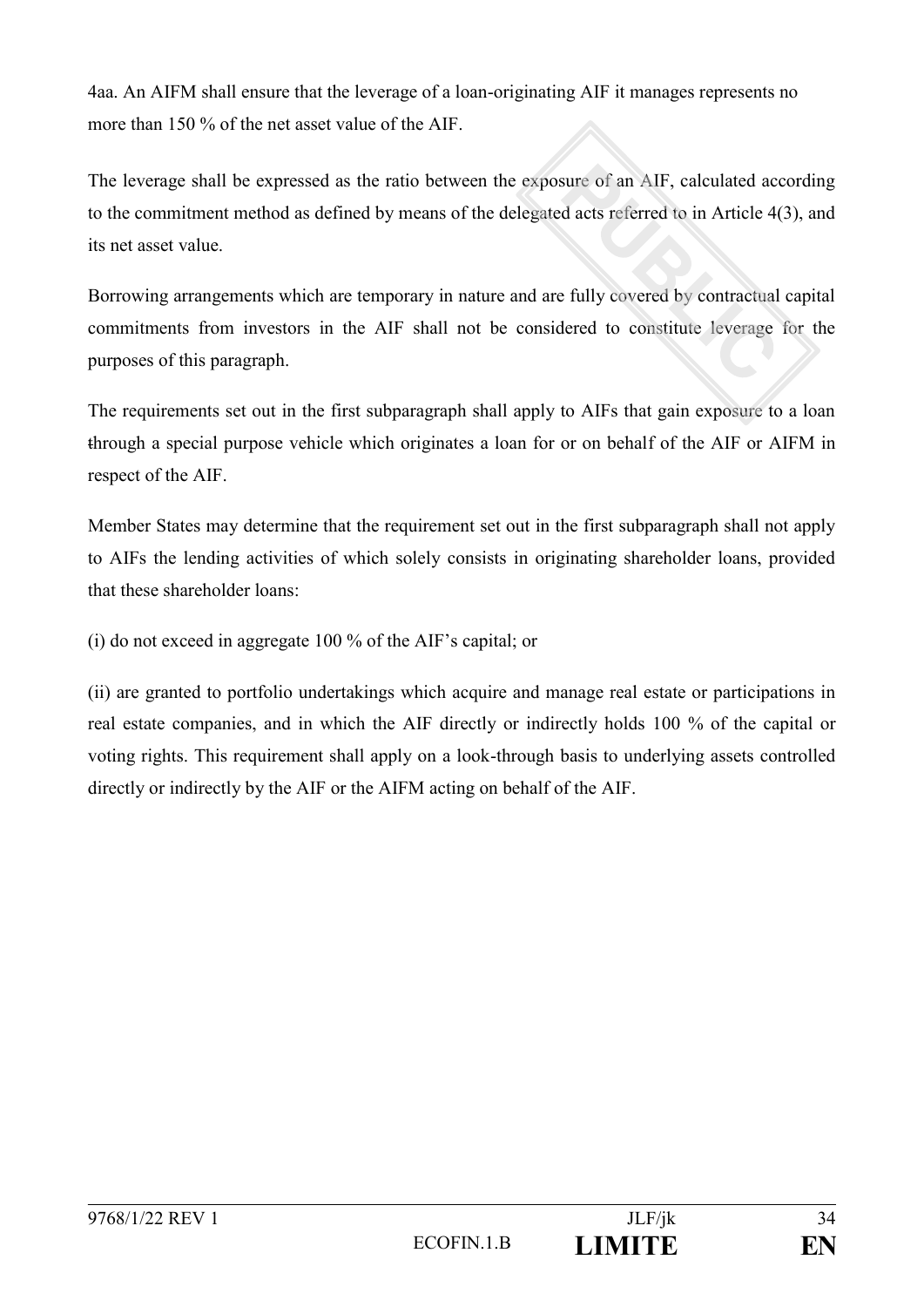4b. The investment limit of 20 % laid down in paragraph 4a shall:

(a) apply by the date specified in the rules or instruments of incorporation or prospectus of the AIF. This date shall not exceed 24 months from the date the AIF first offers shares for subscription.

(b) cease to apply once the AIFM starts to sell assets in order to redeem investors' units or shares as part of the wind-down of the AIF;

(c) be temporarily suspended for up to 12 months where the AIFM raises additional capital or reduces its existing capital.

4c. The application date referred to in paragraph 4b, point (a), shall take account of the particular features and characteristics of the assets to be invested by the AIF. In exceptional circumstances, the competent authority of the AIFM, upon submission of a duly justified investment plan, may approve an extension of this time limit by no more than one additional year.

4d. The AIFM shall ensure that an AIF does not grant loans to the following entities:

(a) its AIFM or the staff of its AIFM;

(b) its depositary and delegates of it depositary;

(c) the entity to which its AIFM has delegated functions in accordance with Article 20 and the staff of this entity.

(d) an entity within the same group as defined in Article  $2(11)$  of Directive  $2013/34/EU$  of the European Parliament and the Council, except where that entity is a financial undertaking that exclusively finances borrowers that are not mentioned in points (a) to (d) of this paragraph.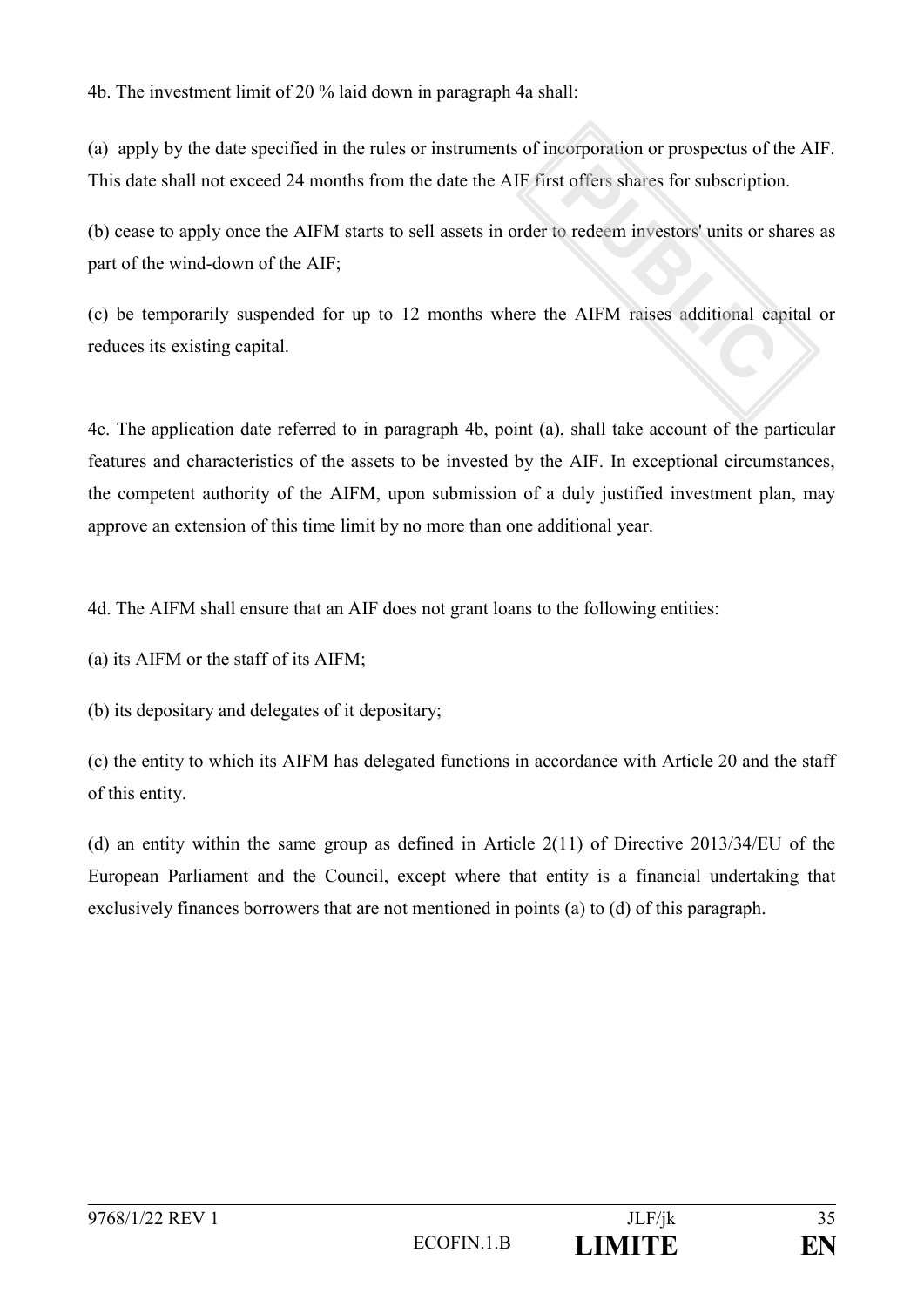4da. Without prejudice to other instruments of Union law, Member State may prohibit AIFs granting loans to consumers within the meaning of Article 3(a) of Directive 2008/48/EC in their territory. This shall not affect marketing of AIFs engaged in consumer lending in the Union.

4e. An AIFM shall not manage an AIF whose investment strategy, as specified in the relevant AIF's rules, instrument of incorporation and prospectus, is to originate loans, or gain exposure to loans through a special purpose vehicle which originates a loan for or on behalf of the AIF or AIFM in respect of the AIF, with the sole purpose of transferring those loans or exposures to third parties ('originate-to-distribute').

4f. An AIFM shall ensure that the AIF it manages retains, for the period of two years from the signing date or until maturity whichever is shorter, 5% of the notional value of the loans it has originated, or purchased from a special purpose vehicle which originates a loan for or on behalf of the AIF or AIFM in respect of the AIF, and subsequently sold to third parties.

By way of derogation, the requirement set out in the first subparagraph does not apply where:

(a) The AIF starts selling assets in order to redeem investors' units or shares as part of the winddown of the AIF;

(b) The borrower or any of its shareholders are subject to EU sanctions; or

(c) The sale of the loan is necessary for the AIF not to be in breach of one of its investment or diversification rules and where this possible breach would materialise for reasons beyond the control of the AIF and of the AIFM that manages it, or as a result of the exercise of subscription or redemption rights.'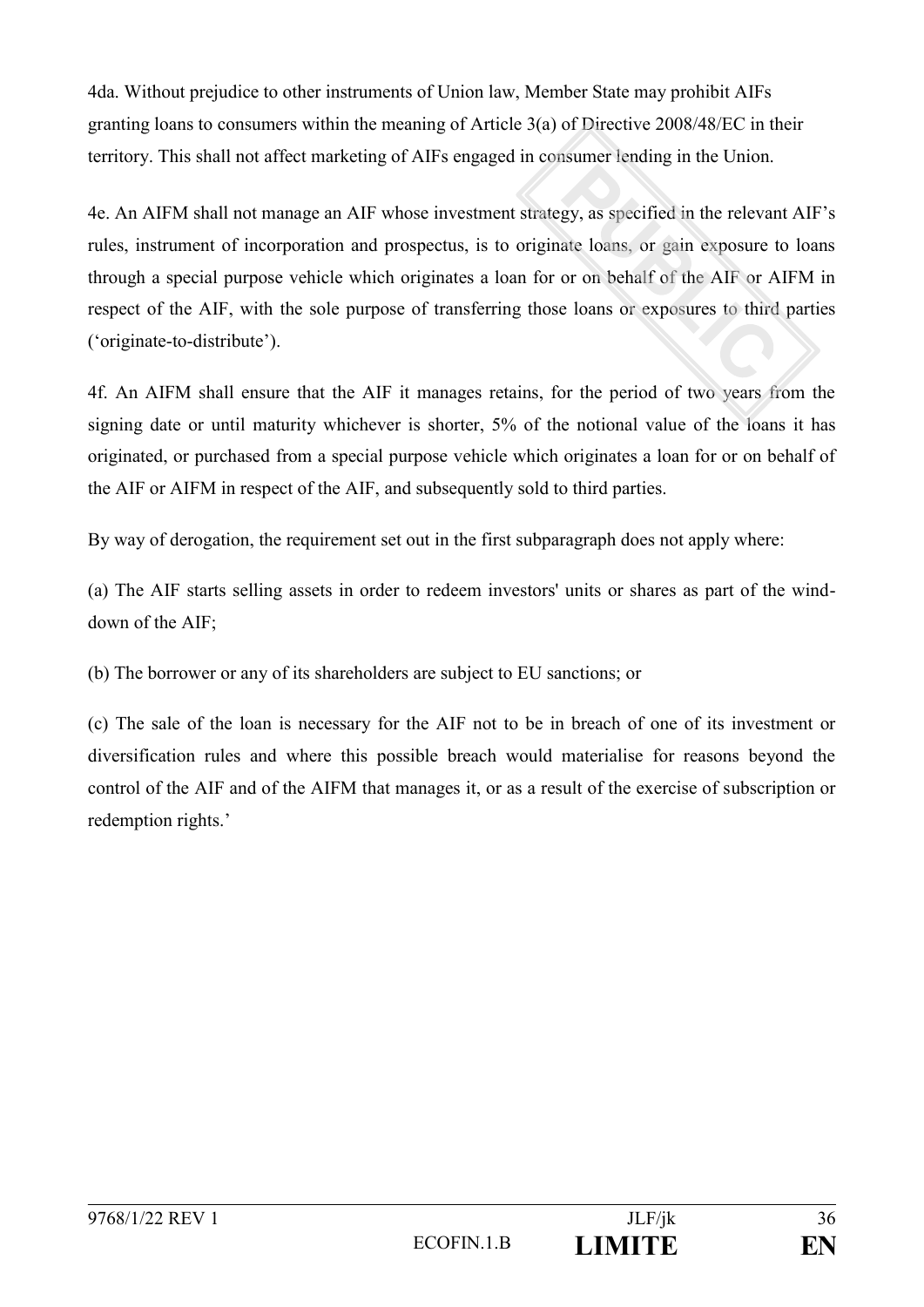(6) In Article 16, the following paragraphs 2a to 2h are inserted:

'2a. An AIFM shall ensure that the loan originating AIF it manages is closed-ended.

The requirements set out in the first subparagraph shall apply to AIFs that gain exposure to a loan through a special purpose vehicle which originates a loan for or on behalf of the AIF or AIFM in respect of the AIF.

2aa. By way of derogation from paragraph 2a, a loan originating AIF may be open-ended provided that its liquidity risk management system is compatible with its investment strategy and redemption policy.

2b. After assessing the suitability in relation to the pursued investment strategy, the liquidity profile and the redemption policy, an AIFM that manages an open-ended AIF shall select at least two appropriate liquidity management tools from the list set out in Annex V, points 2 to 7, for possible use in the interest of the AIF's investors. By way of derogation, the AIFM may select only one liquidity management tool from Annex V, points 2 to 7, for an AIF it manages, if that AIF is authorised as money market fund in accordance with Regulation (EU) 2017/1131.

The AIFM shall implement detailed policies and procedures for the activation and deactivation of any selected liquidity management tool and the operational and administrative arrangements for the use of such tool. This decision and relevant explanations shall be communicated to the competent authorities of the home Member State of the AIF.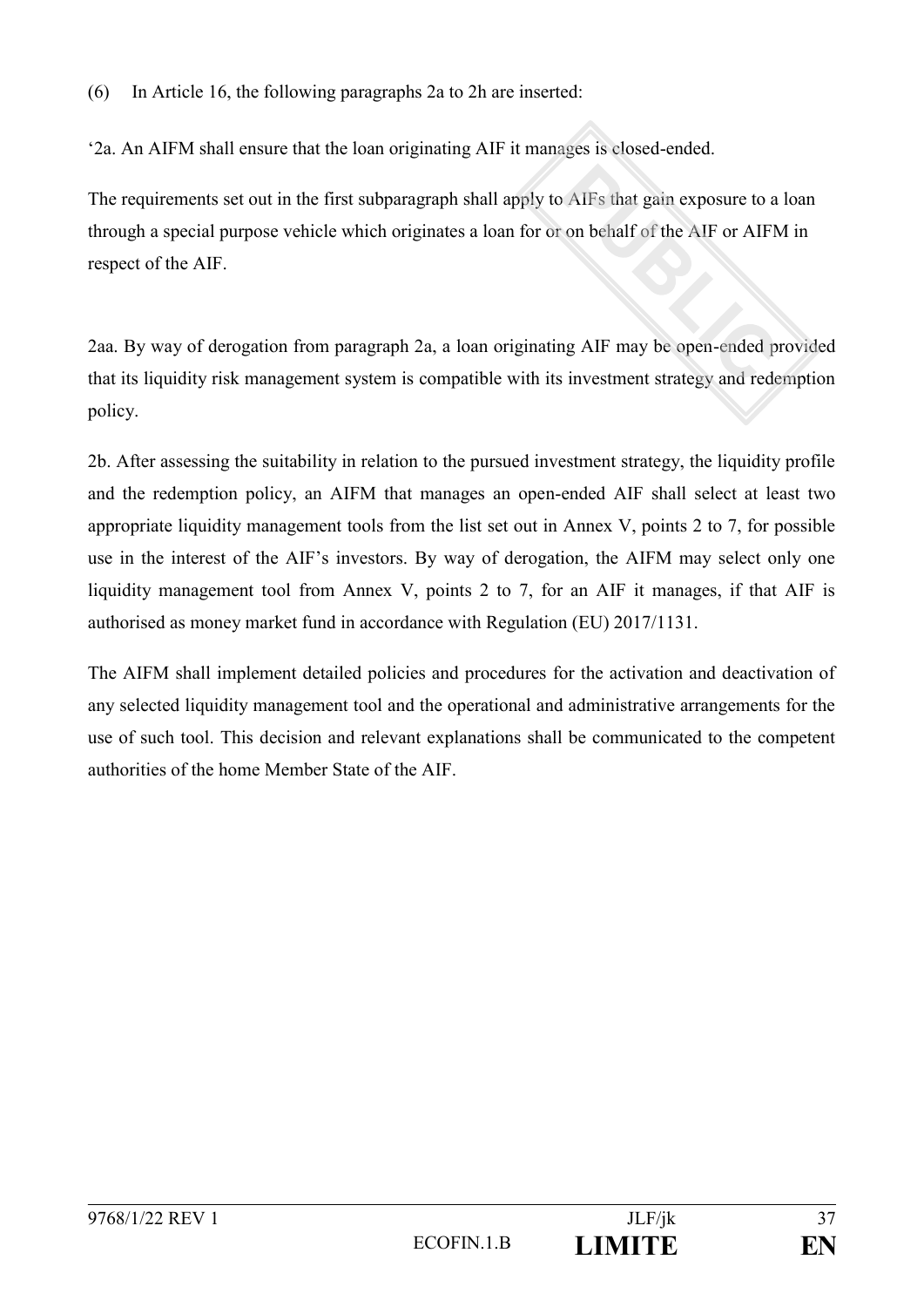Redemption in kind as referred to in Annex V, point 7, can only be activated to meet redemptions requested by professional investors and if the redemption in kind corresponds to a pro rata share of the assets held by the AIF.

By way of derogation from subparagraph 3, the redemption in kind may not correspond to a pro rata share of the assets held by the AIF if that AIF is solely marketed to professional investors or where the aim of that AIF's investment policy is to replicate the composition of a certain stock or debt securities index, and additionally if that AIF is an Exchange Traded Fund as defined in article 2(26) of MiFIR.

2c. An AIFM that manages an open-ended AIF may, in the interest of AIF investors, temporarily suspend the repurchase or redemption of the AIF units or shares, or activate or deactivate other liquidity management tools selected from the list set out in Annex V, points 2 to 7 and included in the fund rules or the instruments of incorporation of the AIF. In the interest of AIF investors, to ensure subscriptions and redemptions are processed at a fair price, the AIFM may also activate side pockets as referred to in point 8 of Annex V, in situations where the AIFM cannot ensure the fair and accurate valuation of some assets or where some assets have become non-tradable.

The temporary suspension and activation of side pockets referred to in the first subparagraph may only be provided for in exceptional cases where circumstances so require and where justified having regard to the interests of the AIF investors.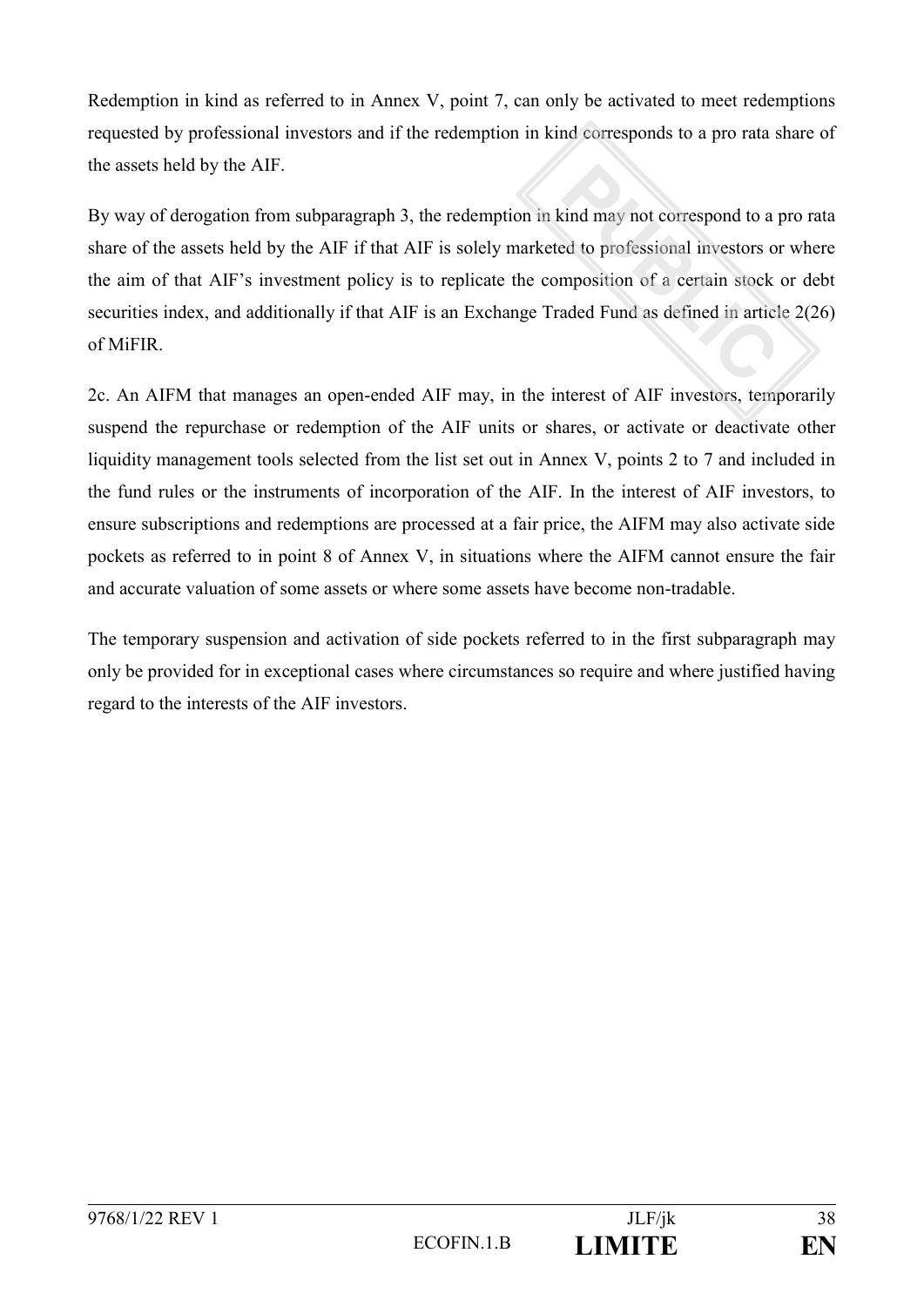2d. An AIFM shall, without delay, notify the competent authorities of its home Member State when activating or deactivating suspension of redemptions and redemption gates referred to in points 1 and 2 of Annex V.

An AIFM shall notify the same competent authorities when activating or deactivating side pockets as referred to in point 8 of that Annex, in a reasonable timeframe prior to the activation or deactivation of this liquidity management tool.

Member States may require notifications from the AIFM to the competent authorities of the home Member State of the AIFM when the AIFM decides to activate redemption in kind, to extend the notice period or to increase the liquidity fee, the cap of the swing factor of the swing pricing or of the anti-dilution levy fee set out in the fund prospectus or increase the bid-ask spread in dual pricing for liquidity management purposes.

The competent authorities of the home Member State of the AIFM shall notify, without delay, the competent authorities of a host Member State of the AIFM and, ESMA of any notifications received in accordance with this paragraph and, if there are potential risks to the stability and integrity of the financial system, the ESRB thereof.

2e. Member States shall ensure that at least the liquidity management tools set out in Annex V are available to AIFMs managing open-ended AIFs.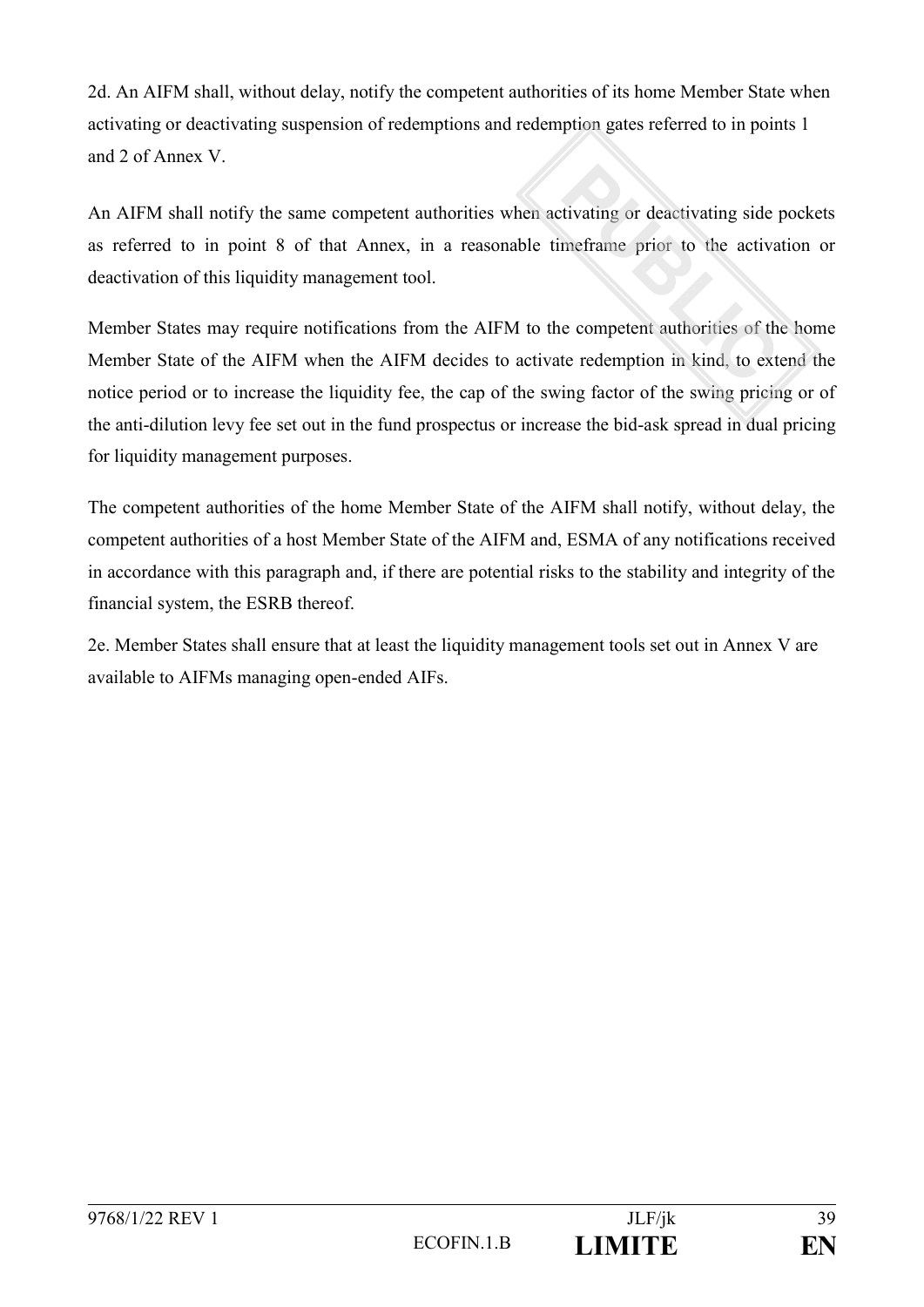2ee. ESMA shall develop draft regulatory technical standards to determine the requirements with which a loan-originating AIF must comply to maintain an open-ended structure. Such requirement should include elements on the selection and use of liquidity management tools, the availability of liquid assets and stress testing, as well as an appropriate redemption policy given the liquidity profile of the AIF, and shall take into account the risk profile and the nature of the loans.

Power is delegated to the Commission to supplement this directive by adopting the regulatory technical standards referred to in the first subparagraph in accordance with Articles 10 to 14 of Regulation (EU) No 1095/2010.'

2f. ESMA shall develop draft regulatory technical standards to specify the characteristics of the liquidity management tools set out in Annex V.

2g. ESMA shall develop guidelines determining criteria for the selection and use of appropriate liquidity management tools by the AIFMs for liquidity risk management, including appropriate disclosures to investors, taking into account the capability of such tools to reduce undue advantages for investors that redeem their investments first, and to mitigate financial stability risks. These guidelines shall include indications on the circumstances in which side pockets can be activated.

2h. Power is delegated to the Commission to supplement this Directive by adopting the regulatory technical standards referred to in paragraphs 2ee and 2f of this Article in accordance with Articles 10 to 14 of Regulation (EU) No 1095/2010.';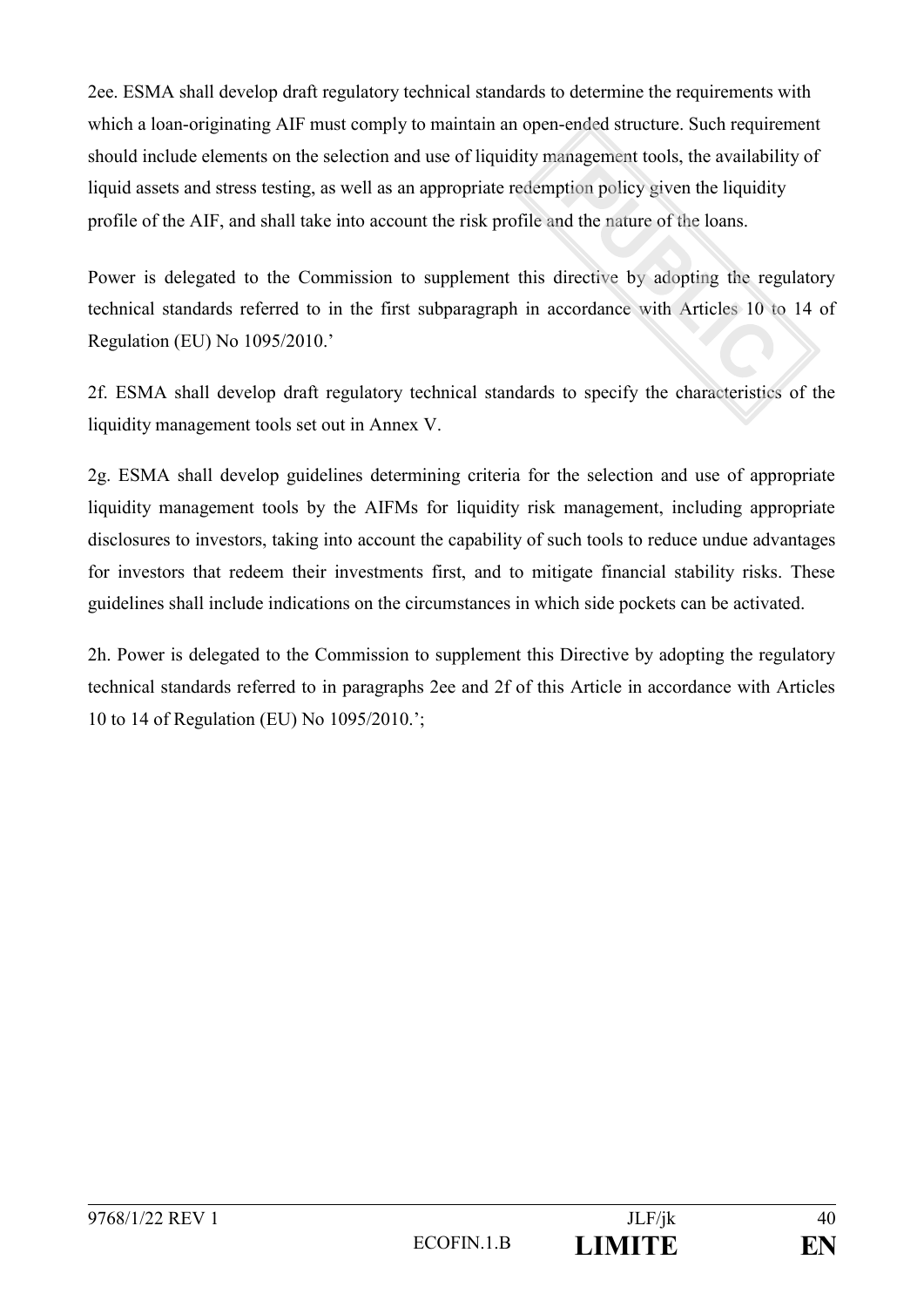(7) Article 20 is amended as follows:

(a) paragraph 1 is amended as follows:

(i) the introductory phrase is replaced by the following:

'1. AIFMs, which intend to delegate to third parties the task of carrying out, on their behalf, one or more of the functions listed in Annex I or of the services referred to in Article 6(4), shall notify the competent authorities of their home Member State before the delegation arrangements become effective. The following conditions shall be met:';

(ii) point (f) is replaced by the following:

'(f) the AIFM must be able to demonstrate that the delegate is qualified and capable of undertaking the functions and providing the services in question, that it was selected with all due care and that the AIFM is in a position to monitor effectively at any time the delegated activity, to give at any time further instructions to the delegate and to withdraw the delegation with immediate effect when this is in the interest of investors.';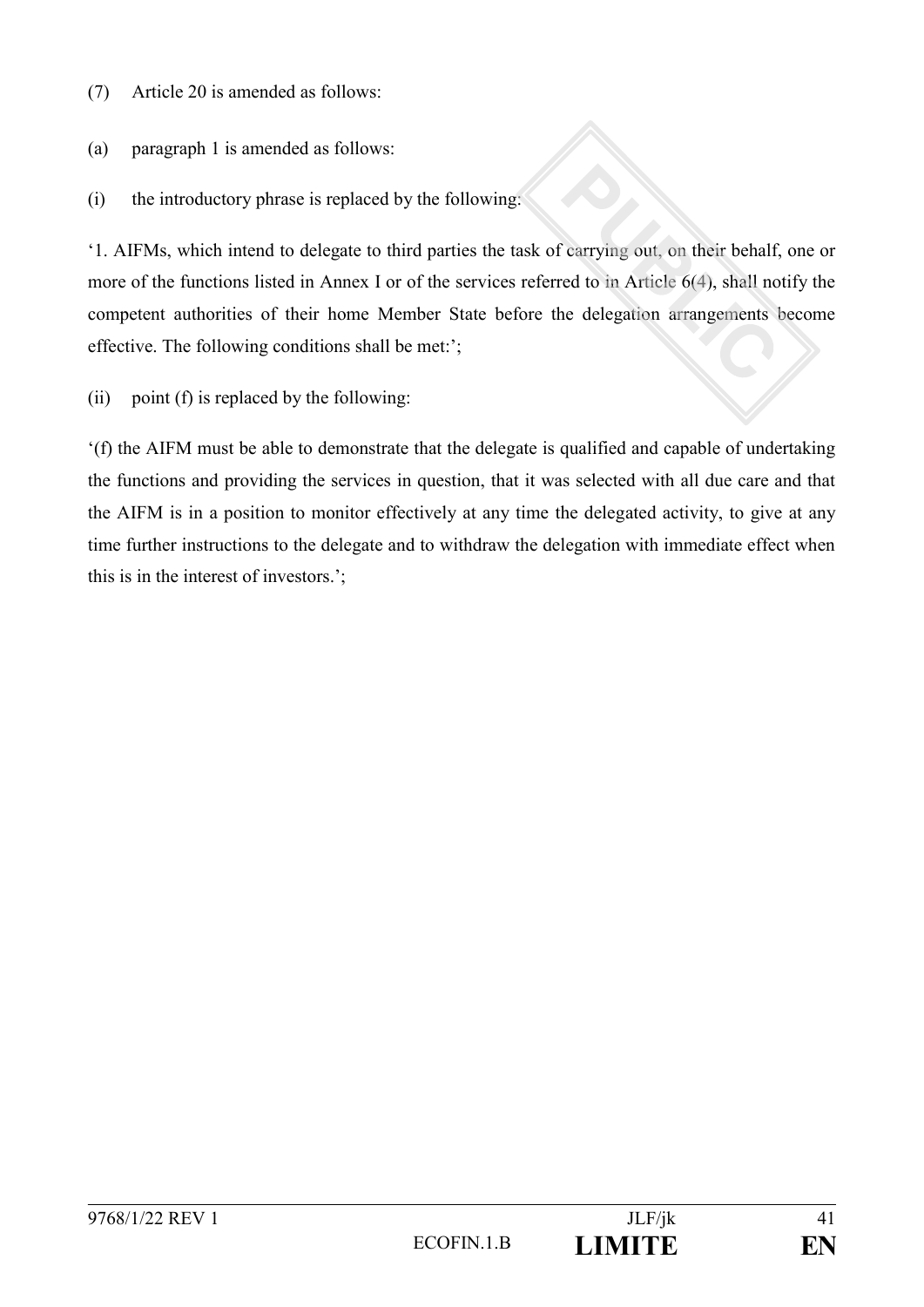'3. The AIFM's liability towards its clients, the AIF and its investors shall not be affected by the fact that the AIFM has delegated functions to a third party, or by any further sub-delegation, nor shall the AIFM delegate its functions to the extent that, in essence, it can no longer be considered to be the manager of the AIF or the provider of the services and to the extent that it becomes a letterbox entity.';

(c) in paragraph 4, the introductory phrase is replaced by the following:

'4. The third party may sub-delegate any of the functions and provision of services delegated to it provided that the following conditions are met:';

(d) the following paragraph 6a is added:

'6a. By way of derogation from the paragraphs 1 to 6 of this Article, where the marketing function as referred in Annex I, paragraph 2(b), is performed by one or several distributors, which are acting on their own behalf and which market the AIF under Directive 2014/65/EU or through insurancebased investment products in accordance with Directive 2016/97/EU, such function shall not be considered a delegation subject to the requirements laid down in the abovementioned paragraphs irrespective of any distribution agreement between the AIFM and the distributor'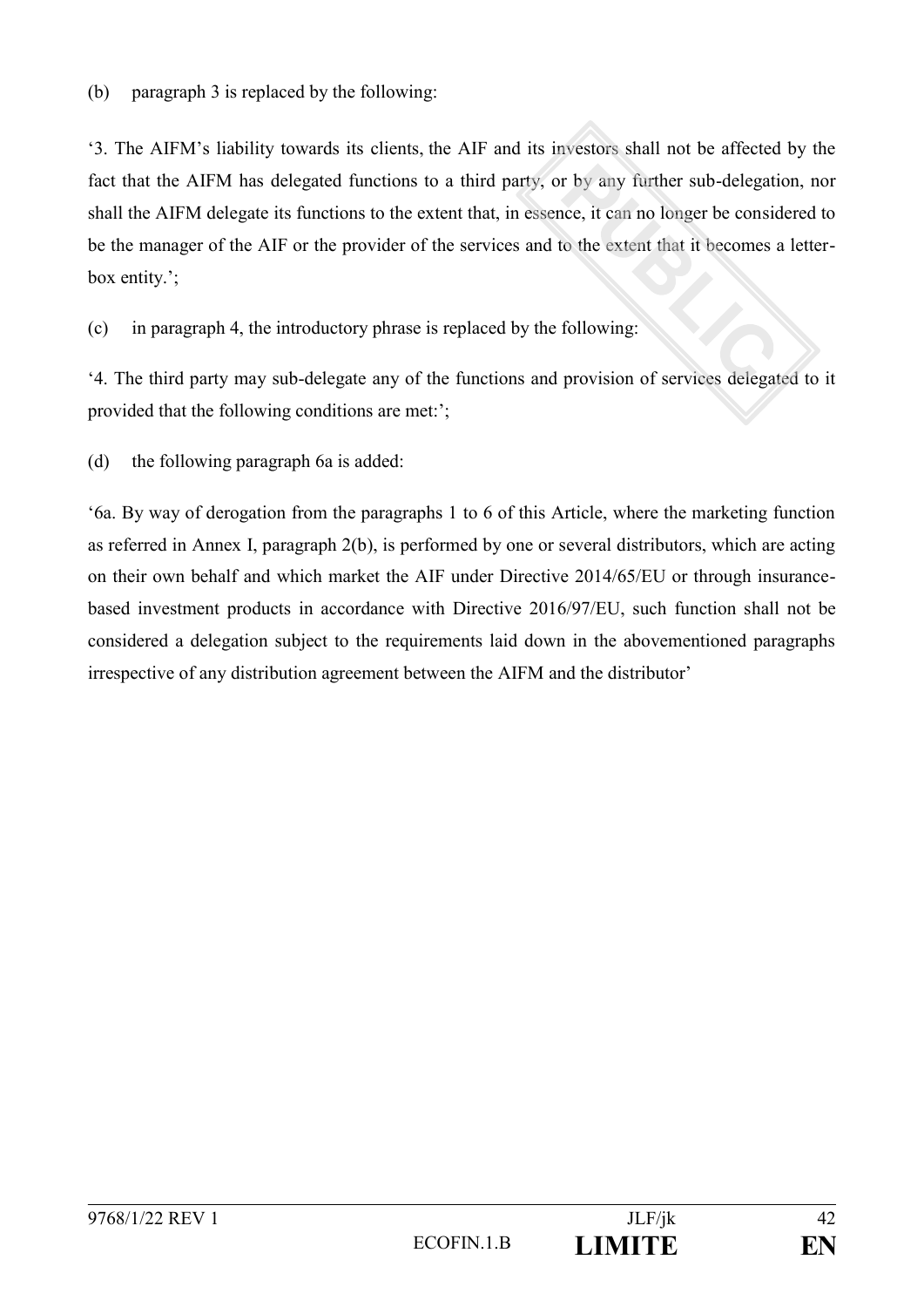(8) Article 21 is amended as follows:

(a) In paragraph 5 point (c) is inserted:

'(c) The home Member State of an AIF may entitle its national competent authorities to allow, following a case-by-case assessment, institutions referred to in point (a) of Article 21(3) and established in another Member State to be appointed as a depositary, provided that the following conditions are fulfilled:

(i) the competent authorities have received a motivated request by the AIFM which shall demonstrate the lack of the relevant depositary services, given the investment strategy of the AIF, for the appointment of a depositary in another Member State; and

(ii) the national depositary market of the home Member State of the AIF fulfils at least one of the following conditions:

- such market consists of fewer than 7 depositaries providing depositary services to EU AIFs (authorised under Article 4 (k) (i)) of this Directive) and managed by an EU AIFMs (authorised under Article 7(1)) and where no depositary has AIF assets under custody which exceed EUR 1 billion or the equivalent in any other currency. This threshold excludes depositaries acting under Article 36(1a) of this Directive and the own assets of the depositary;

- the aggregate amount in such market of assets under custody on behalf of EU AIFs (authorised under Article 4 (k) (i) of this Directive) and managed by an EU AIFMs (authorised under Article 7(1) of this Directive) does not exceed the amount of EUR 30 billion or the equivalent in any other currency. This threshold excludes depositaries acting under Article 36 (1a) of this Directive and the own assets of the depositary.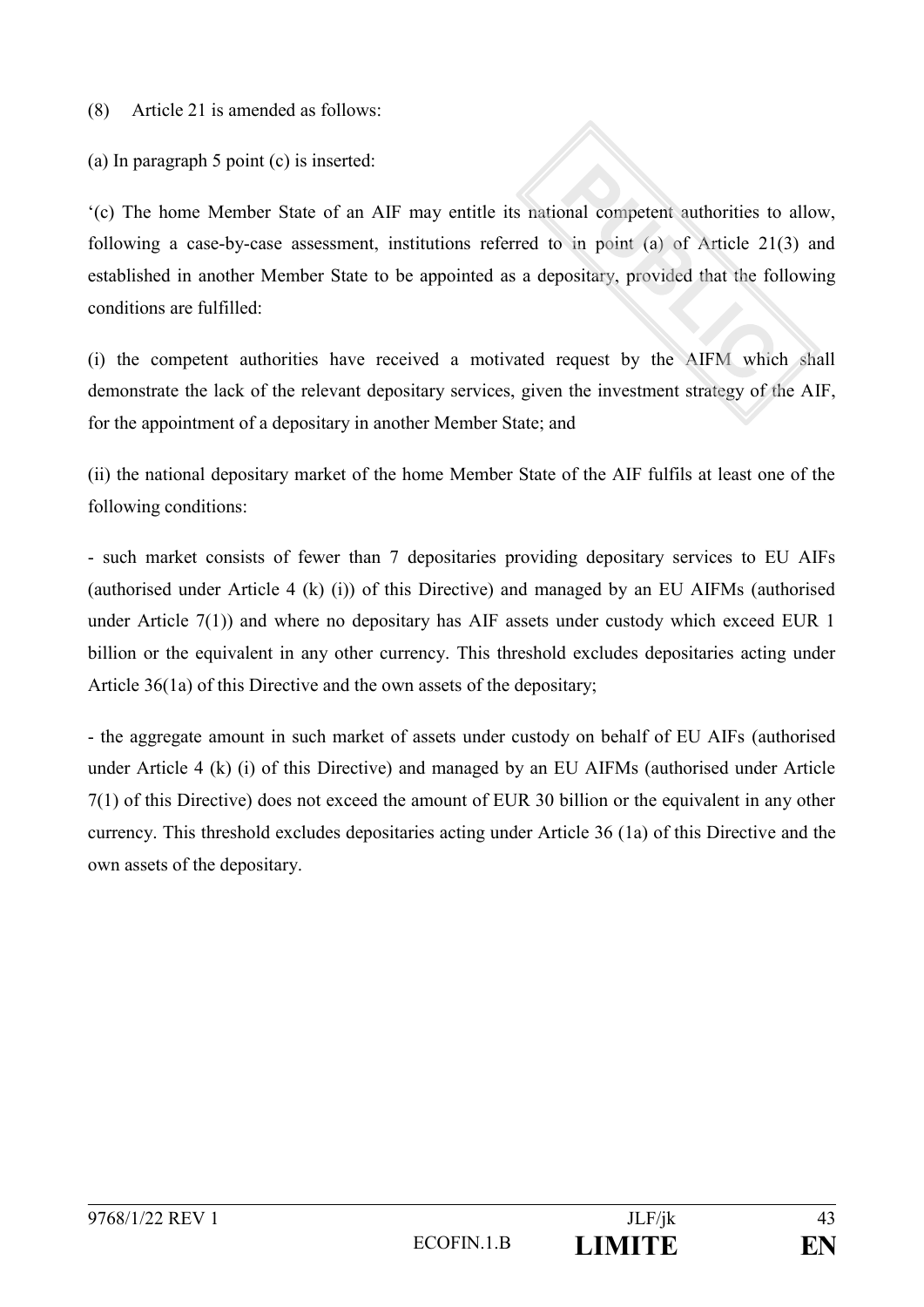Even if the conditions laid down in points (i) and (ii) are fulfilled, the authorisation to allow the appointment of a depositary in another Member State shall be granted on a case-by-case assessment on the lack of relevant depositary services in the jurisdiction of the AIF, given the investment strategy of the AIF.

When allowing the appointment of a depositary in another Member States, the competent authorities shall notify ESMA.

This provision shall be without prejudice to the full application of Article 21, with the exception of point (a) of paragraph 5 of that Article on the place where the depositary is to be established.'

(b) in paragraph 6, points (c) and (d) are replaced by the following:

'(c) the third country where the depositary is established is not identified as a high-risk third country pursuant to Article 9(2) of Directive (EU) 2015/849;

(d) the Member States in which the units or shares of the non-EU AIF are intended to be marketed, and, in so far as different, the home Member State of the AIFM, have signed an agreement with the third country where the depositary is established which fully complies with the standards laid down in Article 26 of the OECD Model Tax Convention on Income and on Capital and ensures an effective exchange of information in tax matters including any multilateral tax agreements and the third country is not mentioned in Annex I to the Council conclusions on the revised EU list on noncooperative jurisdictions for tax purposes;'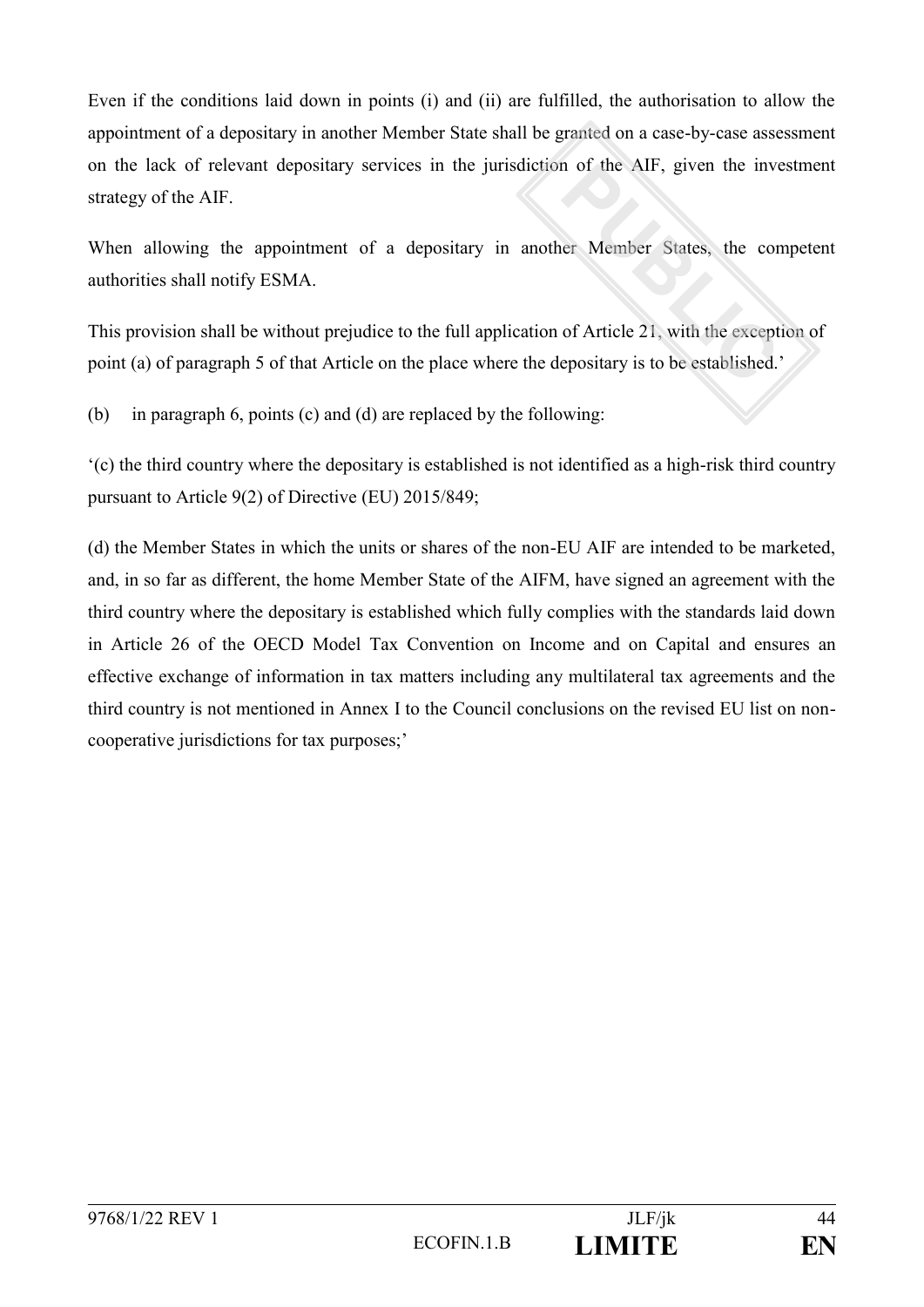(c) paragraph 11 is amended as follows:

(i) in the second subparagraph, point (c) is replaced by the following:

'(c) the depositary has exercised all due skill, care and diligence in the selection and the appointment of any third party to whom it wants to delegate parts of its tasks, except where that third party is a central securities depository acting in the capacity of an investor CSD as defined in Article 1, point (f), of Commission Delegated Regulation (EU) 2017/392\*, and keeps exercising all due skill, care and diligence in the periodic review and ongoing monitoring of any third party to whom it has delegated parts of its tasks and of the arrangements of the third party in respect of the matters delegated to it;

\* Commission Delegated Regulation (EU) 2017/392 of 11 November 2016 supplementing Regulation (EU) No 909/2014 of the European Parliament and of the Council with regard to regulatory technical standards on authorisation, supervisory and operational requirements for central securities depositories (OJ L 65, 10.3.2017, p. 48)';

(ii) the fifth subparagraph is replaced by the following:

'For the purposes of this Article, the provision of services by a central securities depository acting in the capacity of an issuer CSD as defined in Article 1, point (e) of Commission Delegated Regulation (EU) 2017/392 shall not be considered a delegation of the depositary's custody functions. For the purposes of this paragraph, the provision of services by a central securities depositary acting in the capacity of an investor CSD as defined in Article 1, point (f) of Commission Delegated Regulation (EU) 2017/392 shall be considered a delegation of the depositary's custody functions.';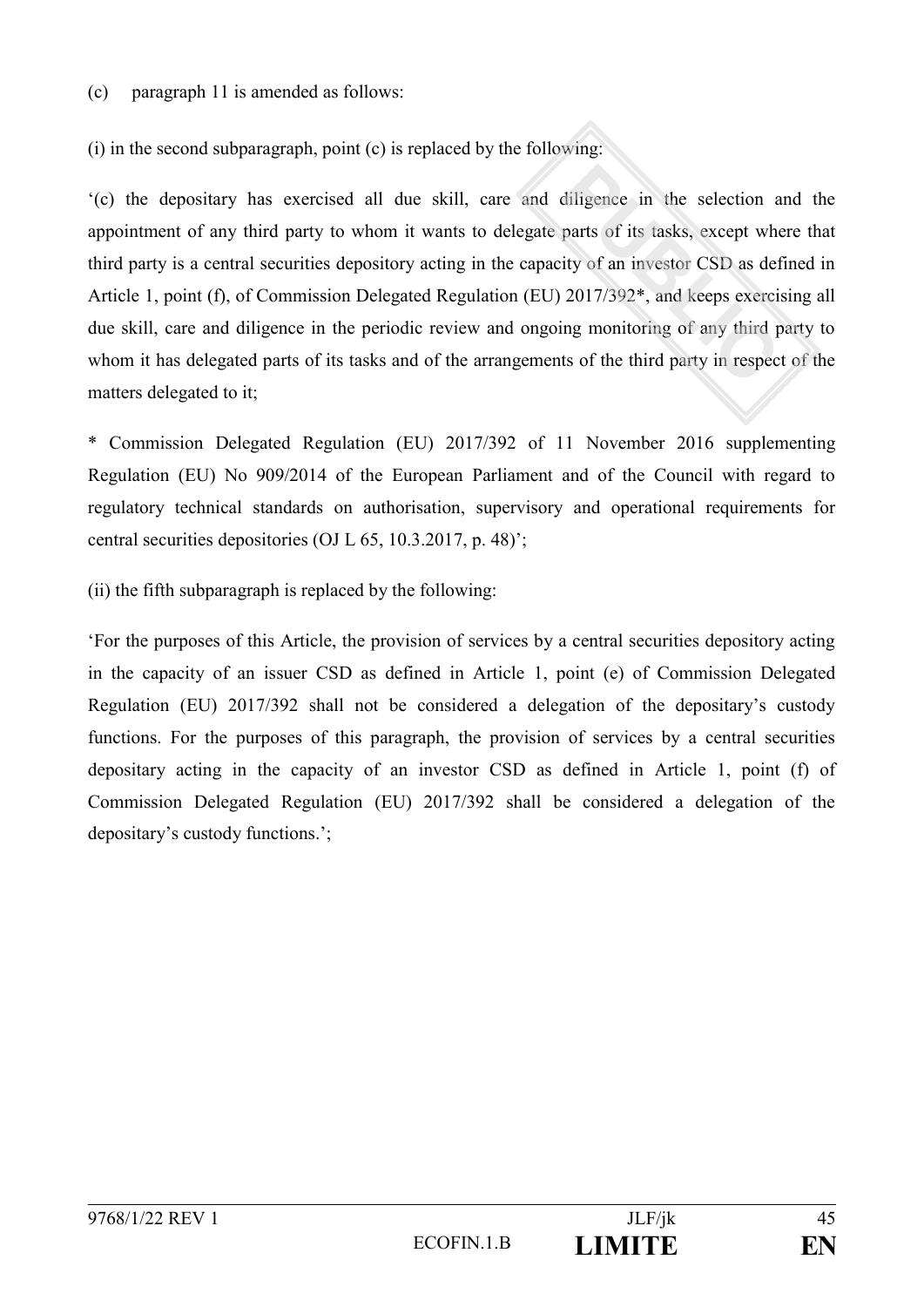(d) paragraph 16 is replaced by the following:

'16. The depositary shall make available to its competent authorities, to the competent authorities of the AIF that has appointed it as a depositary and to the competent authorities of the AIFM that manages that AIF, on request, all information that it has obtained while performing its duties and that may be necessary for the competent authorities of the AIF or the AIFM. If the competent authorities of the AIF or the AIFM are different from those of the depositary, i) the competent authorities of the depositary shall share the information received without delay with the competent authorities of the AIF and the AIFM, ii) the competent authorities of the AIF or the AIFM shall share without delay any information relevant for the exercise of the supervisory powers by the competent authorities of the depositary.'

(e) In paragraph 17, point (c) is amended as follows:

Point (ii) is replaced by the following:

'(ii) the conditions subject to which the depositary is able to exercise its custody duties over financial instruments registered with a central securities depository; and'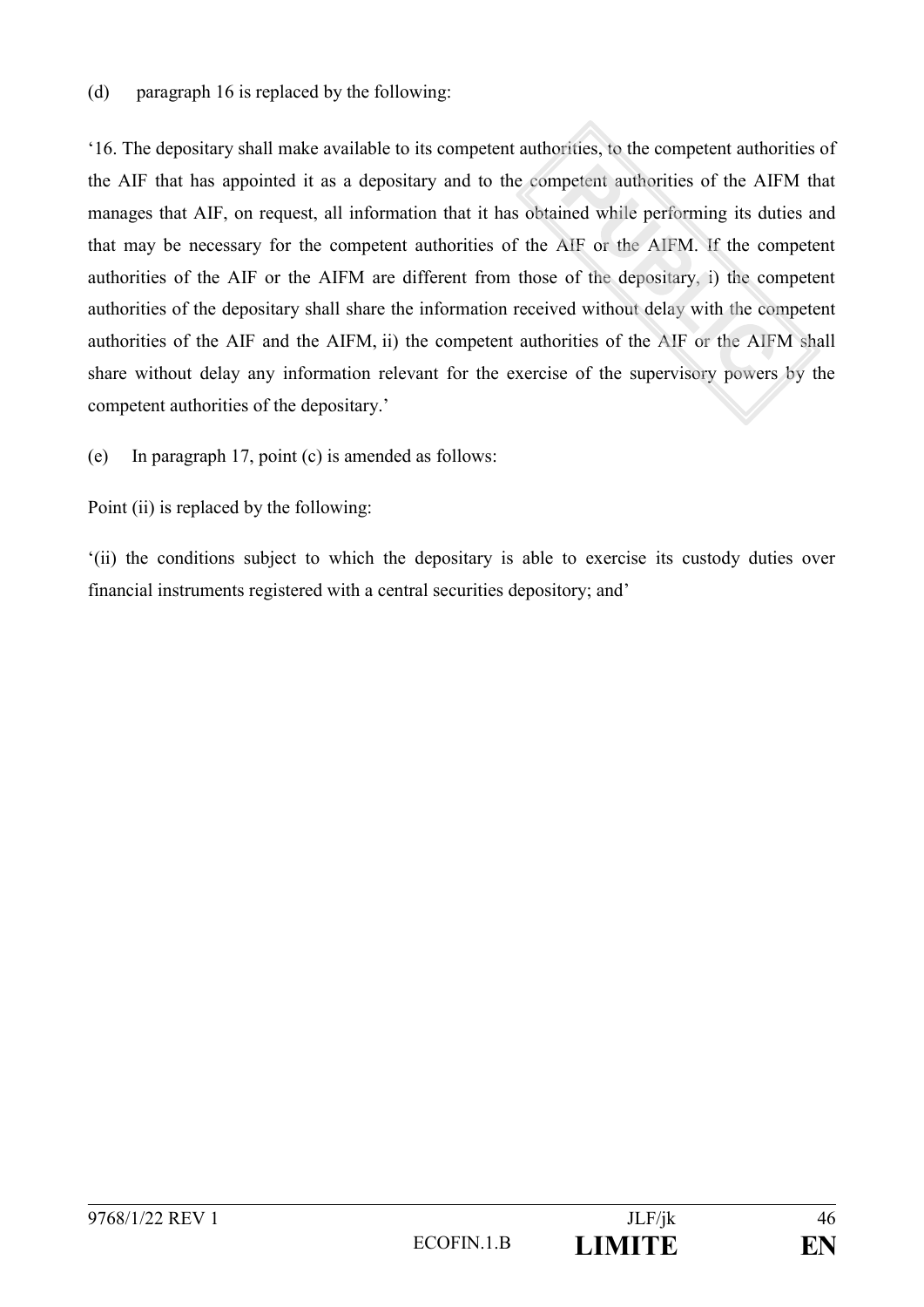(9) Article 23 is amended as follows:

(a) paragraph 1 is amended as follows:

(i) point (h) is replaced by the following:

'(h) a description of the AIF's liquidity risk management, including the redemption rights both in normal and in exceptional circumstances, the existing redemption arrangements with investors and a disclosure of the possibility and conditions for using liquidity management tools selected in accordance with Article 16(2b).'

(ii) point (ia) is inserted:

'(ia) a list of fees and charges that will be applied in connection with the operation of the AIF and that will be borne by the AIF in respect of the AIFM or its affiliates.'

(b) in paragraph 4, the following points (d), (e) and (f) are added:

'(d) originated loan portfolio;

(e) on an annual basis, all direct and indirect fees and charges that were directly or indirectly charged or allocated to the AIF or to any of its investments;

(f) on an annual basis, any parent company, subsidiary or special purpose entity established in relation to the AIF's investments by the AIFM, the staff of the AIFM or the AIFM's direct or indirect affiliates.';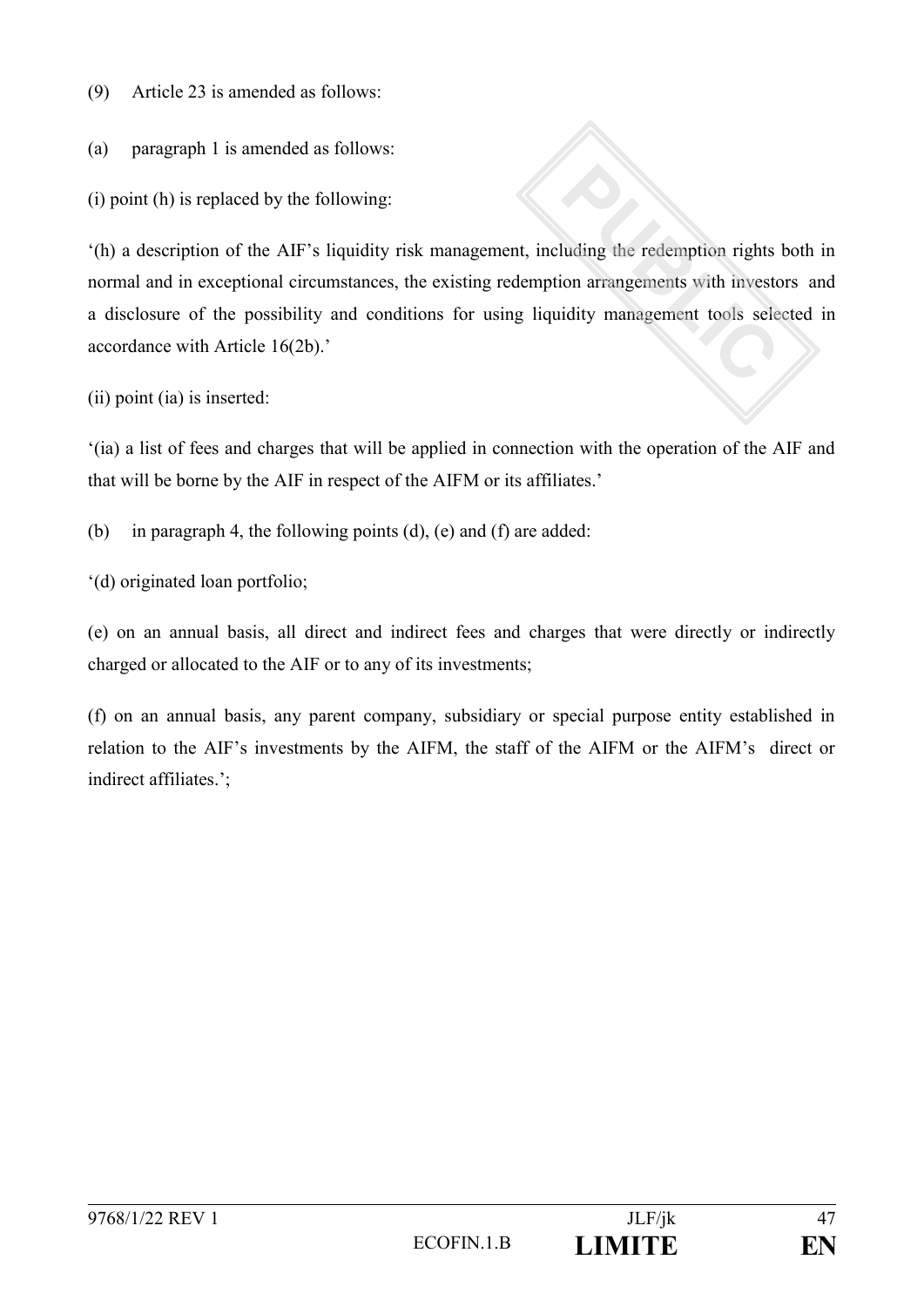(10) Article 24 is amended as follows:

(a) paragraph 1 is replaced by the following:

'1. An AIFM shall regularly report to the competent authorities of its home Member State on the markets and instruments in which it trades on behalf of the AIFs it manages.

It shall, in respect of each AIF it manages, provide information on the instruments in which it is trading, on markets of which it is a member or where it actively trades, and on the exposures and holdings of each AIF. It shall include the relevant identifiers to connect the data provided on assets, AIFs and AIFM to other supervisory or publicly available data sources.

(b) sub-paragraph (c) of paragraph 2 is replaced by the following:

'(c) the current risk profile of the AIF'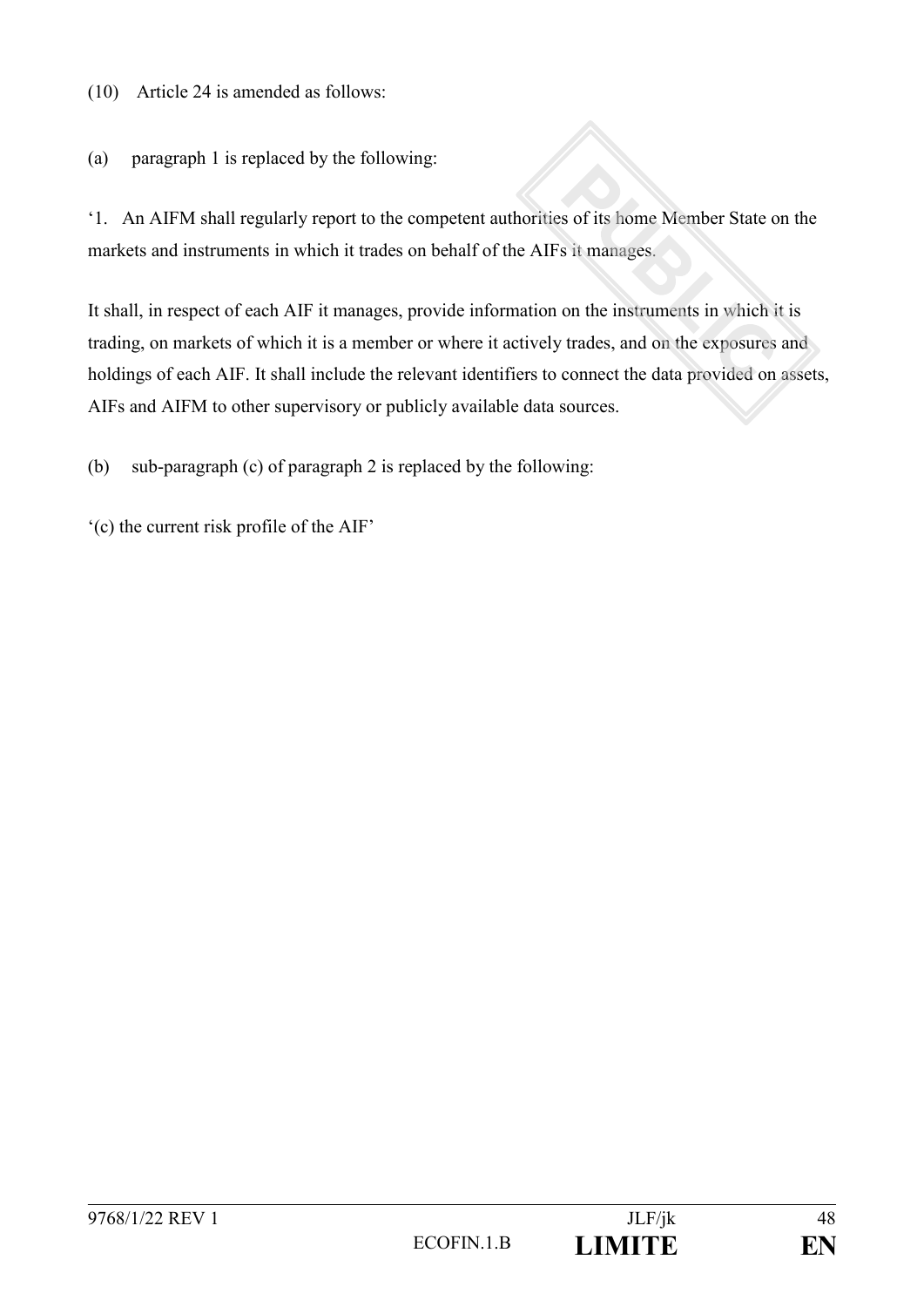'(d) information on delegation arrangements which involve the delegation of collective or discretionnary portfolio management or risk management functions as follows:

(i) information on the delegates, specifying the delegates' name and domicile, whether they have any close links with the AIFM and whether they are authorised or regulated entities for the purpose of asset management. The information shall include the relevant identifiers of the delegates to connect the information provided to other supervisory or publicly available data sources;

(ii) list and description of the activities concerning risk management and portfolio management functions which are delegated;

(iii) where the portfolio management function is delegated, the amount and percentage of the AIF's assets which are subject to delegation arrangements concerning the portfolio management function;

(iv) number of full-time equivalent human resources employed by the AIFM to monitor the delegation arrangements;

(v) description of periodic due diligence measures carried out by the AIFM to maintain oversight on, monitor and control the delegate, including the date of performance of these measures, the issues identified and, where relevant, the measures and timeline adopted to address these issues;

(vi) where sub-delegation arrangements are in place, information required in points (i) to (iii) on the sub-delegates and the activities related to the portfolio and risk management functions that are subdelegated;

(vii) the commencement and expiry dates of the delegation and sub-delegation arrangements.'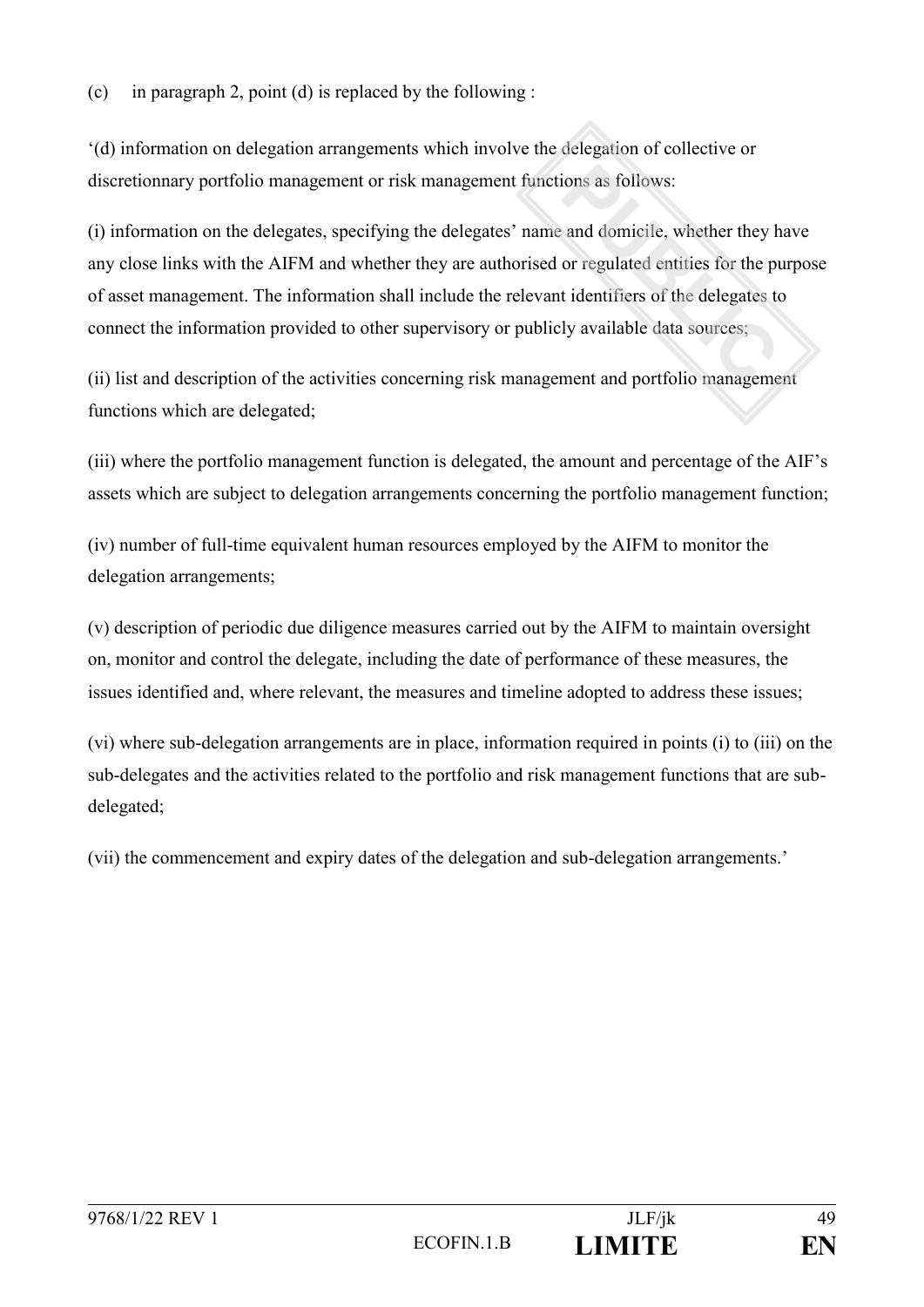(ca) in paragraph 2, the following point (f) is added:

'(f) the list of Member States in which the units or shares of the AIF are actually marketed by the AIFM or by a distributor which is acting on behalf of that AIFM.'

- (d) paragraph 6 is replaced by the following:
- '6. ESMA shall develop draft regulatory technical standards specifying:
	- (a) the details of the information to be reported according to paragraphs 1 and 2, letters a) to c) and e) to f). These draft regulatory technical standards shall also set out the appropriate level of standardisation of the information to be reported according to paragraph 2, letter d), without introducing additional reporting obligations. ESMA shall take into account other reporting requirements to which the AIFMs are subject and the findings of the report issued in accordance with paragraph 2 of Article 69b; and
	- (b) the reporting frequency and timing.

ESMA shall submit those draft regulatory technical standards to the Commission by [Please insert date = 36 months after the entry into force of this Directive].

Power is delegated to the Commission to supplement this directive by adopting the regulatory technical standards referred to in the first subparagraph in accordance with Articles 10 to 14 of Regulation (EU) No 1095/2010.';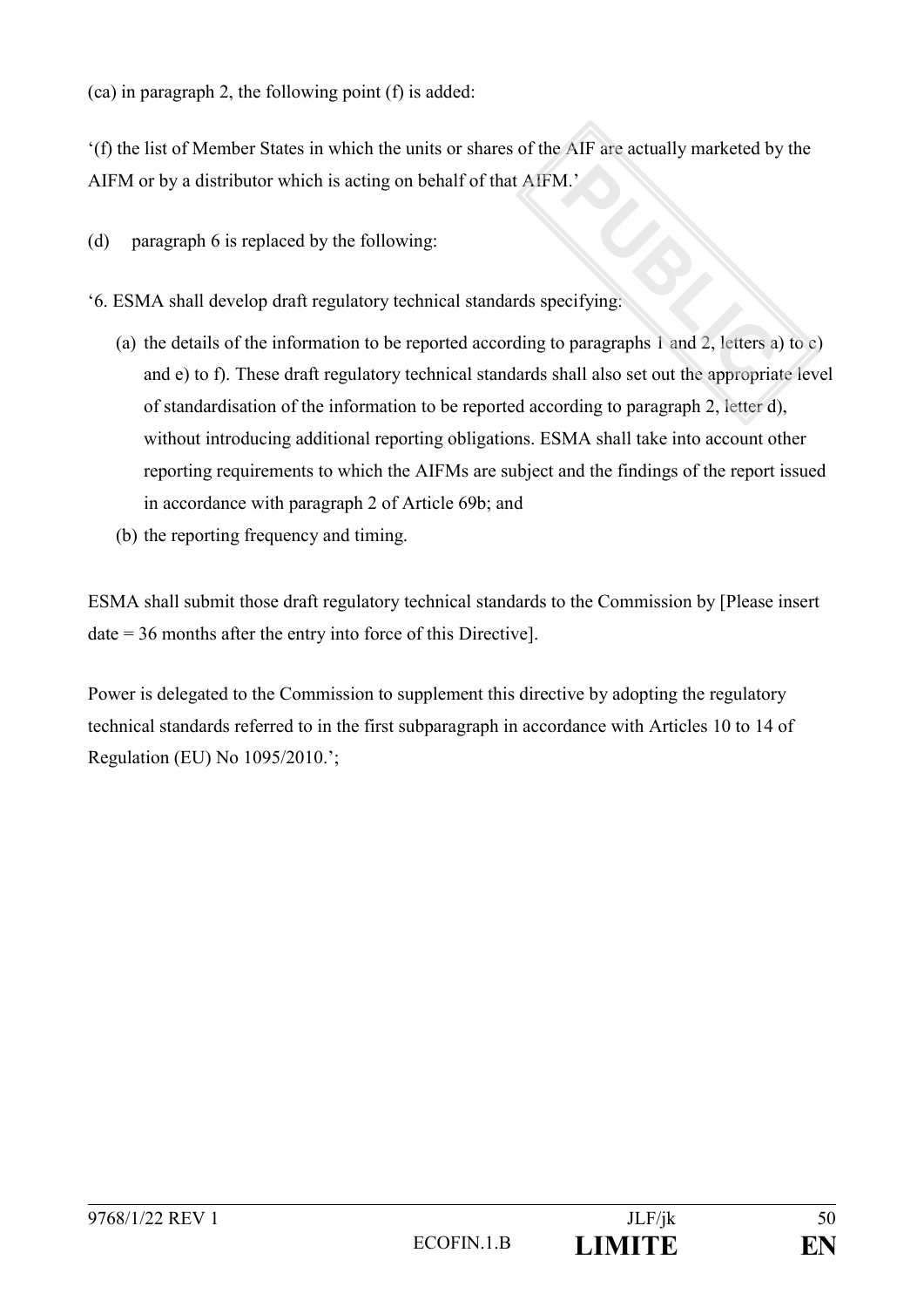(e) the following paragraph 7 is added:

'7. ESMA shall develop draft implementing technical standards specifying:

(a) the format and data standards for the reports referred to in paragraphs 1 and 2;

(b) methods and arrangements for submitting the reports referred to in paragraphs 1 and 2, including methods and arrangements to improve data standardisation and efficient sharing and use of data already reported within any Union reporting framework by any relevant competent authority, at Union or national level.

ESMA shall submit those draft implementing technical standards to the Commission by [Please insert date = 36 months after the entry into force of this Directive].

Power is delegated to the Commission to supplement this directive by adopting the implementing technical standards referred to in the first subparagraph in accordance with Article 15 of Regulation (EU) No 1095/2010.';

(f) the following paragraph 8 is added:

8. The Commission shall adopt delegated acts in accordance with Article 56 and subject to the conditions of Articles 57 and 58 to supplement this Directive by specifying when leverage is to be considered to be employed on a substantial basis for the purposes of paragraph 4.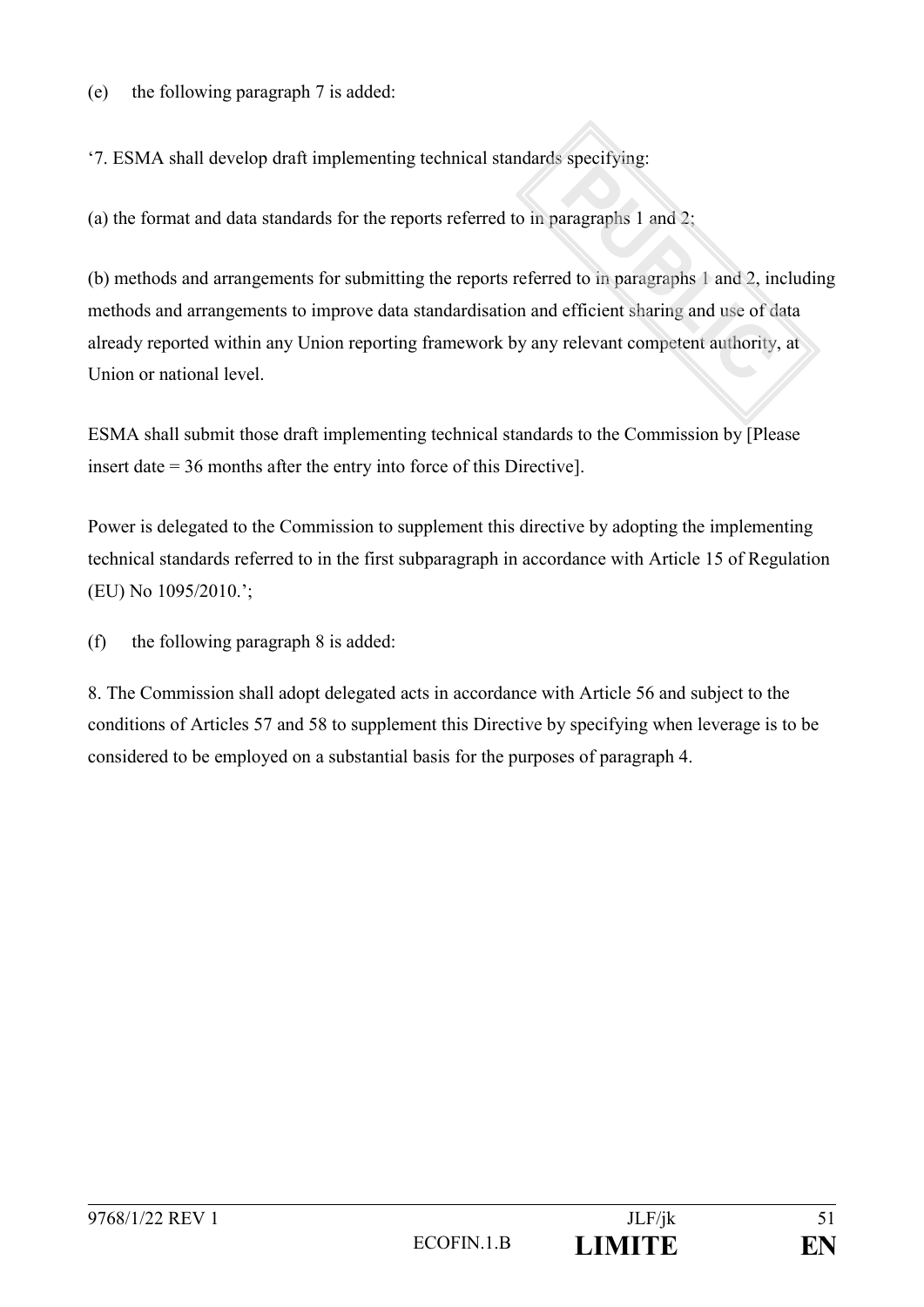'(b) the third country where the non-EU AIF is established is not identified as a high-risk third country pursuant to Article 9(2) of Directive (EU) 2015/849;

(c) the third country where the non-EU AIF is established has signed an agreement with the home Member State of the authorised AIFM and with each other Member State in which the units or shares of the non-EU AIF are intended to be marketed, which fully complies with the standards laid down in Article 26 of the OECD Model Tax Convention on Income and on Capital and ensures an effective exchange of information in tax matters, including any multilateral tax agreements, and the third country is not mentioned in Annex I to the Council conclusions the revised EU list on non-cooperative jurisdictions for tax purposes.';

(12) Article 36(1) is amended as follows:

(a) point (c) is replaced by the following:

'(c) the third country where the non-EU AIF is established is not identified as a high-risk third country pursuant to Article 9(2) of Directive (EU) 2015/849.';

(b) the following point (d) is added:

'(d) the third country where the non-EU AIF is established has signed an agreement with the home Member State of the authorised AIFM and with each other Member State in which the units or shares of the non-EU AIF are intended to be marketed, which fully complies with the standards laid down in Article 26 of the OECD Model Tax Convention on Income and on Capital and ensures an effective exchange of information in tax matters, including any multilateral tax agreements, and that third country is not mentioned in Annex I to the Council conclusions on the revised EU list on non-cooperative jurisdictions for tax purposes.';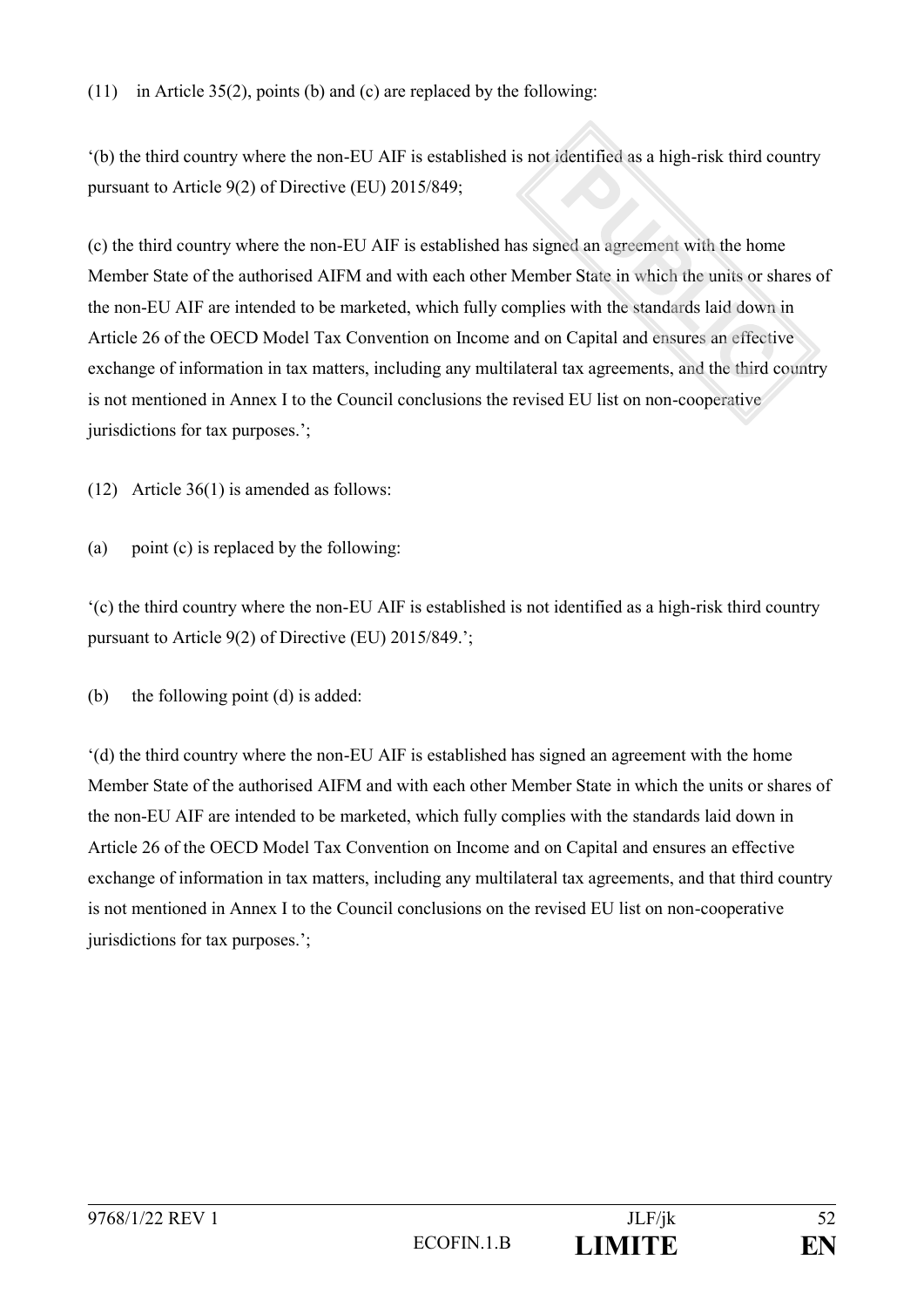'(e) the third country where the non-EU AIFM is established is not identified as a high-risk third country pursuant to Article 9(2) of Directive (EU) 2015/849;

(f) the third country where the non-EU AIFM is established has signed an agreement with the Member State of reference, which fully complies with the standards laid down in Article 26 of the OECD Model Tax Convention on Income and on Capital and ensures an effective exchange of information in tax matters, including any multilateral tax agreements and the third country is not mentioned in Annex I to the Council conclusions on the revised EU list on non-cooperative jurisdictions for tax purposes.';

(15) in Article 40(2), points (b) and (c) are replaced by the following:

'(b) the third country where the non-EU AIF is established is not identified as a high-risk third country pursuant to Article 9(2) of Directive (EU) 2015/849;

(c) the third country where the non-EU AIF is established has signed an agreement with the Member State of reference and with each other Member State in which the units or shares of the non-EU AIF are intended to be marketed which fully complies with the standards laid down in Article 26 of the OECD Model Tax Convention on Income and on Capital and ensures an effective exchange of information in tax matters including any multilateral tax agreements, and the third country is not mentioned in Annex I to the Council conclusions on the revised EU list on non-cooperative jurisdictions for tax purposes.';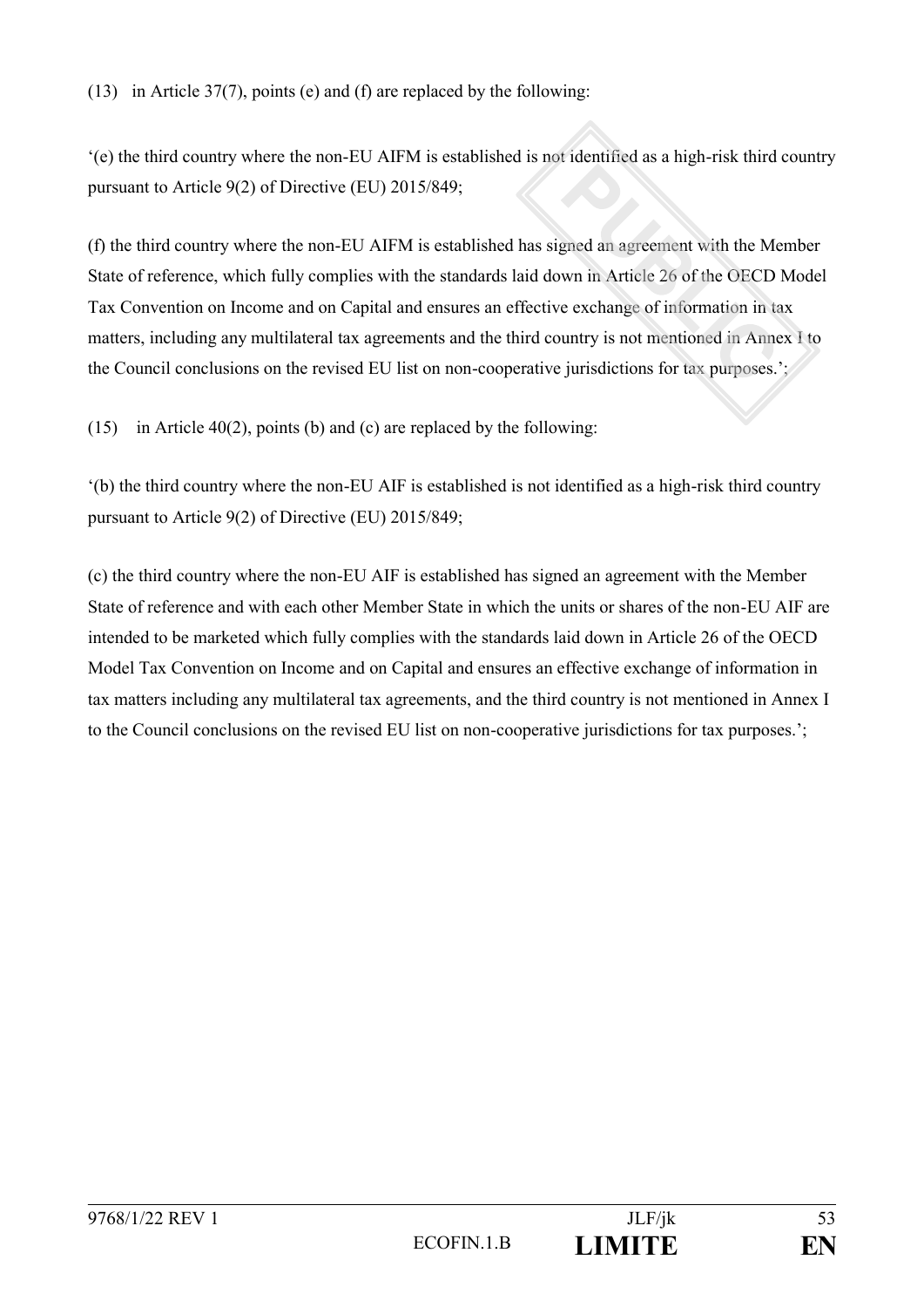(16) Article 42(1) is amended as follows:

(a) point (c) is replaced by the following:

'(c) the third country where the non-EU AIFM or the non-EU AIF is established is not identified as a high-risk third country pursuant to Article 9(2) of Directive (EU) 2015/849.<sup>'</sup>;

(b) the following point (d) is added:

'(d) the third country where the non-EU AIF or non-EU AIFM is established has signed an agreement with the Member State in which the units or shares of the non-EU AIF are intended to be marketed, which fully complies with the standards laid down in Article 26 of the OECD Model Tax Convention on Income and on Capital and ensures an effective exchange of information in tax matters, including any multilateral tax agreements, and that third country is not mentioned in Annex I to the Council conclusions on the revised EU list on non-cooperative jurisdictions for tax purposes.';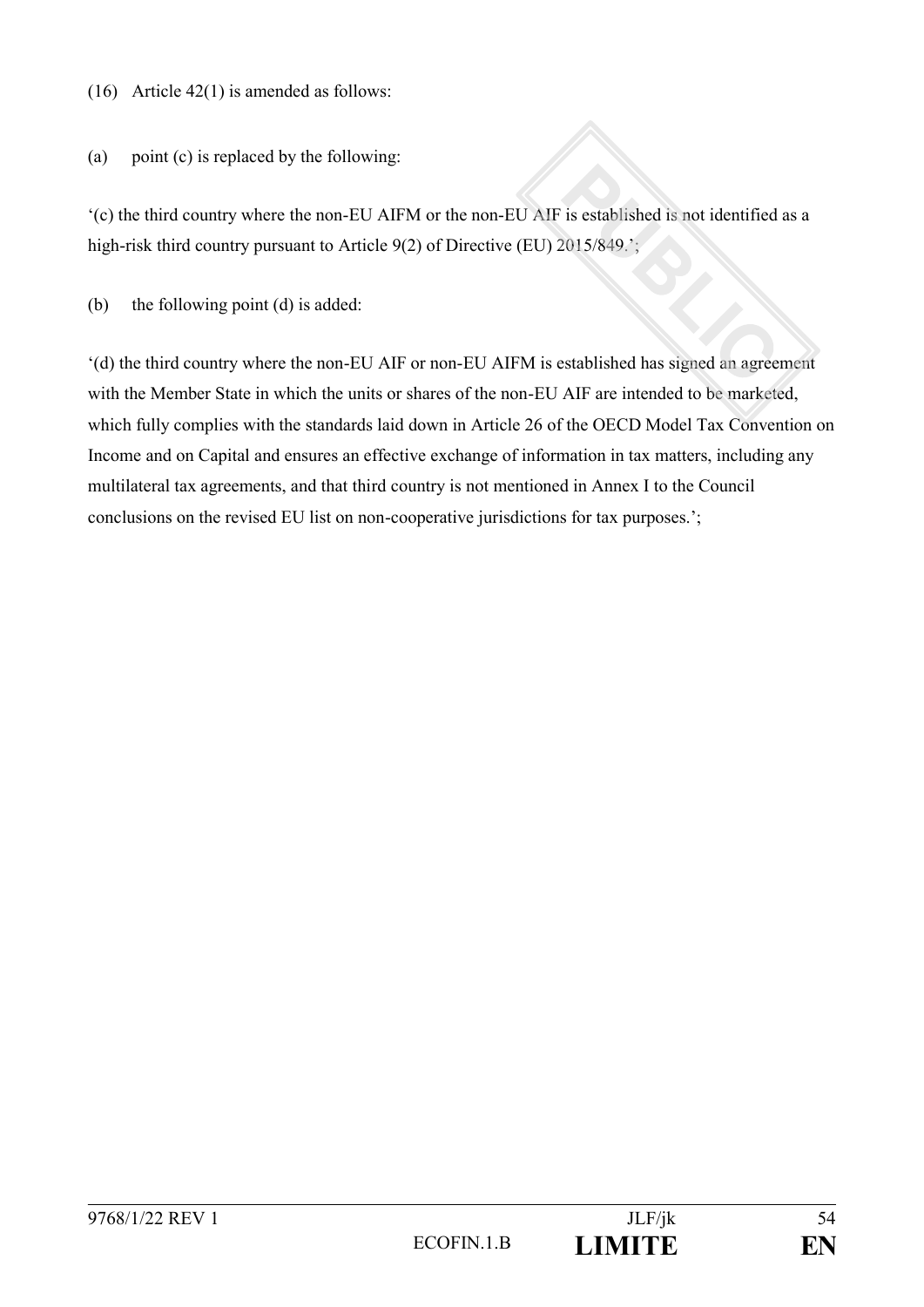(18) In Article 47, paragraph 3 is replaced by the following:

'3. All the information exchanged under this Directive between ESMA, the competent authorities, EBA, the European Supervisory Authority (European Insurance and Occupational Pensions Authority) established by Regulation (EU) No 1094/2010 of the European Parliament and of the Council\* and the ESRB shall be considered confidential, except:

(a) where ESMA or the competent authority or another authority or body concerned states at the time of communication that such information may be disclosed;

(b) where disclosure is necessary for legal proceedings;

(c) where the information disclosed is used in a summary or in an aggregate form in which individual financial market participants cannot be identified.

\*Regulation (EU) No 1094/2010 of the European Parliament and of the Council of 24 November 2010 establishing a European Supervisory Authority (European Insurance and Occupational Pensions Authority), amending Decision No 716/2009/EC and repealing Commission Decision 2009/79/EC (OJ L 331, 15.12.2010, p. 48).';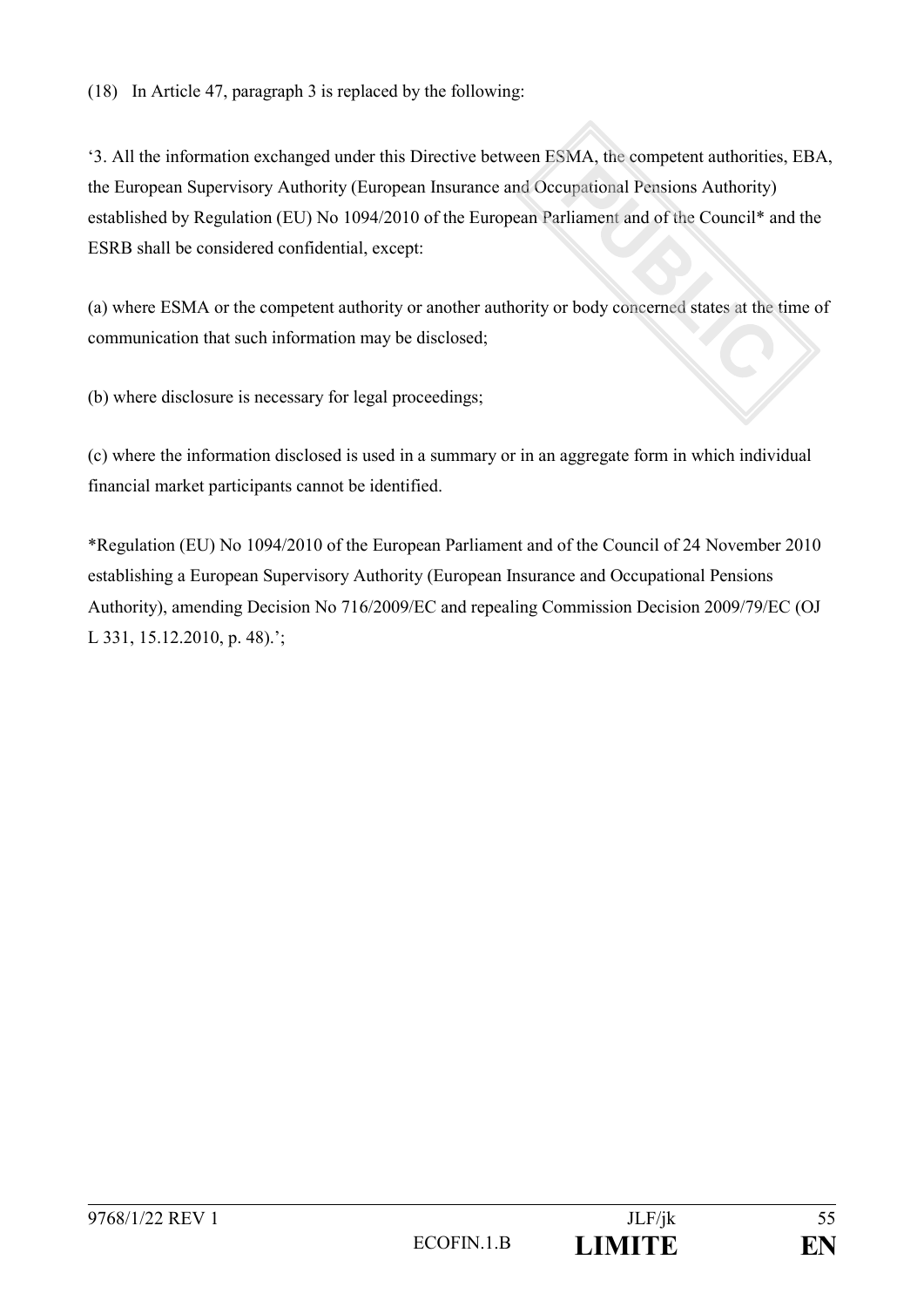(19) Article 50 is amended as follows:

(a) paragraph 5 is replaced by the following:

'5. Where the competent authorities of one Member State have reasonable grounds to suspect that acts contrary to this Directive are being or have been carried out by an AIFM not subject to supervision of those competent authorities, they shall notify ESMA and the competent authorities of the home and host Member States of the AIFM concerned thereof in as specific a manner as possible. The recipient authorities shall take appropriate action, shall inform ESMA and the notifying competent authorities of the outcome of that action and, to the extent possible, of significant interim developments. This paragraph shall be without prejudice to the competences of the notifying competent authority.';

(b) the following paragraphs 5a to 5g are inserted:

'5a.The competent authorities of the home Member State of an AIFM shall notify the competent authorities of the host Member State of the AIFM and ESMA in parallel with exercising powers pursuant to Article 46(2), point (j) and, if there are potential risks to the stability and integrity of the financial system, the ESRB thereof.

5b. The competent authority of the host Member State of an AIFM may request the competent authority of the home Member State of the AIFM to exercise powers laid down in Article 46(2), point (j), specifying the reasons for the request and notifying ESMA and, if there are potential risks to the stability and integrity of the financial system, the ESRB thereof.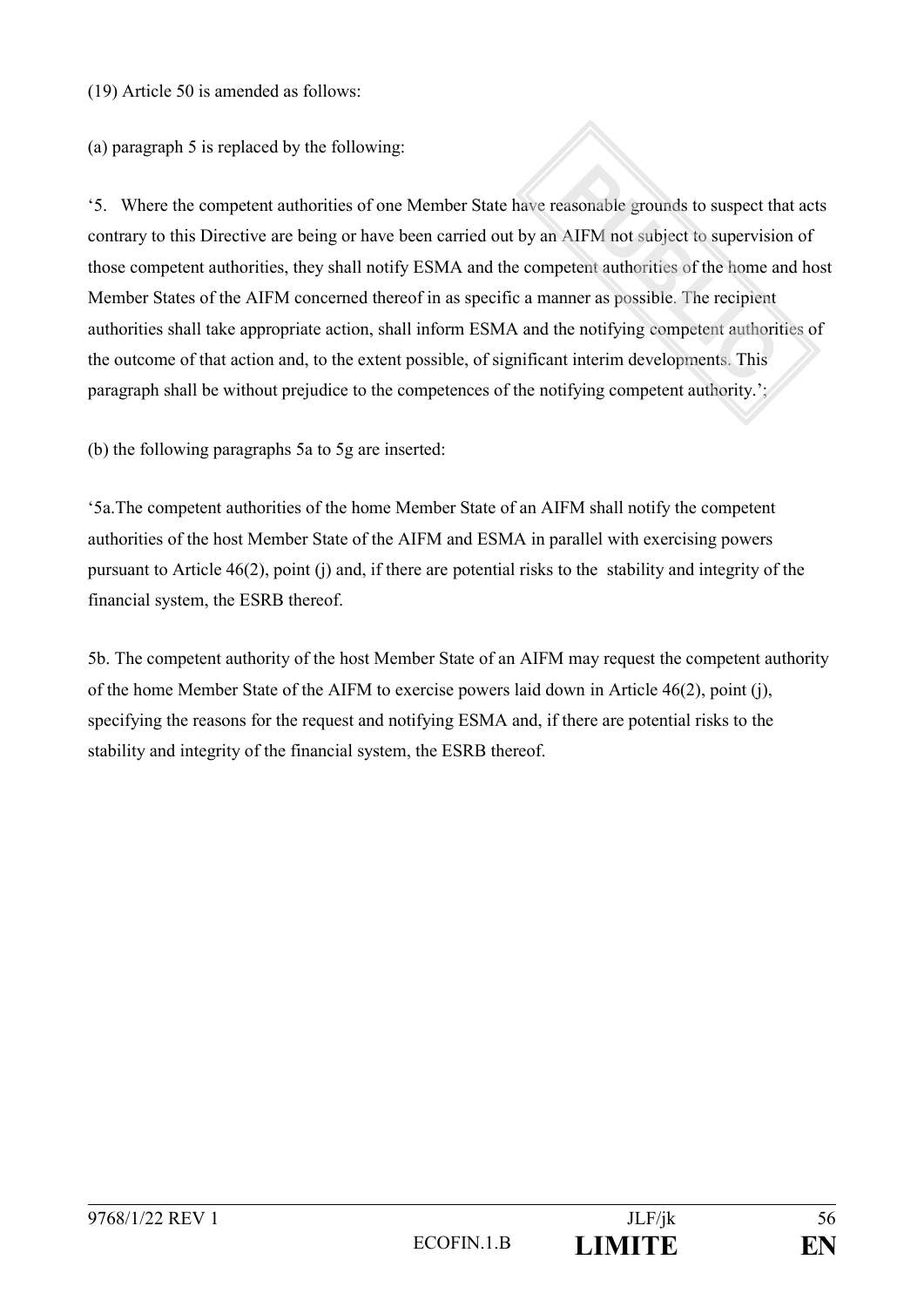5c. Where the competent authority of the home Member State of the AIFM does not agree with the request referred to in paragraph 5b, it shall inform the competent authority of the host Member State of the AIFM and, ESMA, stating its reasons and, if there are potential risks to the stability and integrity of the financial system, the ESRB thereof.

5d. Based on the information received in accordance with paragraphs 5b and 5c, ESMA shall issue an opinion in a reasonable timeframe to the competent authorities of the home Member State of the AIFM on exercising powers laid down in Article 46(2), point (j).

5e. Where the competent authority does not act in accordance or does not intend to comply with ESMA's opinion referred to in paragraph 5d, it shall inform ESMA, stating its reasons for the noncompliance or intention. ESMA may publish the fact that a competent authority does not comply or intend to comply with its advice, together with the reasons stated by the competent authority for the non-compliance or intention, unless such publication is in conflict with the legitimate interest of the share or unit-holders or of the public, or could seriously jeopardise the orderly functioning and integrity of financial markets or the stability of the whole or part of the financial system of the Union. ESMA shall give the competent authorities advance notice about such publication.

5f. The competent authority of the host Member State of an AIFM may request the competent authority of the home Member State of the AIFM to exercise, without delay, powers laid down in Article 46(2), specifying the reasons for its request and notifying ESMA and, if there are potential risks to the stability and integrity of the financial system, the ESRB thereof.

The competent authority of the home Member State of the AIFM shall, without delay, inform the competent authority of the host Member State of the AIFM, ESMA and, if there are potential risks to stability and integrity of the financial system, the ESRB of the powers exercised and its findings.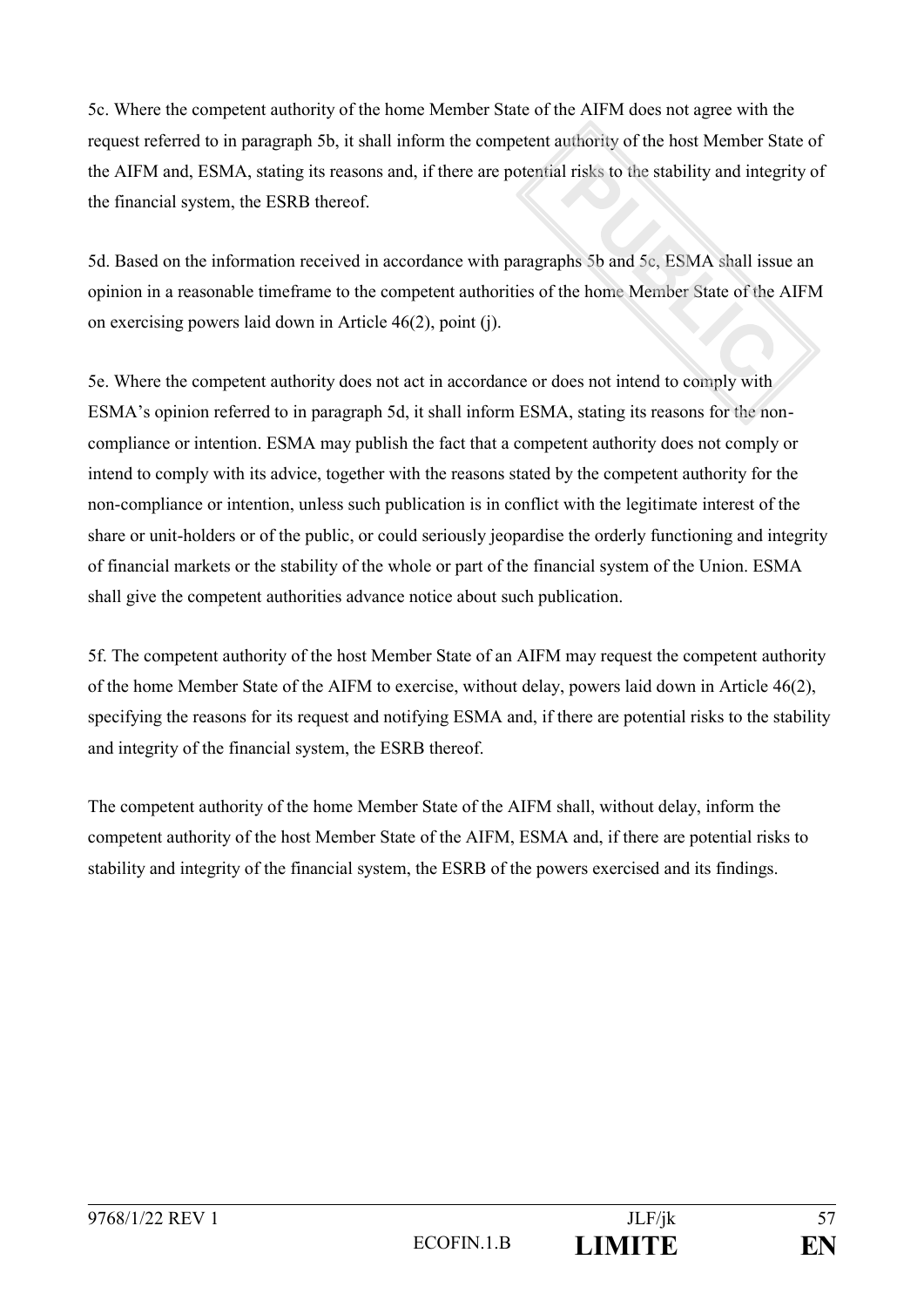5fa. Where a Member States has exercised the option provided for in Article 21, paragraph 5, point (c), and where the competent authorities of the home Member State of an AIF or, in case where the AIF is not regulated, the competent authorities of the home Member State of an AIFM have reasonable grounds to suspect that acts contrary to this Directive are being or have been carried out by a depositary not subject to supervision of those competent authorities, such competent authorities shall without delay notify ESMA and the competent authorities of the depositary concerned thereof in a manner as specific as possible. The recipient authorities shall take appropriate action, shall inform ESMA and the notifying competent authorities of the outcome of that action. This paragraph shall be without prejudice to the competences of the notifying competent authorities.

5g. ESMA may request the competent authority to submit explanations to ESMA in a reasonable timeframe in relation to specific cases, which raise a serious threat to investor protection, threaten the orderly functioning and integrity of financial markets or pose risks to the stability of the whole or part of the financial system in the Union.';

(c) the following paragraph 7 is added:

'7. ESMA shall develop guidelines providing indications to the competent authorities in their exercise of the powers set out in Article 46(2), point (j), and indications on the situations that may lead to putting forward the requests referred to in paragraphs 5b and 5f. When developing those guidelines, ESMA shall consider the potential implications of such supervisory intervention for investor protection and the financial stability in another Member State or in the Union.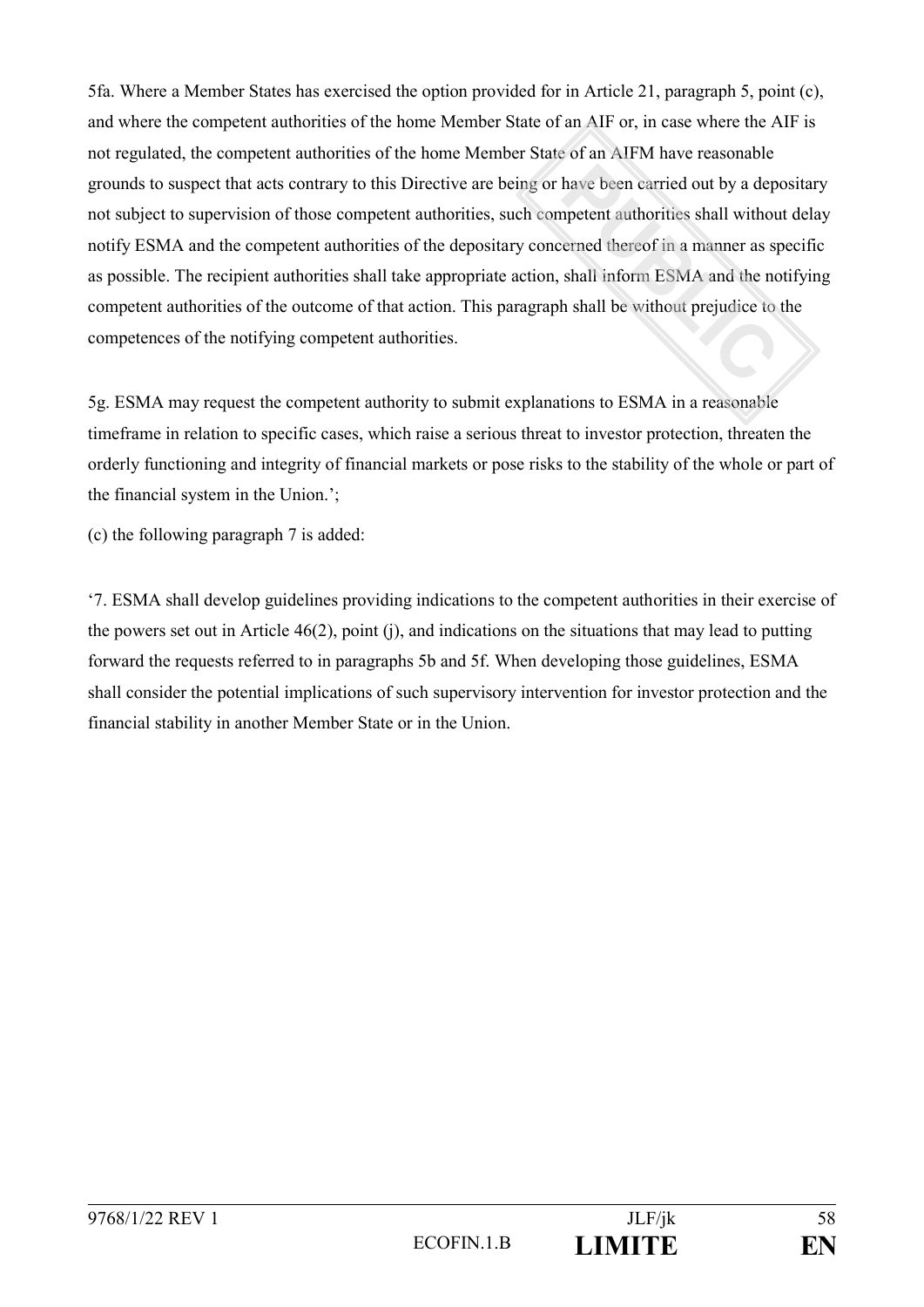(19a) Article 60 is replaced by the following:

'Article 60

Disclosure of derogations

Where a Member State makes use of derogation or option provided by Articles 6, 9, 15(3 and 15(4aa), 21, 22, 28, 43 and Article 61(5), it shall inform the Commission thereof as well as of any subsequent changes. The Commission shall make the information public on a web-site or by other easily accessible means.'

(20) in Article 61, the following paragraph 6 is inserted:

'6. AIFMs in so far as they manage AIFs that originate loans and that have been constituted before [date of adoption of this Directive] may continue to manage such AIFs without complying with point (d) of Article 15(3), paragraphs 4a to 4f of Article 15 and Article 16(2a) of this Directive until [5 years + date of adoption of this Directive]. By way of derogation, loan-originating AIFs constituted before [date of adoption of this Directive] and that do not raise additional capital shall be deemed to comply with the above-mentioned Articles.'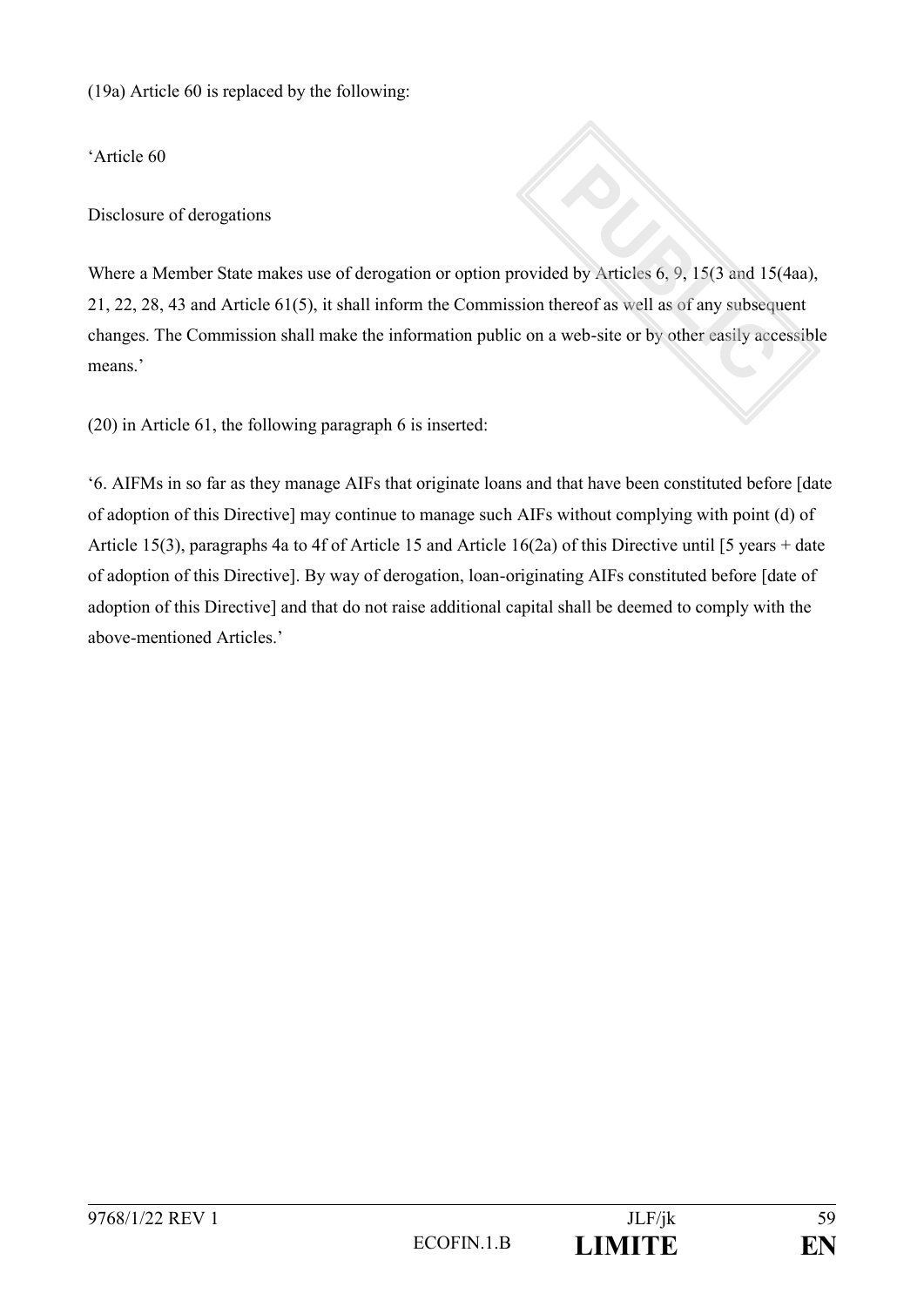(21) the following Article 69b is inserted:

'Article 69b

Review

1. By [Please insert date = 60 months after the entry into force of this Directive] and following the reports produced by ESMA in accordance with Article 7(9), the Commission shall initiate a review of the functioning of the rules laid down in this Directive and the experience acquired in applying them. That review shall include an assessment of the following aspects:

(a) the impact on financial stability of the availability and activation of liquidity management tools by AIFMs;

(b) the effectiveness of the AIFM authorisation requirements in Articles 7 and 8 and delegation regime laid down in Article 20 of this Directive;

(c) the appropriateness of the requirements applicable to AIFMs managing loan-originating AIFs laid down in Article 15;

(d) the functioning and appropriateness of the power of competent authorities to allow the appointment of a depositary in another Member State as set out in Article 21(5), point c, including the relevance of the quantitative criteria laid down in Article 21(5), point (c), subparagraph ii.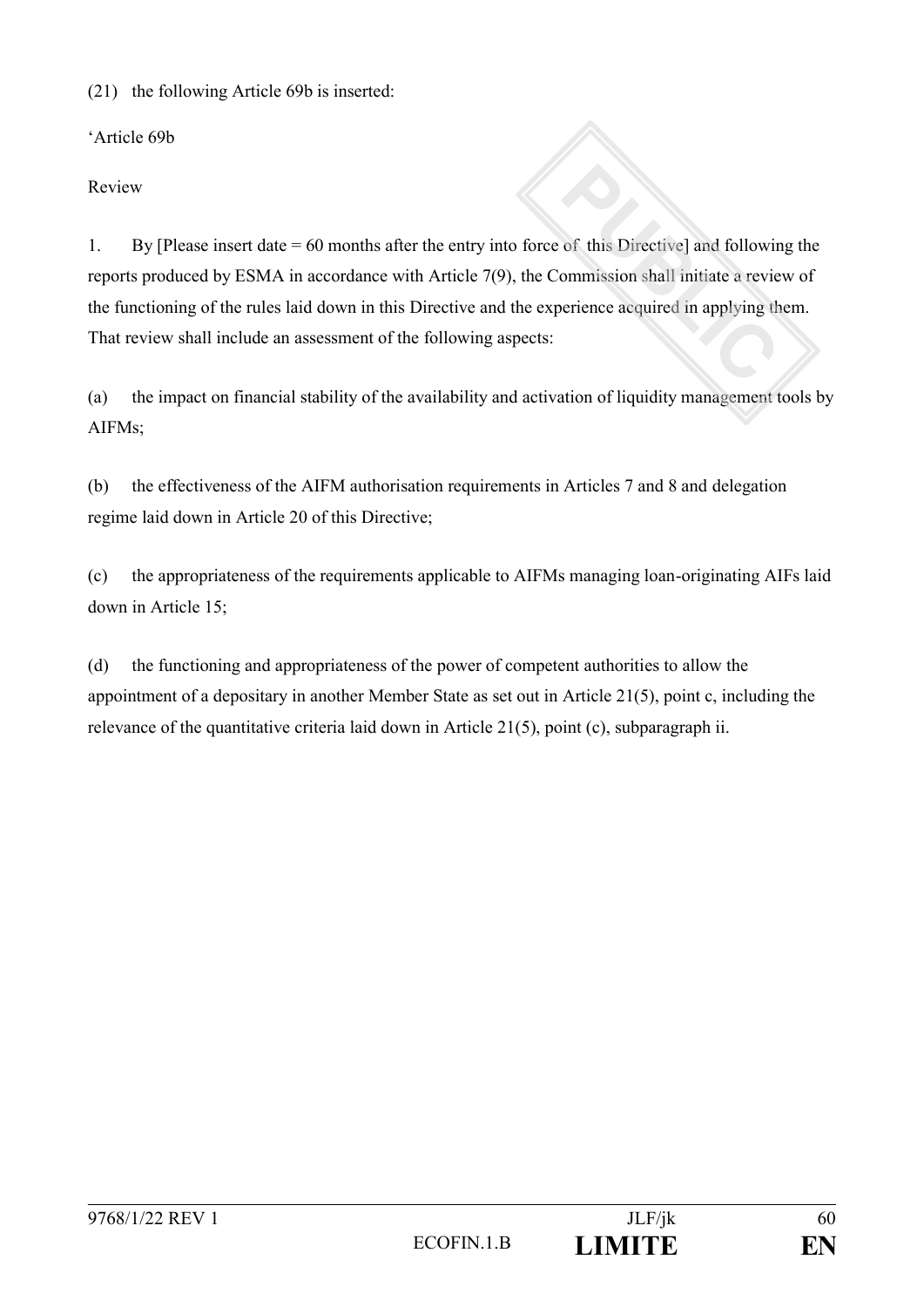2. By [Please insert date = 24 months after the entry into force of this Directive], ESMA shall submit to the Commission a report for the development of an integrated supervisory data collection, which shall focus on how to:

(a) reduce areas of duplications and inconsistencies between the reporting frameworks in the asset management sector and other sectors of the financial industry;

(b) data standardisation and efficient sharing and use of data already reported within any Union reporting framework by any relevant competent authority, at Union or national level.

3. When preparing the report referred to in paragraph 2, ESMA shall work in close cooperation with the European Central Bank (ECB), the other European Supervisory Authorities and, where relevant, the national competent authorities.

4. Following the review referred to in paragraph 1, and after consulting ESMA, the Commission shall submit a report to the European Parliament and to the Council presenting the conclusions of that review.';

(22) Annex I is amended as set out in Annex I to this Directive;

(23) The text in Annex II to this Directive is added as Annex V.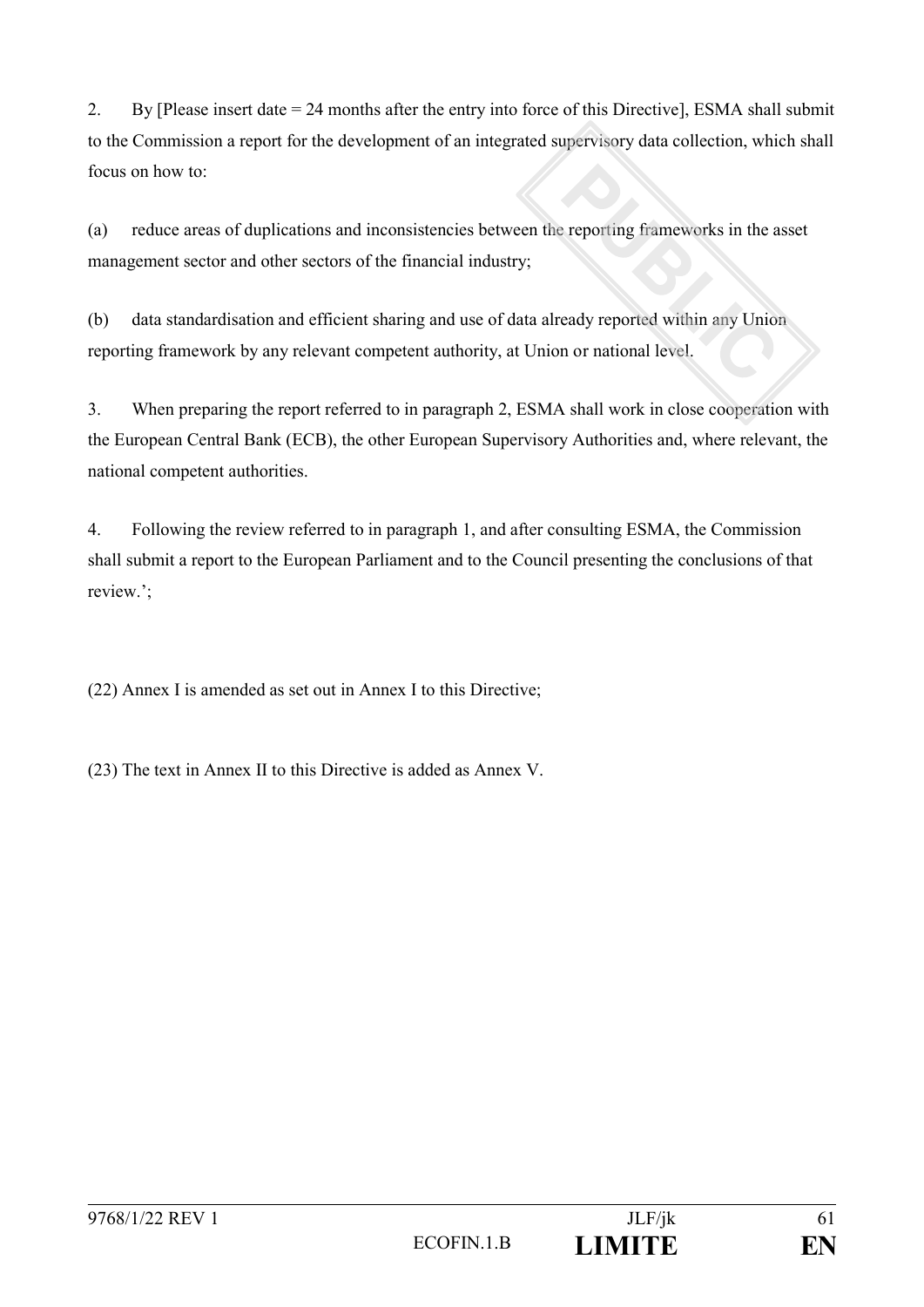## Article 2

## *Amendments to Directive 2009/65/EC*

Directive 2009/65/EC is amended as follows:

(1) in Article 2(1), the following point (u) is added:

'(u) central securities depository' means a central securities depository as defined in Article 2(1), point (1), of Regulation (EU) No 909/2014 of the European Parliament and of the Council\*.'

\* Regulation (EU) No 909/2014 of the European Parliament and of the Council of 23 July 2014 on improving securities settlement in the European Union and on central securities depositories and amending Directives 98/26/EC and 2014/65/EU and Regulation (EU) No 236/2012 (OJ L 257,  $28.8.2014$ , p. 1);'

- (1a) Article 6 is amended as follows:
- (a) paragraph 3 is amended as follows:
- (i) in point (b), the following subparagraphs (iii) and (iv) are inserted:
- '(iii) reception and transmission of orders in relation to financial instruments.'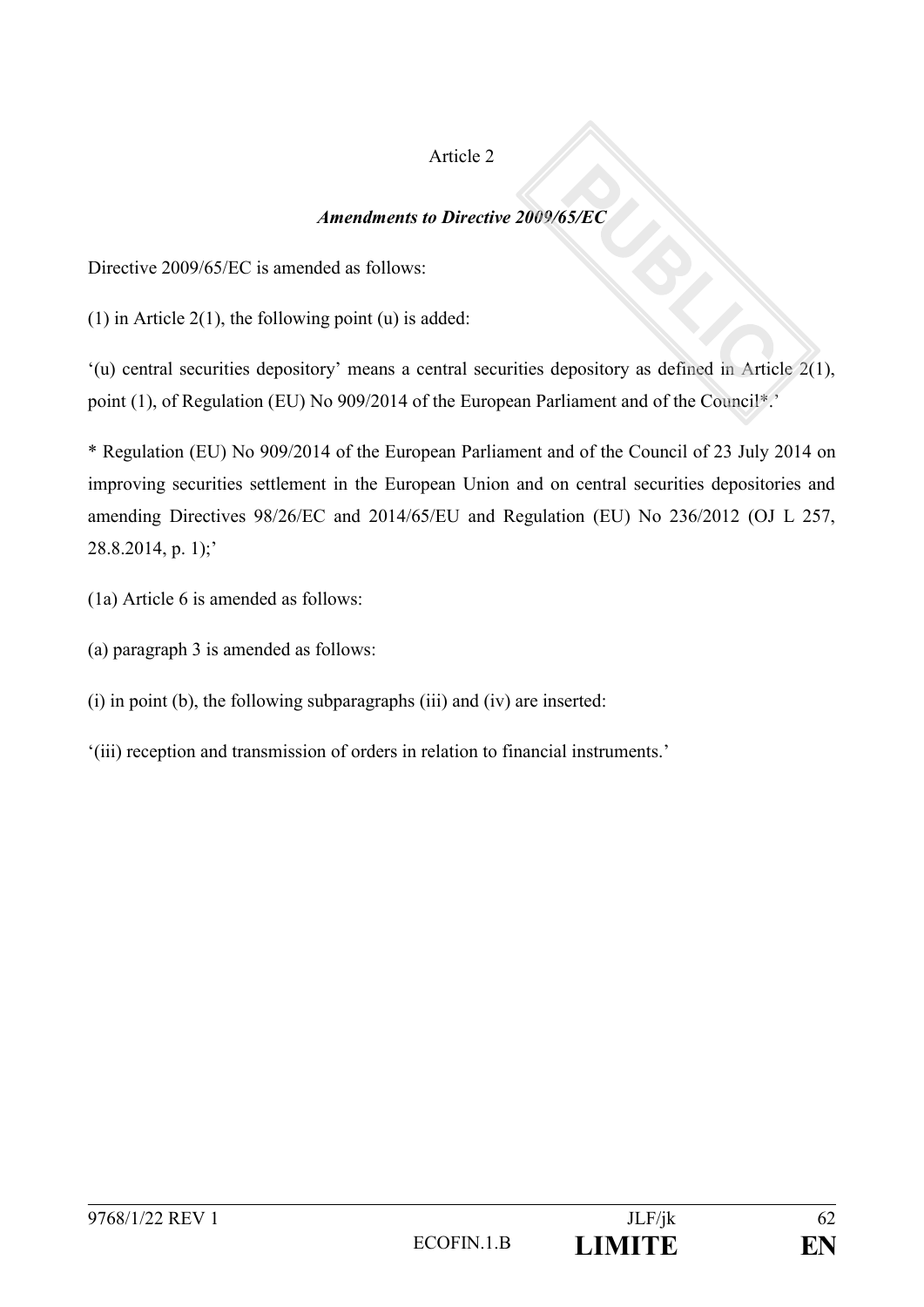(iv) any other ancillary service where the ancillary service represents a continuation of the services already undertaken by the management company and does not create conflicts of interest that could not be managed by additional rules.'

(ii) the following points (c) is added:

'(c) administration of benchmarks, in accordance with Regulation (EU) 2016/1011;';

(iii) the last subparagraph is replaced by the following:

'Management companies shall not be authorised under this Directive to provide only the services referred to in this paragraph. Management companies shall not be authorized to administer benchmarks which are used in their managed UCITS.'

(b) paragraph 4 is replaced by the following

'4. Article 9(2) of Directive (EU) 2019/2034, Article 15, Article 16 except for the first subparagraph of paragraph (5), and Articles 23, 24 and 25 of Directive 2014/65/EU shall apply where the services referred to in paragraph 3, points (a) and (b), are provided by management companies.'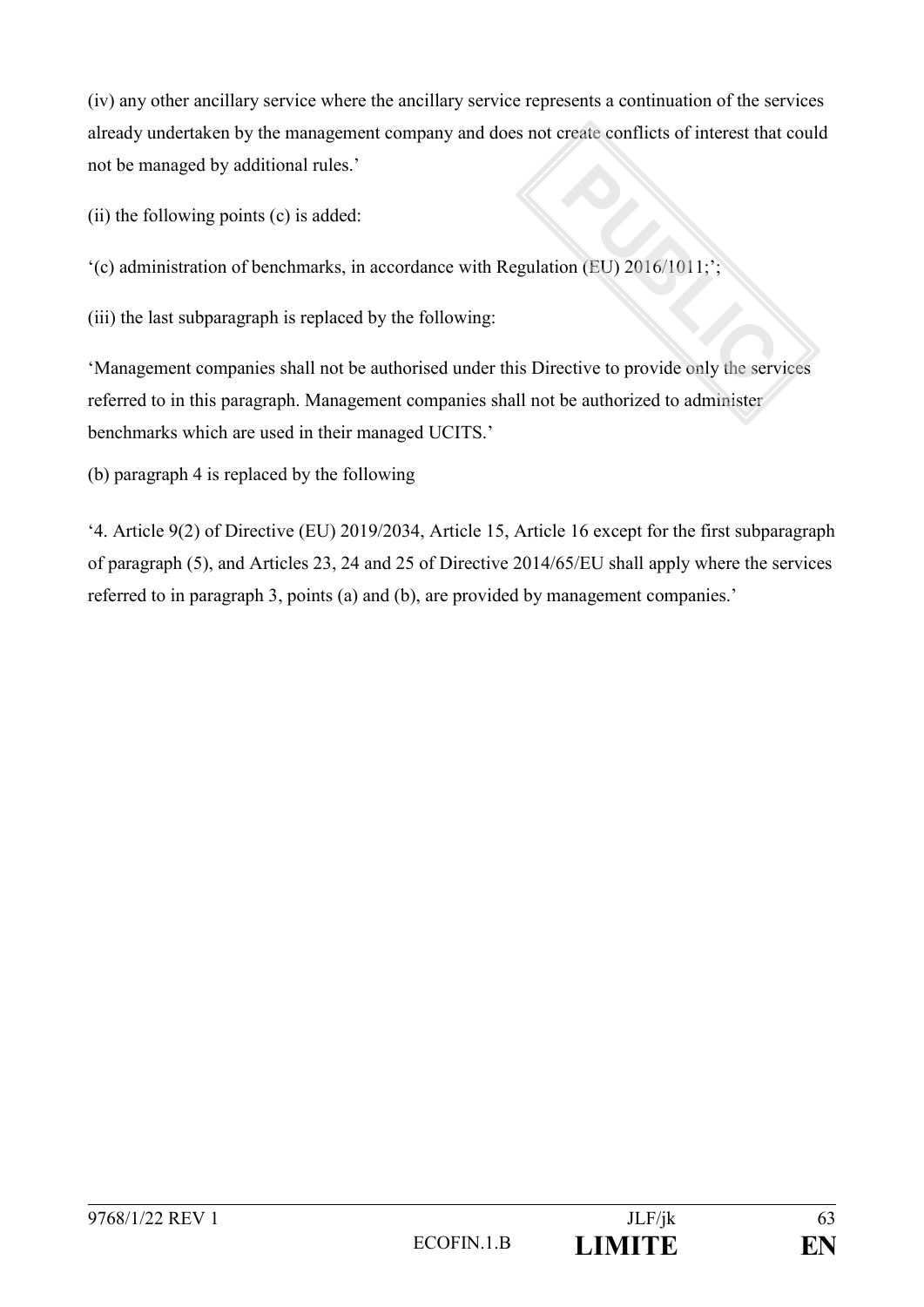(2) Article 7(1) is amended as follows:

(a) points (b) and (c) are replaced by the following:

'(b) the persons who effectively conduct the business of a management company are of sufficiently good repute and are sufficiently experienced also in relation to the type of UCITS managed by the management company, the names of those persons and of every person succeeding them in office being communicated forthwith to the competent authorities and the conduct of the business of a management company being decided by at least two natural persons who are either employed fulltime by that management company, or executive member or members of the governing body of the management company who are committed full-time to conduct the business of that management company and who are resident in the Union, meeting such conditions.

(c) the application for authorisation is accompanied by a programme of activity setting out, at least, the organisational structure of the management company, specifying technical and human resources that will be used to conduct the business of the management company, information about the persons effectively conducting the business of that management company, including:

(i) a detailed description of their role, title and level of seniority;

(ii) a description of their reporting lines and responsibilities inside and outside of the management company;

(iii) an overview of their time allocated to each responsibility;';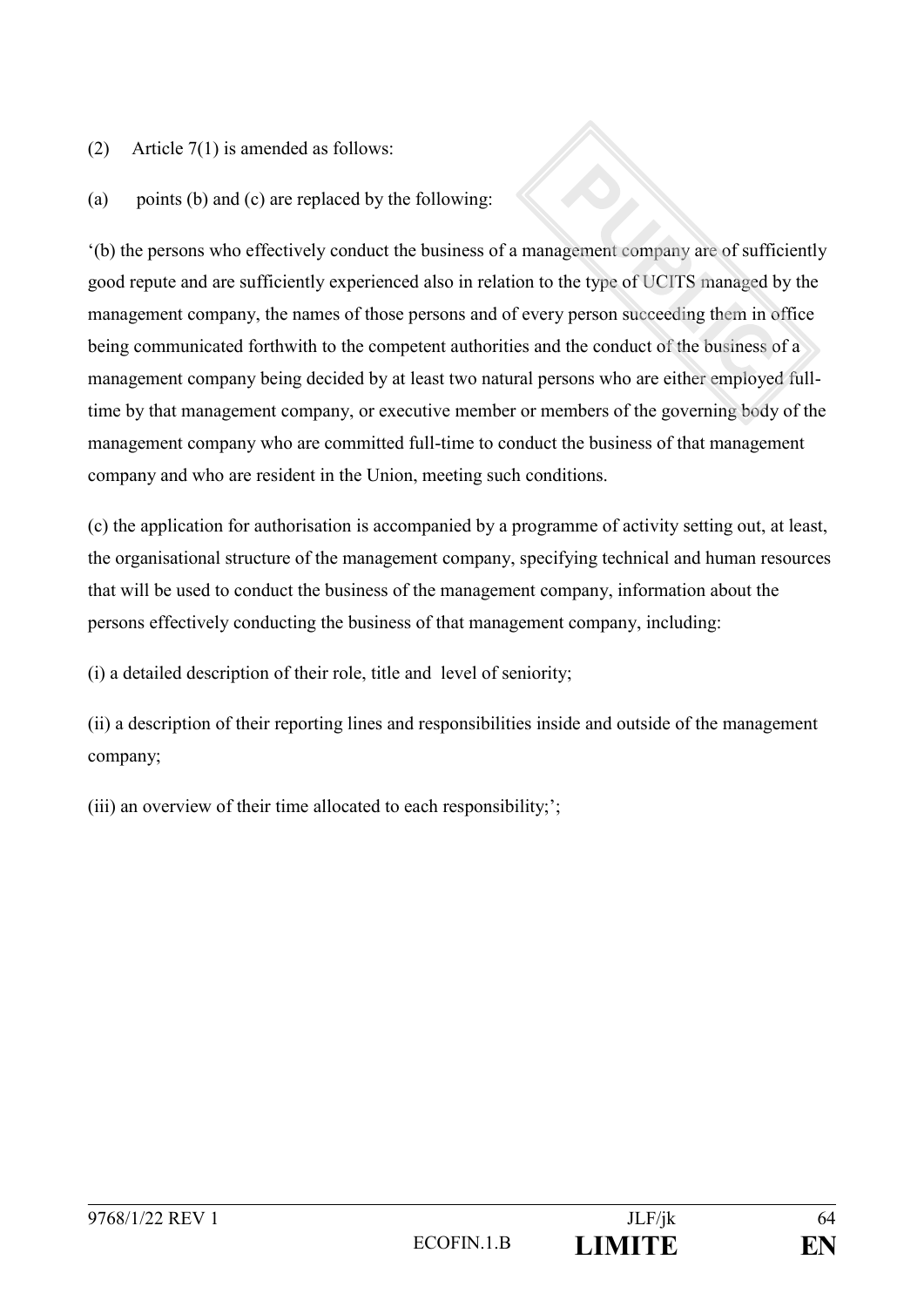(b) the following point (e) is added:

'(e) information is provided by the management company on arrangements made for the delegation to third parties of functions in accordance with Article 13 and a detailed presentation of the human and technical resources to be used by the management company for monitoring and controlling the delegate.';

(3) Article 13 is amended as follows:

(a) paragraph 1 is amended as follows:

(i) the introductory phrase is replaced by the following:

'1. Management companies, which intend to delegate to third parties the task of carrying out, on their behalf, one or more of the functions listed in Annex II or the services referred to in Article 6(3), shall notify the competent authorities of their home Member State before the delegation arrangements become effective. The following conditions shall be met:';

(ii) point (b) is replaced by the following:

'(b) the mandate must not prevent the effectiveness of supervision over the management company, and, in particular, must not prevent the management company from acting, or the UCITS from being managed, in the best interests of its investors and clients.';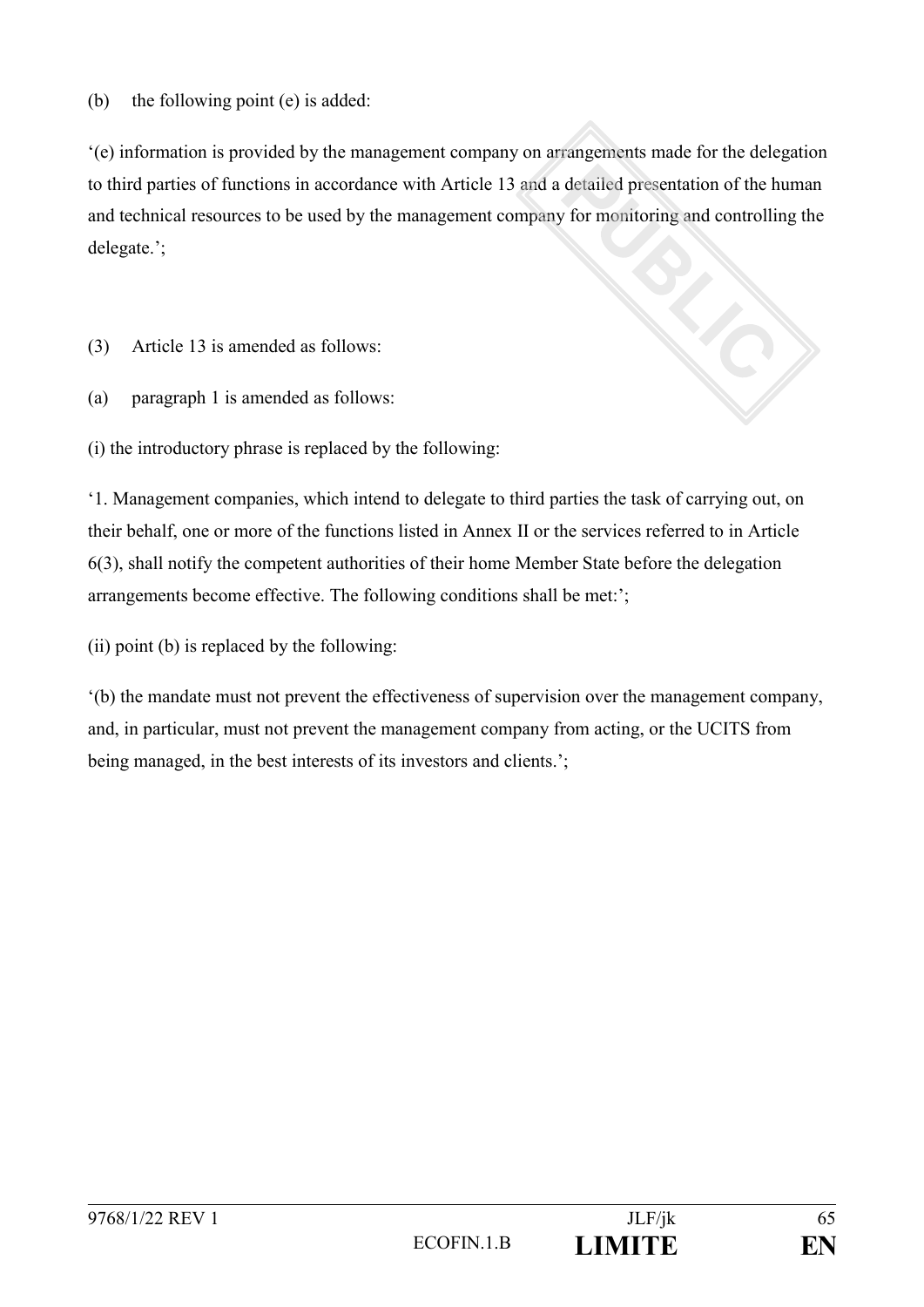(iii) points  $(g)$ ,  $(h)$  and  $(i)$  are replaced by the following:

'(g) the mandate must not prevent the persons who conduct the business of the management company from giving further instructions to the undertaking to which functions or provision of services are delegated at any time or from withdrawing the mandate with immediate effect when this is in the interest of investors and clients.

(h) having regard to the nature of the functions and provision of services to be delegated, the undertaking to which functions or provision of services will be delegated must be qualified and capable of undertaking the functions or performing the services in question; and

(i) the UCITS' prospectuses must list the services and functions which the management company has been allowed to delegate in accordance with this Article;';

(iv) the following point (j) is added:

'(j) the management company must be able to justify its entire delegation structure on objective reasons.';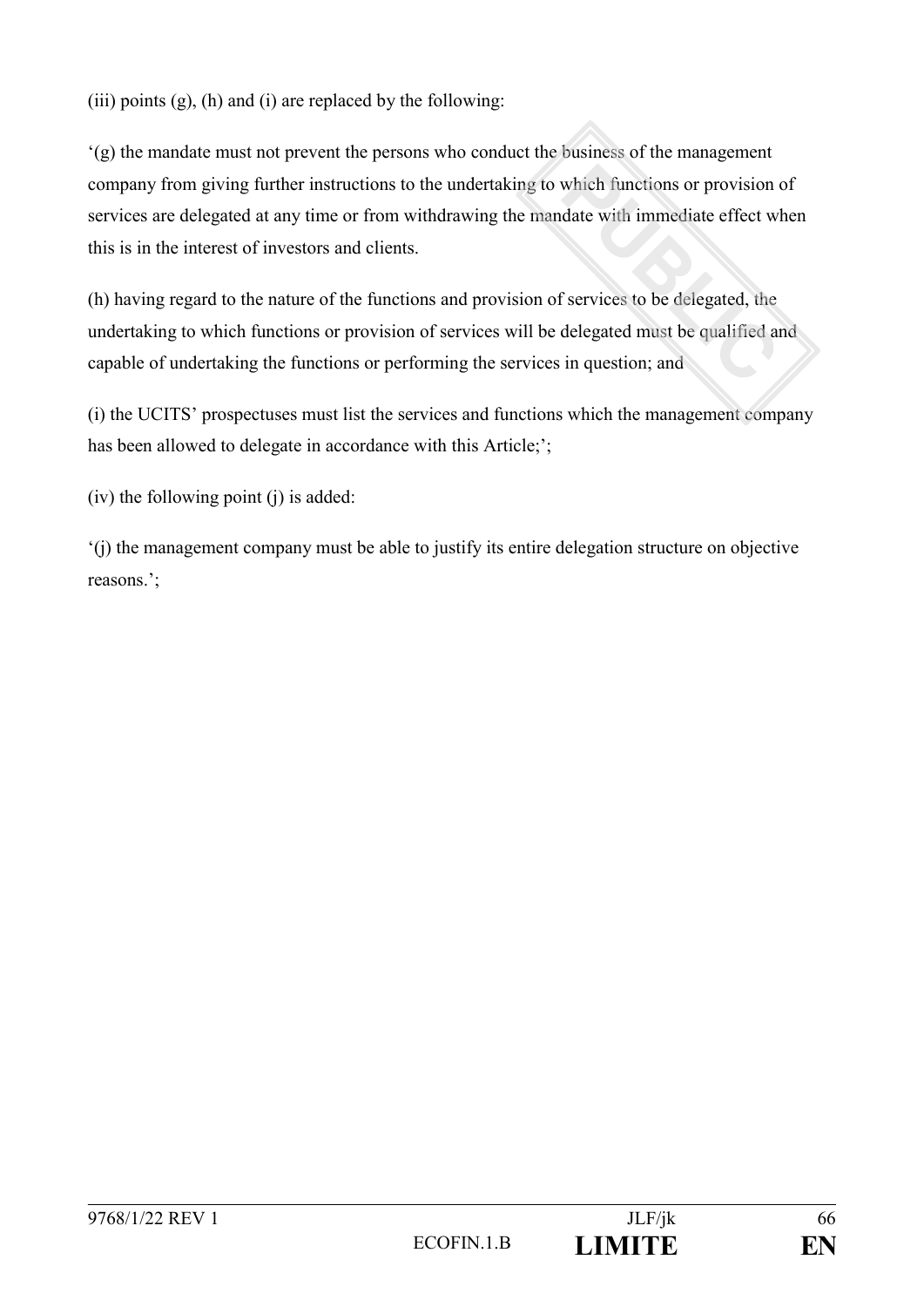(b) paragraph 2 is replaced by the following:

'2. The liability of the management company or the depositary shall not be affected by delegation to third parties of any functions or of provision of services by the management company. The management company shall not delegate its functions or provision of services to the extent that, in essence, it can no longer be considered to be the manager of the UCITS or the provider of the services and to the extent that it becomes a letter-box entity.';

## (c) the following paragraphs 3, 4 and 5 are added

3. By way of derogation from the paragraphs 1 and 2 of this Article, where the marketing function as referred in Annex II is performed by one or several distributors, which are not acting on their own behalf and which market the UCITS under Directive 2014/65/EU or through insurance-based investment products in accordance with Directive 2016/97/EU, such function shall not be considered a delegation subject to the requirements laid down in the abovementioned paragraphs irrespective of any distribution agreement between the management company and the distributor'

4. Before the start of the review referred to in Article 110a, ESMA shall provide the European Parliament, the Council and the Commission with a report analysing market practices regarding delegation and compliance with Articles 7 and 13, based, inter alia, on the data reported to competent authorities in accordance with point (e) of Article 20a and on the exercise of its supervisory convergence powers.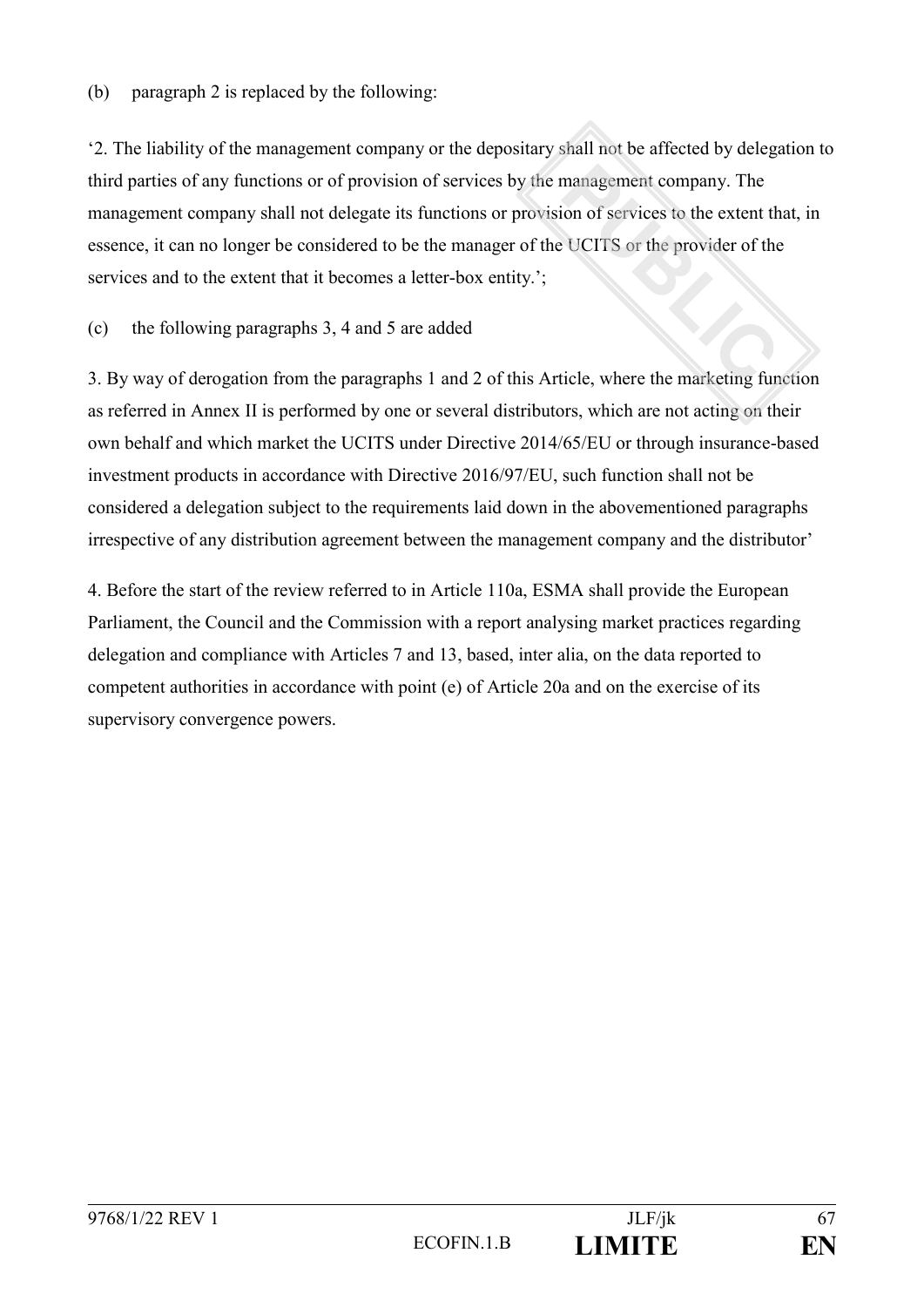5. The Commission shall adopt, by means of delegated acts in accordance with Article 112a, measures specifying:

(a) the conditions for fulfilling the requirements set out in paragraph 1;

(b) the conditions under which the management company of UCITS shall be deemed to have delegated its functions to the extent that it becomes a letter-box entity and can no longer be considered to be the manager of the UCITS or the provider of the services as set out in paragraph 2.

(4) the following Article 18a is inserted:

'Article 18a

1. Member States shall ensure that at least the liquidity management tools set out in Annex IIA are available to UCITS.

2. After assessing the suitability in relation to the pursued investment strategy, the liquidity profile and the redemption policy, a management company shall select at least two appropriate liquidity management tools from the list set out in Annex IIA, points 2 to 7, and include in the fund rules or the instruments of incorporation of the investment company for possible use in the interest of the UCITS' investors. By way of derogation, a management company may select only one liquidity management tool from Annex IIA, points 2 to 7 for a UCITS it manages, if that UCITS is authorised as money market fund in accordance with Regulation (EU) 2017/1131.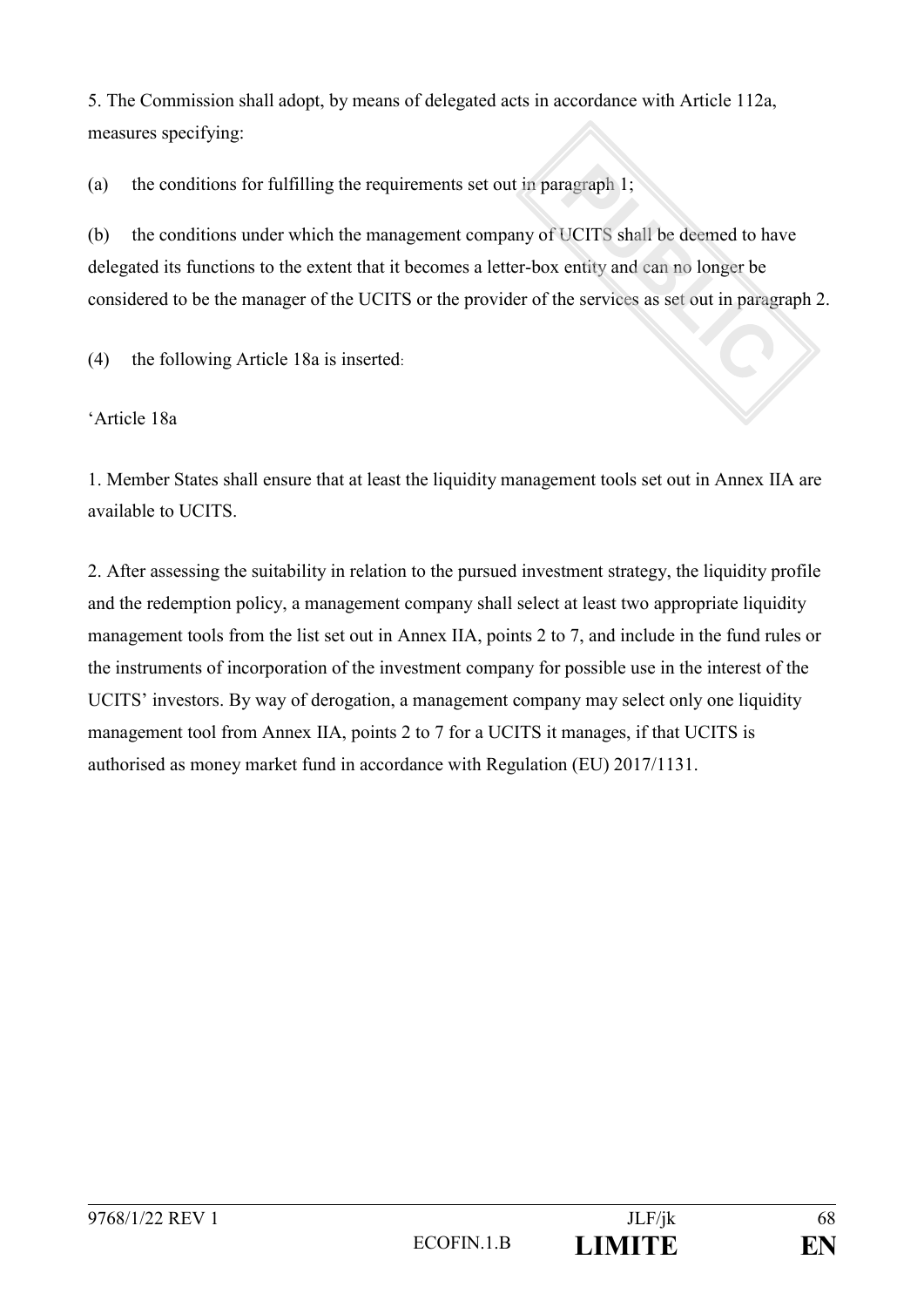The management company shall implement detailed policies and procedures for the activation and deactivation of any selected liquidity management tool and the operational and administrative arrangements for the use of such tool.

Redemption in kind as referred to in Annex IIA, point 7, can only be activated to meet redemptions requested by professional investors and if the redemption in kind corresponds to a pro rata share of the assets held by the UCITS.

By way of derogation from subparagraph 3, the redemption in kind may not correspond to a pro rata share of the assets held by the UCITS if that UCITS is solely marketed to professional investors or where the aim of that UCITS's investment policy is to replicate the composition of a certain stock or debt securities index, as referred to in Article 53, and additionally if that UCITS is an Exchange Traded Fund as defined in article 2(26) of MiFIR.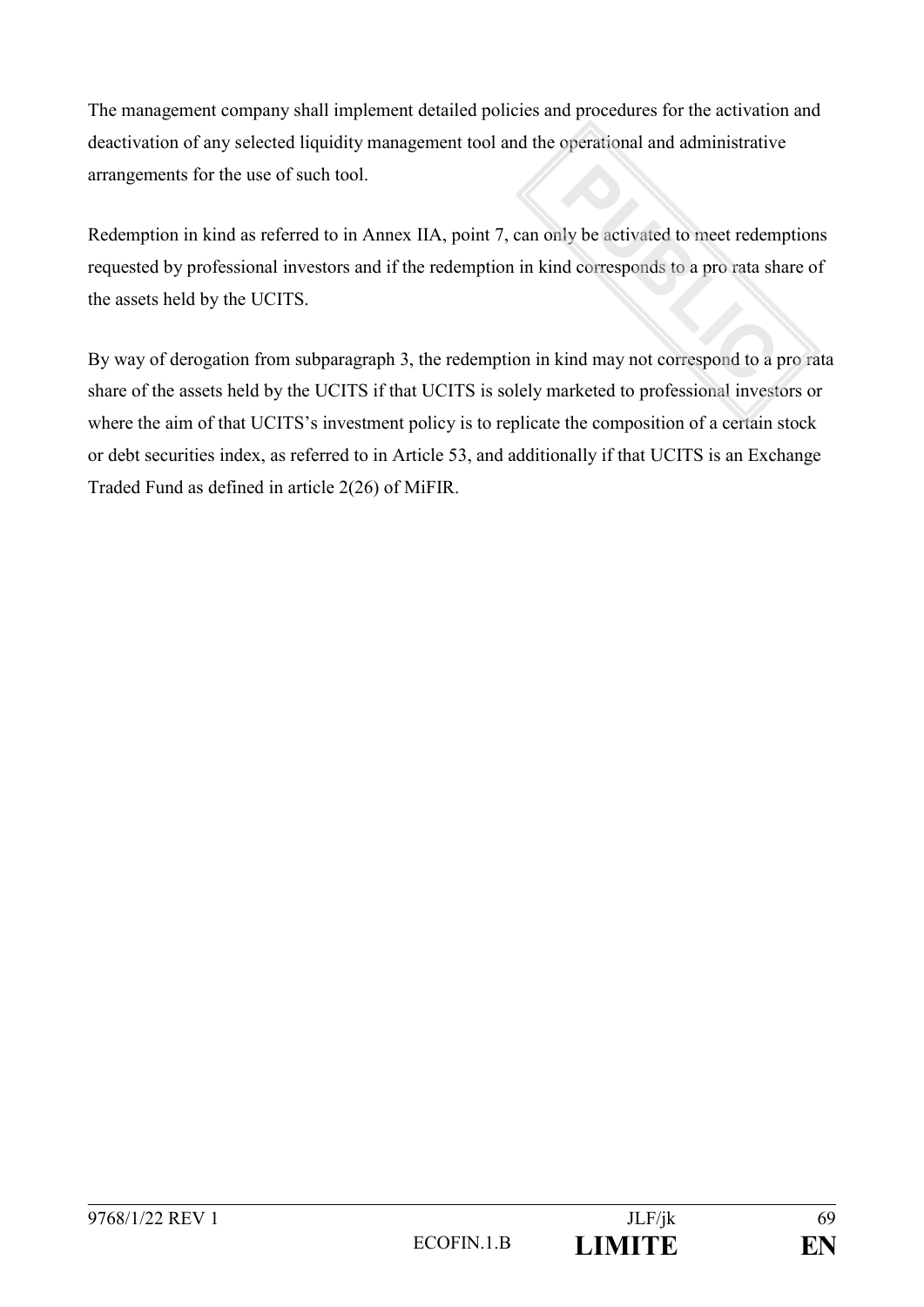3. ESMA shall develop draft regulatory technical standards to define and specify the characteristics of the liquidity management tools set out in Annex IIA.

4. ESMA shall develop guidelines determining criteria for the selection and use of suitable liquidity management tools by the management companies for liquidity risk management, including appropriate disclosures to investors, taking into account the capability of such tools to reduce undue advantages for investors that redeem their investments first, and to mitigate financial stability risks. These guidelines shall include indications on the circumstances in which side pockets can be activated.

5. Power is delegated to the Commission to supplement this Directive by adopting the regulatory technical standards referred to in paragraphs 3 in accordance with Articles 10 to 14 of Regulation (EU) No 1095/2010.';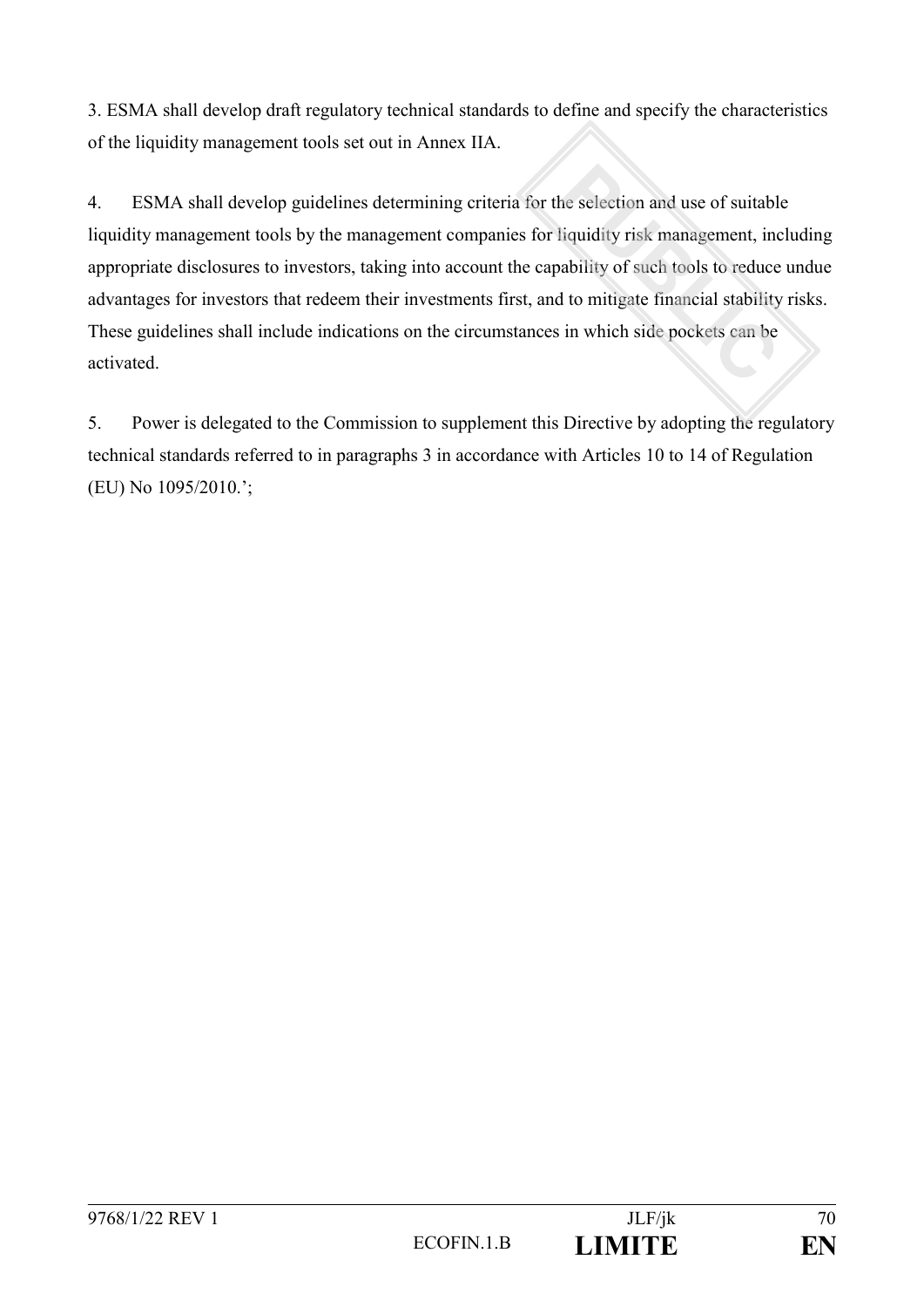(5) the following Articles 20a and 20b are inserted:

## 'Article 20a

1. A management company shall regularly report to the competent authorities of the home Member State of the UCITS on the markets and instruments in which it trades on behalf of the UCITS it manages.

It shall, in respect of each UCITS it manages, provide information on the instruments in which it is trading, on markets of which it is a member or where it actively trades, and on the exposures and holdings of each UCITS. It shall include the relevant identifiers to connect the data provided on assets, UCITS and the management company to other supervisory or publicly available data sources.

1a. A management company shall, for each of the UCITS it manages, provide the following to the competent authorities of the home Member State of the UCITS:

(a) any new arrangements for managing the liquidity of the UCITS, including the selection and activation of liquidity management tools;

(b) the current risk profile of the UCITS.

(c) the results of the stress tests performed in accordance with Article 51(1).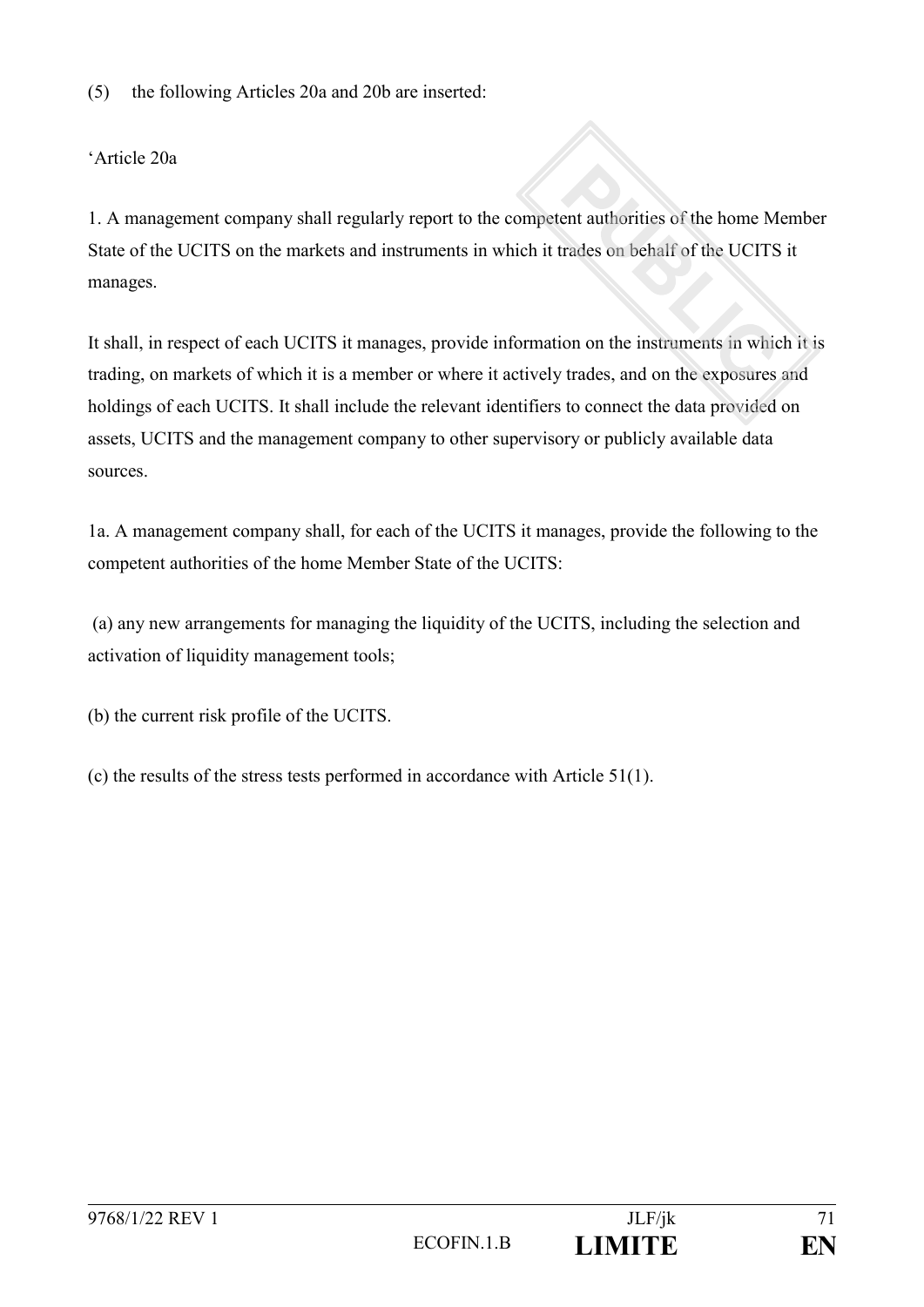(d) information on delegation arrangements which involve the delegation of collective or discretionary portfolio management or risk management functions. The information provided shall cover the following:

(i) information on the delegates, specifying the delegates' name and domicile, whether they have any close links with the management company and whether they are authorised or regulated entities for the purpose of asset management. The information shall include the relevant identifiers of the delegates to connect the information provided to other supervisory or publicly available data sources;

(ii) list and description of the activities concerning risk management and portfolio management functions which are delegated;

(iii) where the portfolio management function is delegated, the amount and percentage of the UCITS's assets which are subject to delegation arrangements concerning the portfolio management function;

(iv) number of full-time equivalent human resources employed by the management company to monitor the delegation arrangements;

(v) description of periodic due diligence measures carried out by the management company to maintain oversight on, monitor and control the delegate, including the date of performance of these measures, the issues identified and, where relevant, the measures and timeline adopted to address these issues;

(vi) where sub-delegation arrangements are in place, information required in points (i) to (iii) on the sub-delegates and the activities related to the portfolio and risk management functions that are subdelegated;

(vii) the commencement and expiry date of the delegation and sub-delegation arrangements.

(e) the list of Member States in which the units of the UCITS are actually marketed by its management company or by a distributor which is acting on behalf of that management company.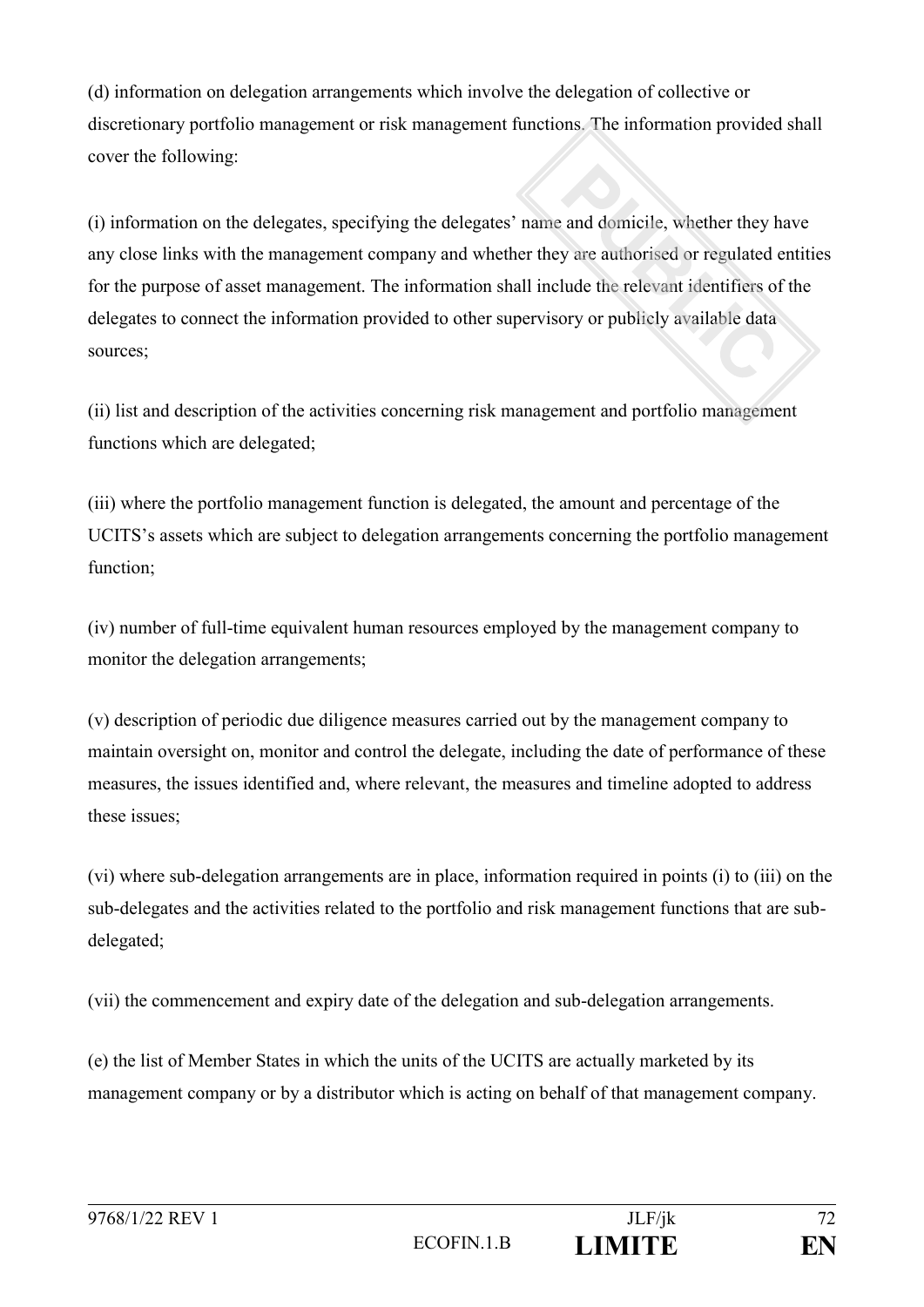1b. The competent authorities of the home Member State of the UCITS shall ensure that all information gathered under the first paragraph in respect of all UCITS that they supervise and the information gathered under Article 7 is made available, without delay, to competent authorities of other relevant Member States, ESMA and the ESRB by means of the procedures set out in Articles 102 to 105 on cooperation agreements and exchange of information. They shall, without delay, also provide information by means of those procedures, and bilaterally to the competent authorities of other Member States directly concerned, if a management company under their responsibility, or UCITS managed by that management company could potentially constitute an important source of counterparty risk to a credit institution, other systemically relevant institutions in other Member States, or the stability of the financial system in another Member State.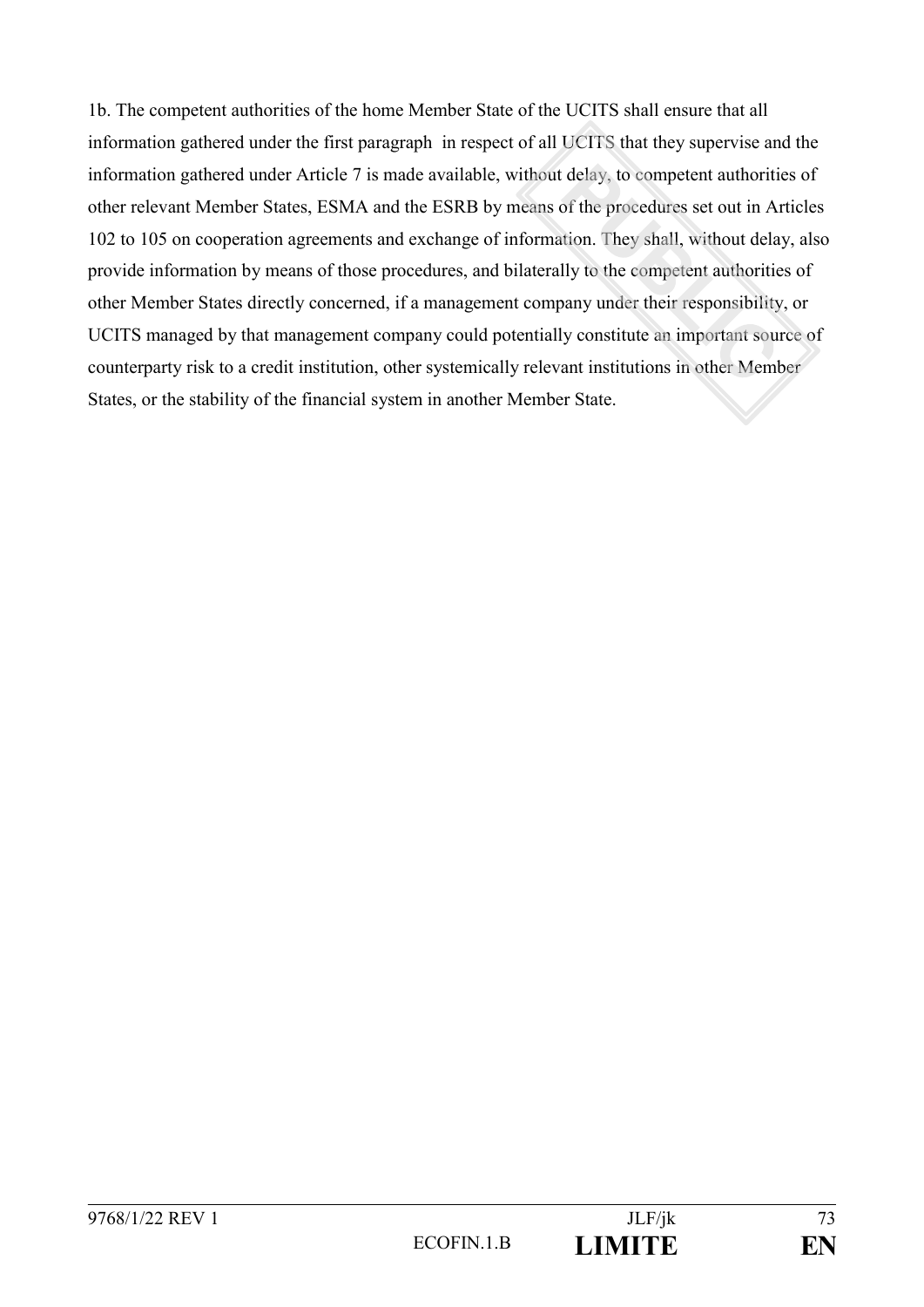### 2. ESMA shall develop draft regulatory technical standards specifying:

(a) the details of the information to be reported in accordance with paragraph 1 and 1a, letters a) to c) and e). These draft regulatory technical standards shall also set out the appropriate level of standardisation of the information to be reported according to paragraph 1a, letter d), without introducing additional reporting obligations. ESMA shall take into account other reporting requirements to which the management companies are subject and the findings of the report issued in accordance with Article 20b; and

(b) the reporting frequency and timing.

ESMA shall submit those draft regulatory technical standards to the Commission by [Please insert date = 36 months after the entry into force of this Directive].

Power is delegated to the Commission to supplement this directive by adopting the regulatory technical standards referred to in the first subparagraph in accordance with Articles 10 to 14 of Regulation (EU) No 1095/2010.

3. ESMA shall develop draft implementing technical standards specifying:

(a) the format and data standards for the reports referred to in paragraph 1 and 1a;

(b) methods and arrangements for submitting the reports referred to in paragraphs 1 and 1a, including methods and arrangements to improve data standardisation and efficient sharing and use of data already reported within any Union reporting framework by any relevant competent authority, at Union or national level.

ESMA shall submit those draft implementing technical standards to the Commission by [Please insert date = 36 months after the entry into force of this Directive].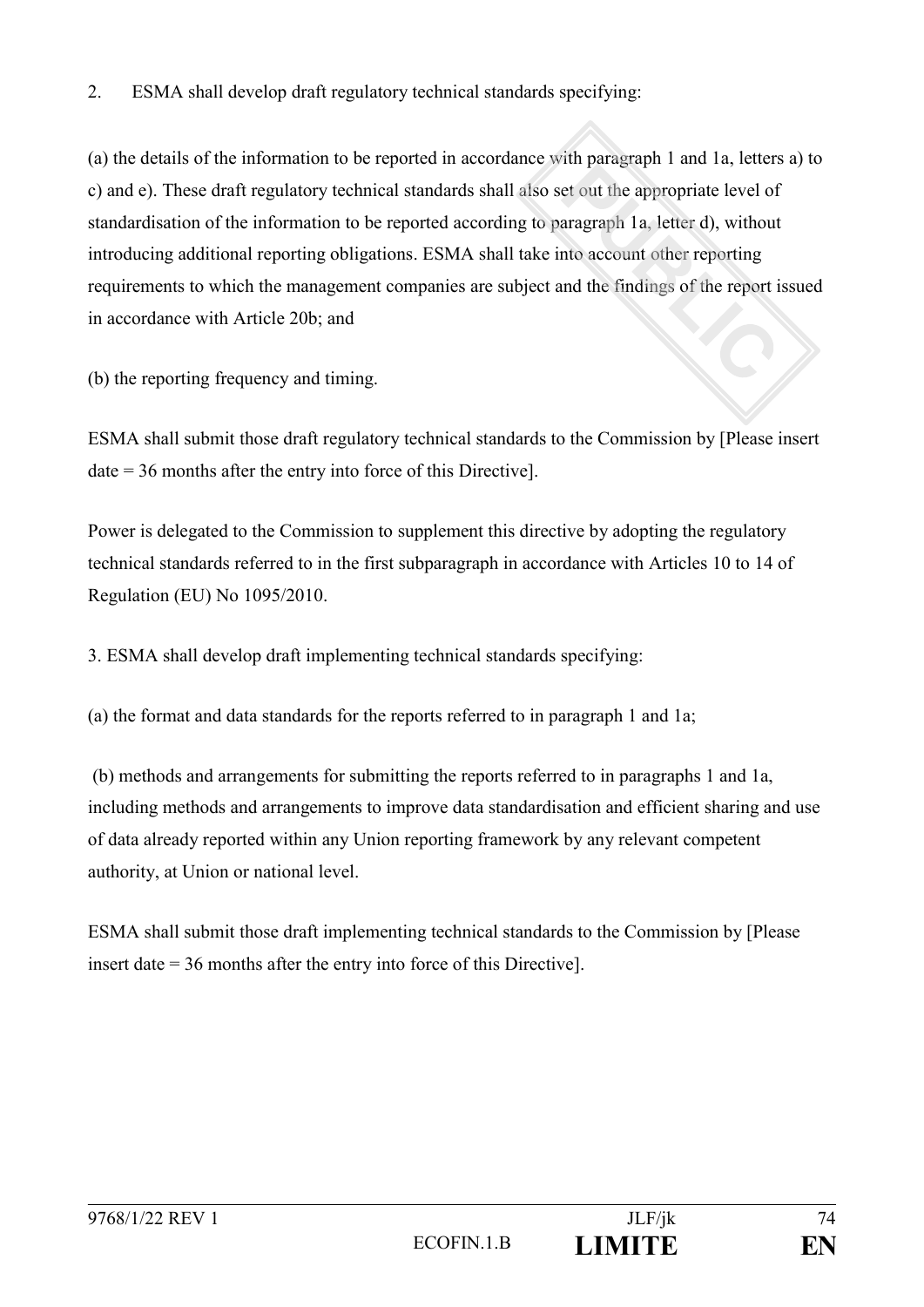Power is delegated to the Commission to supplement this directive by adopting the implementing technical standards referred to in the first subparagraph in accordance with Article 15 of Regulation (EU) No 1095/2010.

### Article 20b

1. By [Please insert date = 24 months after the entry into force of this Directive], ESMA shall submit to the Commission a report for the development of an integrated supervisory data collection, which shall focus on how to:

(a) reduce areas of duplications and inconsistencies between the reporting frameworks in the asset management sector and other sectors of the financial industry and

(b) improve data standardisation and efficient sharing and use of data already reported within any Union reporting framework by any relevant competent authority, at Union or national level.

2. When preparing the report referred to in paragraph 1, ESMA shall work in close cooperation with the European Central Bank (ECB), the other European Supervisory Authorities, and, where relevant, the national competent authorities.';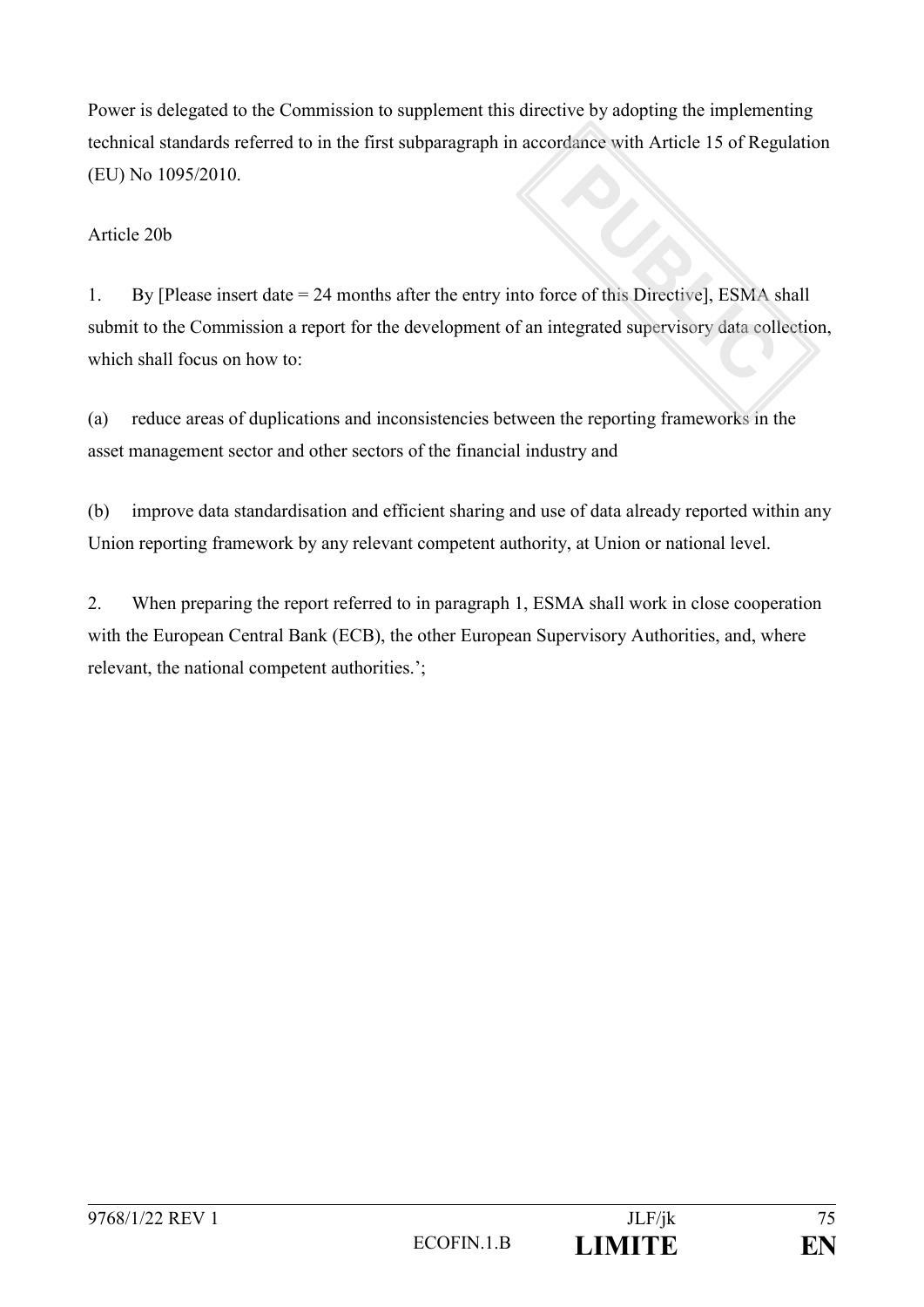(6) Article 22a is amended as follows:

(a) in paragraph 2, point (c) is replaced by the following:

'(c) the depositary has exercised all due skill, care and diligence in the selection and the appointment of any third party to whom it intends to delegate parts of its tasks, except where that third party is a central securities depository acting in the capacity of an investor CSD as defined in Article 1, point (f) of Commission Delegated Regulation (EU) 2017/392\*, and continues to exercise all due skill, care and diligence in the periodic review and ongoing monitoring of any third party to which it has delegated parts of its tasks and of the arrangements of the third party in respect of the matters delegated to it.

\* Commission Delegated Regulation (EU) 2017/392 of 11 November 2016 supplementing Regulation (EU) No 909/2014 of the European Parliament and of the Council with regard to regulatory technical standards on authorisation, supervisory and operational requirements for central securities depositories (OJ L 65, 10.3.2017, p. 48)';

(b) paragraph 4 is replaced by the following:

'4. For the purposes of this paragraph, the provision of services by a central securities depository acting in the capacity of an issuer CSD as defined in Article 1, point (e), of Commission Delegated Regulation (EU) 2017/392 shall not be considered a delegation of the depositary's custody functions. For the purposes of this paragraph, the provision of services by a central securities depositary acting in the capacity of an investor CSD as defined in Article 1, point (f) of Commission Delegated Regulation (EU) 2017/392 shall be considered to be a delegation of the depositary's custody functions.';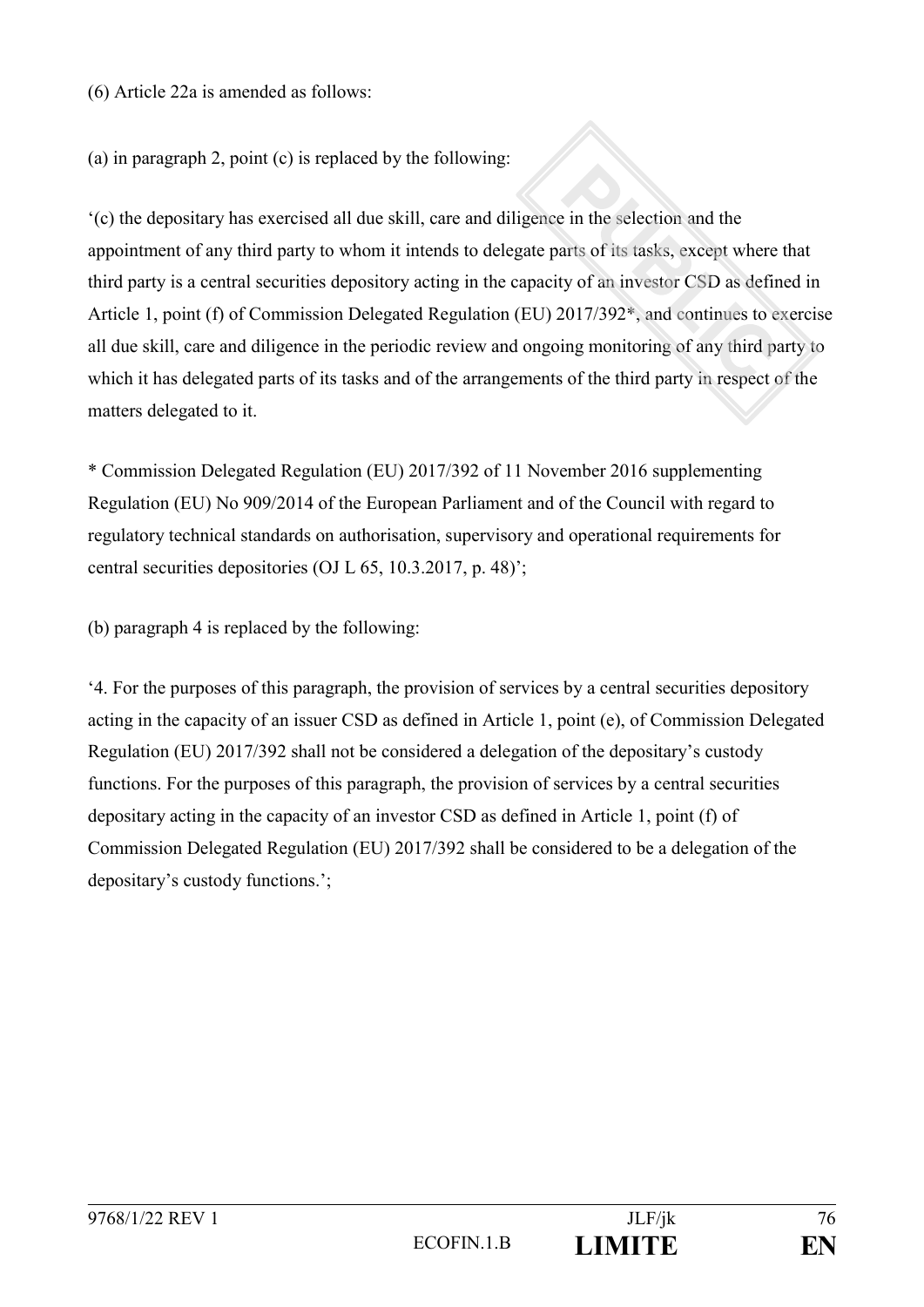### (7) in Article 29(1), point (b) is replaced by the following:

'(b) the directors of the investment company must be of sufficiently good repute and be sufficiently experienced also in relation to the type of business pursued by the investment company and, to that end: the names of the directors and of every person succeeding them in office must be communicated forthwith to the competent authorities; and 'directors' shall mean those persons who, under the law or the instruments of incorporation, represent the investment company, or who effectively determine the policy of the company. The conduct of an investment company's business must be decided by at least two natural persons who are either employed full-time or executive member or members of the governing body of the management company committed full-time to conduct the business of that management company and who are in the Union, meeting such conditions.;';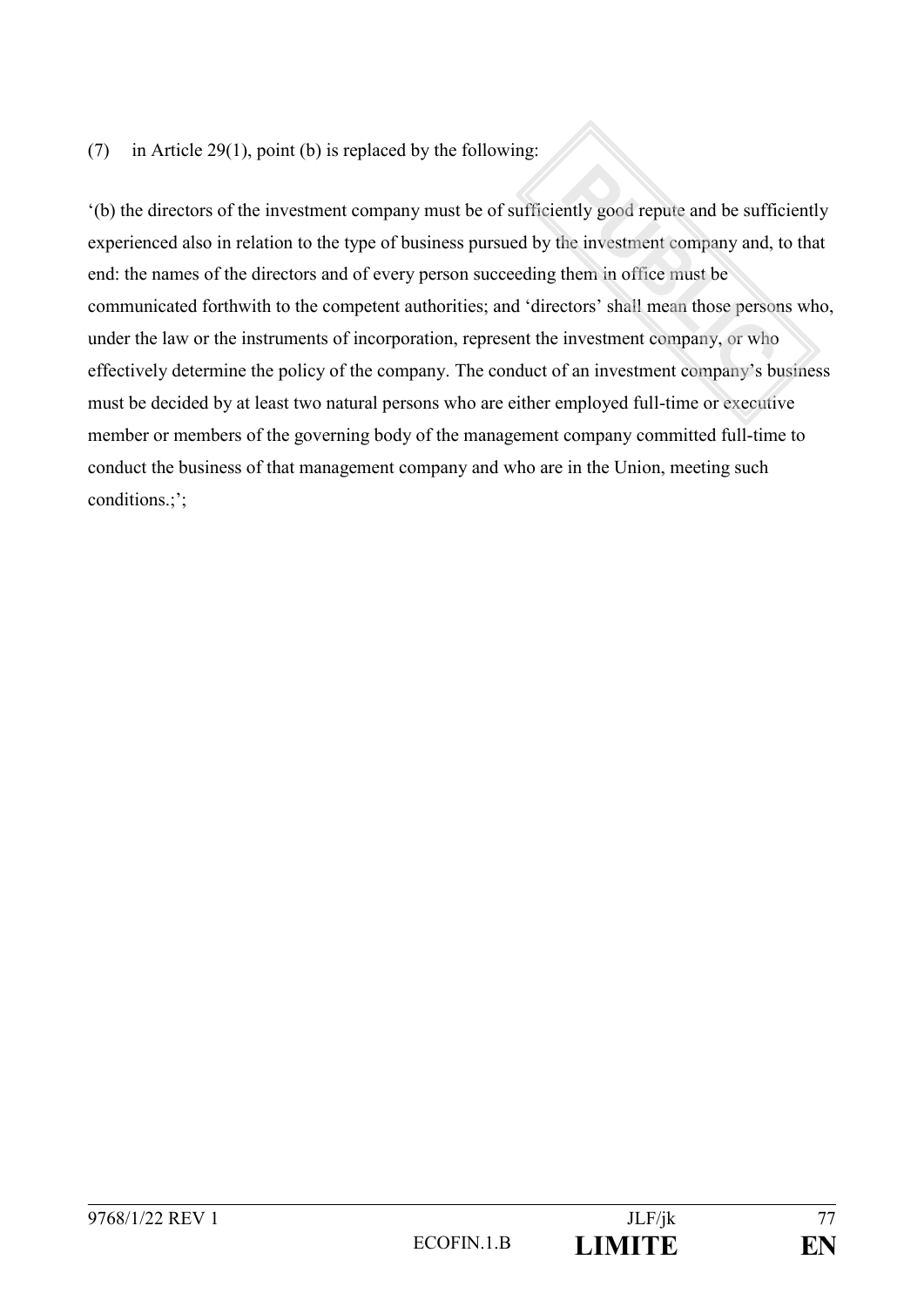(8) in Article 84, paragraphs 2 and 3 are replaced by the following:

'2. By way of derogation from paragraph 1:

(a) a UCITS may, in the interest of its unit-holders, temporarily suspend the repurchase or redemption of its units or activate or deactivate another liquidity management tool selected in accordance with Article 18a(2). In the interest of its unit-holders and to ensure subscriptions and redemptions are processed at a fair price, a UCITS may also activate side pockets as referred to in Annex IIA point 8, in situations where the UCITS cannot ensure the fair and accurate valuation of some assets or where some assets have become non-tradable.

(b) in the interest of the unit-holders or of the public, competent authorities of a UCITS home Member State may require the suspension of redemptions and subscriptions as referred to in point 1 of Annex IIA.

The temporary suspension and activation of side pockets referred to in point (a) of the first subparagraph shall be provided for only in exceptional cases where circumstances so require and where justified having regard to the interests of the unit-holders.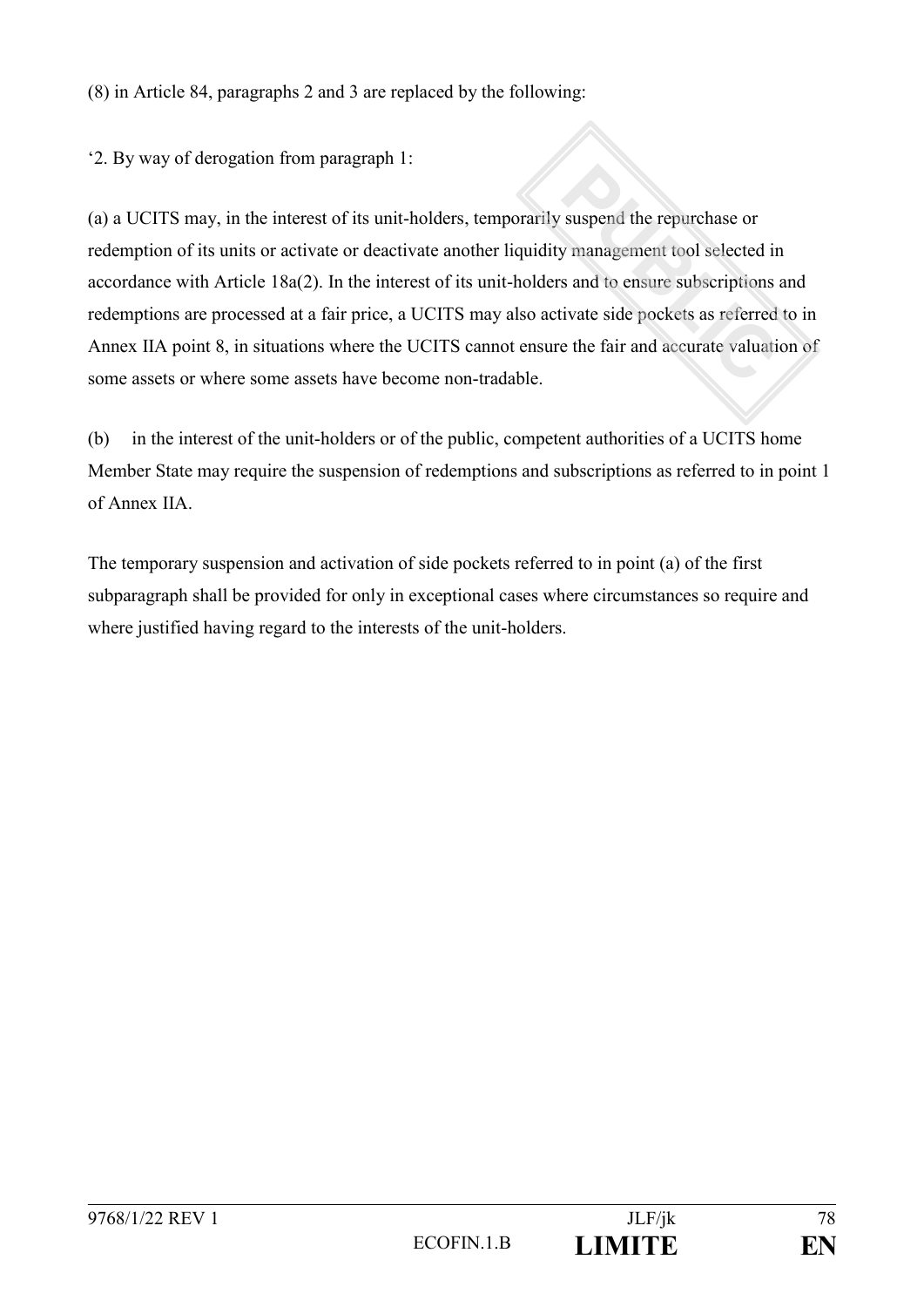3. The UCITS shall notify, without delay, the competent authorities of its home Member State when activating or deactivating suspension of redemptions and redemption gates as referred to in points 1 and 2 of Annex IIA.

The UCITS shall notify the same competent authorities when activating or deactivating side pockets as referred to in point 8 of that Annex, in a reasonable timeframe prior to the activation or deactivation of this liquidity management tool.

Member States may require UCITS to notify the competent authorities of its home Member State when the UCITS decides to activate redemption in kind, extend the notice period or increase the liquidity fee, the cap of the swing factor of the swing pricing or of the the anti-dilution levy fee set out in the fund prospectus or increase the bid-ask spread in dual pricing for liquidity management purposes.

The competent authorities of the home Member State of the UCITS shall inform, without delay, the competent authorities of a host Member State of the UCITS and, ESMA about any notification received in accordance with this paragraph and, if there are potential risks to the stability and integrity of the financial system, the ESRB thereof.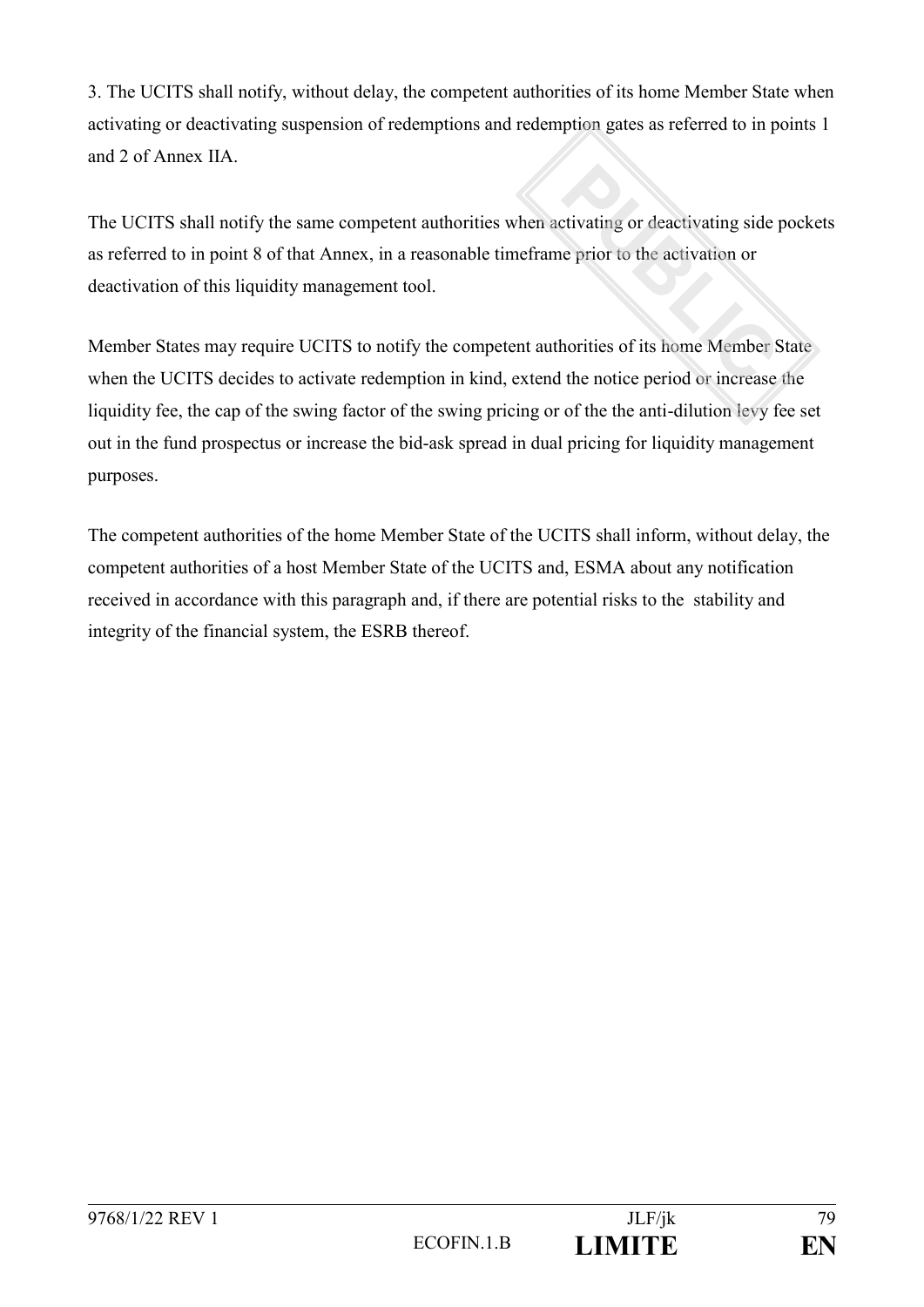3a.The competent authorities of the UCITS home Member State shall notify the competent authorities of all Member States in which the UCITS markets its units and ESMA in parallel with exercising powers pursuant to paragraph 2, point (b) and, if there are potential risks to the stability and integrity of the financial system, the ESRB thereof.

3b. The competent authority of the Member States in which a UCITS markets its units or the competent authority of the management company may request the competent authority of the UCITS home Member State to exercise powers laid down in paragraph 2, point (b), specifying the reasons for the request and notifying ESMA and, if there are potential risks to the stability and integrity of the financial system, the ESRB thereof.

3c. Where the competent authority of the UCITS home Member State does not agree with the request referred to in paragraph 3b, it shall inform the requesting competent authority and ESMA, stating the reasons for the disagreement and, if there are potential risks to the stability and integrity of the financial system, the ESRB thereof.

3d. On the basis of the information received in accordance with paragraphs 3b and 3c, ESMA shall issue an opinion in a reasonable timeframe to the competent authorities of the UCITS home Member State on exercising powers laid down in paragraph 2, point (b).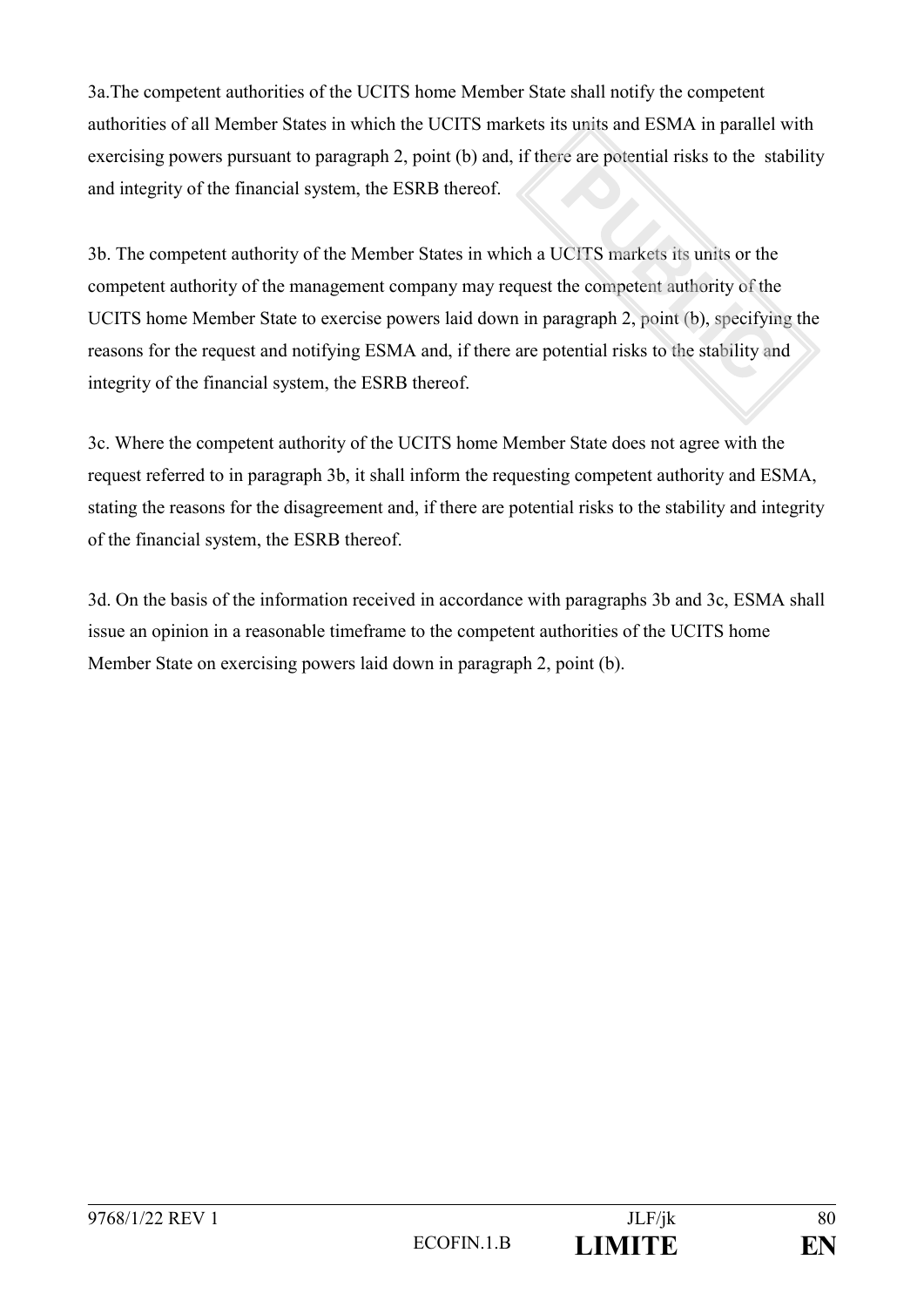3e. Where the competent authority does not act in accordance or does not intend to comply with ESMA's opinion referred to in paragraph 3d, it shall inform ESMA, stating the reasons for the noncompliance or intention. ESMA may publish the fact that a competent authority does not comply or intend to comply with its advice, including the reasons stated by the competent authority for the non-compliance or intention, unless such publication is in conflict with the legitimate interest of the unit-holders or of the public, or could seriously jeopardise the orderly functioning and integrity of financial markets or the stability of the whole or part of the financial system of the Union. ESMA shall give the competent authorities advance notice about such publication.

3f. ESMA shall develop guidelines providing indications to guide the competent authorities in their exercise of the powers set out in paragraph 2, point (b). When developing those guidelines, ESMA shall consider the potential implications of such supervisory intervention for investor protection and the financial stability in another Member State or in the Union.

(9) in Article 98, the following paragraphs 3 and 4 are added:

'3. The competent authority of the UCITS host Member State may request the competent authority of the UCITS home Member State to exercise, without delay, powers laid down in paragraph 2 specifying the reasons for its request and notifying ESMA and, if there are potential risks to the stability and integrity of the financial system, the ESRB thereof.

The competent authority of the UCITS home Member State shall, without delay, inform the competent authority of the UCITS host Member State, ESMA and, if there are potential risks to the stability and integrity of the financial system, the ESRB of the powers exercised and its findings.'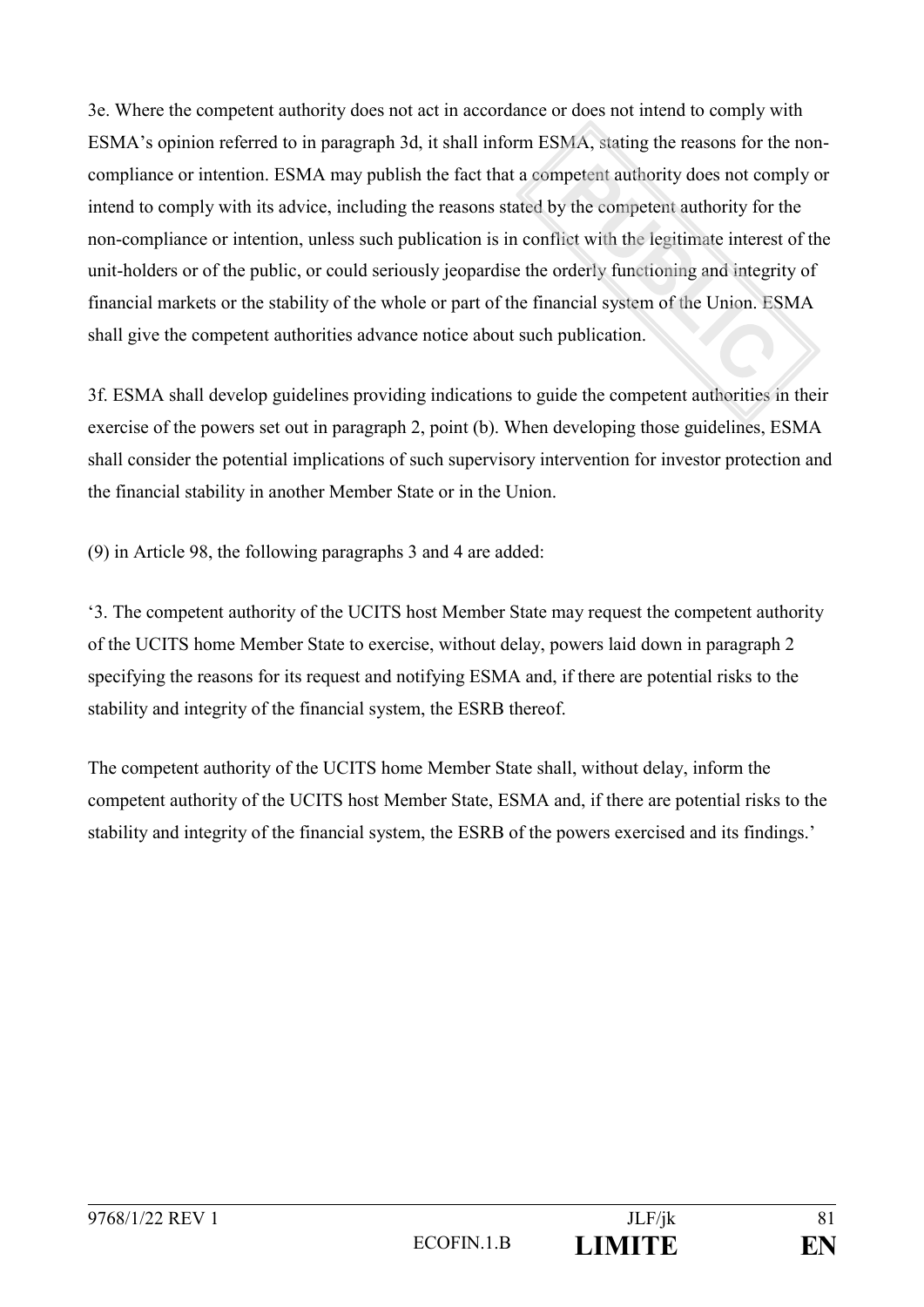4. ESMA may request the competent authority to submit explanations to ESMA in relation to specific cases, which raise a serious threat to investor protection, threaten the orderly functioning and integrity of financial markets or pose risks to the stability of the whole or part of the financial system in the Union.';

(11) the following Article 110a is inserted:

By [Please insert date = 60 months after the entry into force of this Directive] and following the report produced by ESMA in accordance with Article 13(4), the Commission shall initiate a review of the delegation regime laid down in Article 13.';

(12) Article 112a is amended as follows:

(a) in paragraph 1, the following subparagraph is added:

'The power to adopt the delegated acts referred to in Article 13 shall be conferred on the Commission for a period of four years from [Please insert the date of entry into force of this Directive.]';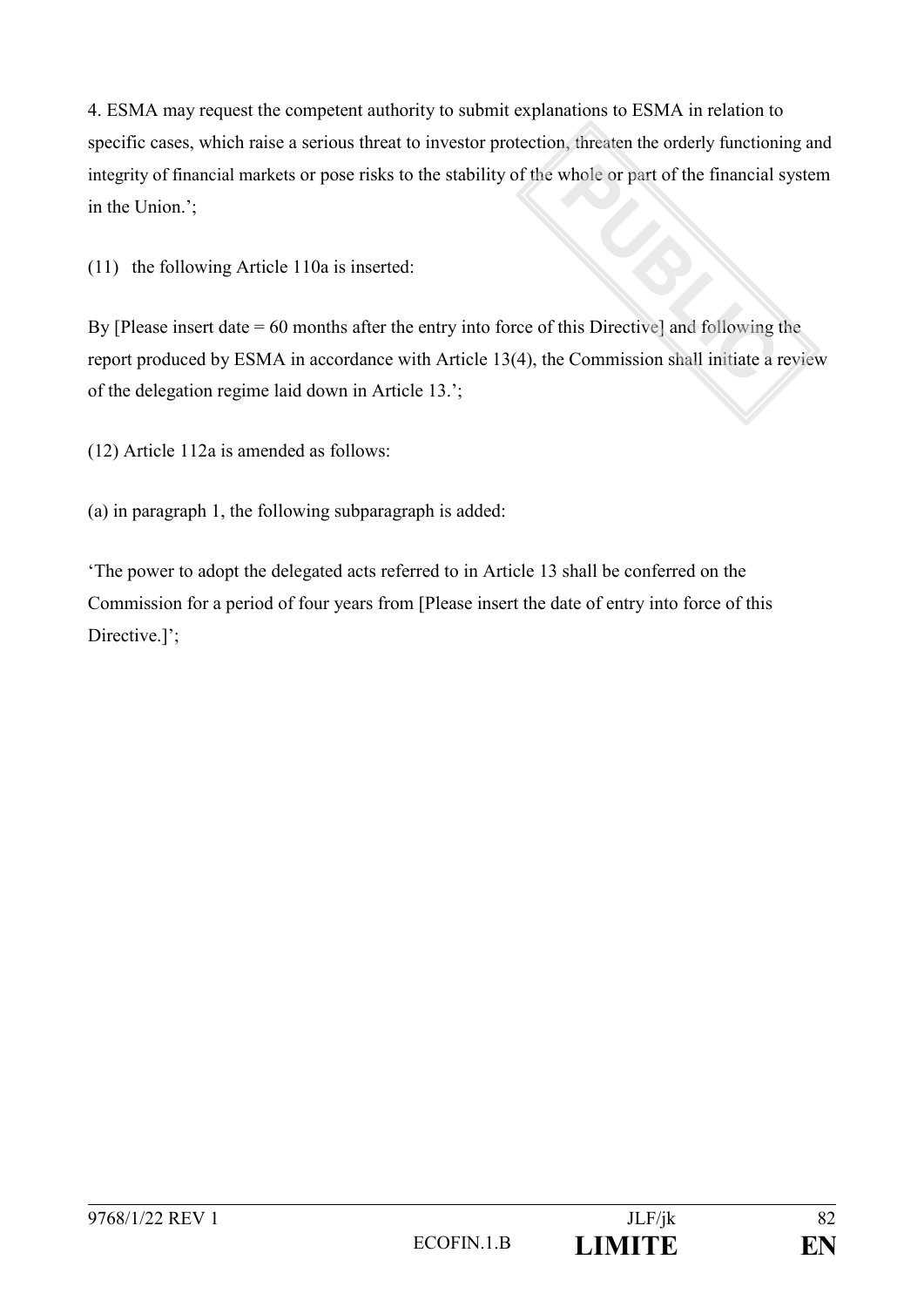(b) in paragraph 3, the first sentence is replaced by the following:

'The delegation of power referred to in Articles 12, 13, 14, 18a, 20a, 26b, 43, 50a, 51, 60, 61, 62, 64, 75, 78, 81, 95 and 111 may be revoked at any time by the European Parliament or by the Council. A decision to revoke shall put an end to the delegation of the power specified in that decision. It shall take effect the day following the publication of the decision in the Official Journal of the European Union or at a later date specified therein. It shall not affect the validity of any delegated acts already in force.';

(c) in paragraph 5, the first sentence is replaced by the following:

'A delegated act adopted pursuant to Articles 12, 13, 14, 18a, 20a, 26b, 43, 50a, 51, 60, 61, 62, 64, 75, 78, 81, 95 and 111 shall enter into force only if no objection has been expressed either by the European Parliament or the Council within a period of three months of notification of that act to the European Parliament and the Council or if, before the expiry of that period, the European Parliament and the Council have both informed the Commission that they will not object. That period shall be extended by three months at the initiative of the European Parliament or of the Council.';

(13) Annex I is amended as set out in Annex III to this Directive;

(14) The text in Annex IV to this Directive is added as Annex IIA.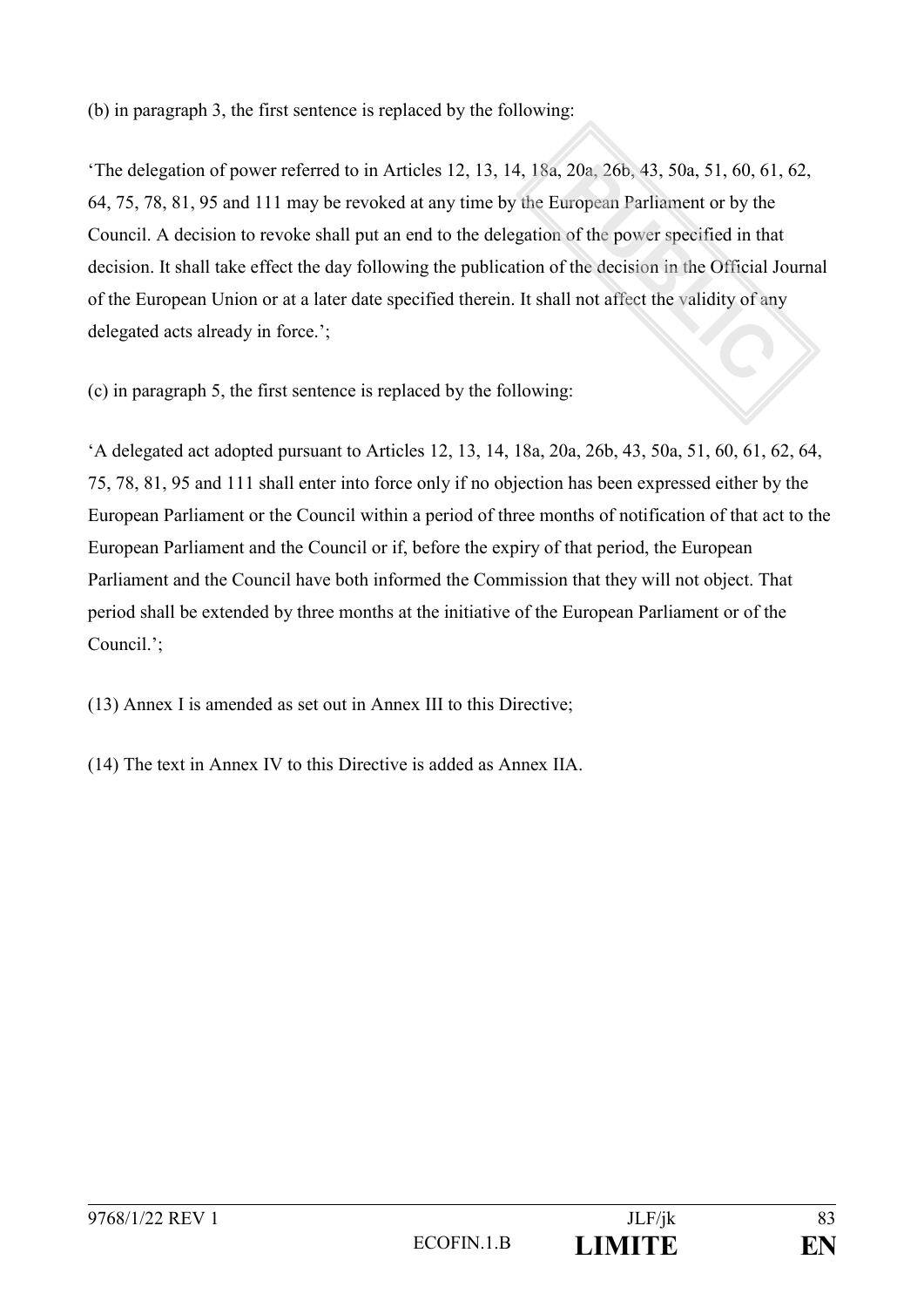## Article 3

### *Transposition*

1. Member States shall adopt and publish, by [Please insert date = 24 months after the entry into force of this Directive] at the latest, the laws, regulations and administrative provisions necessary to comply with this Directive. They shall forthwith communicate to the Commission the text of those provisions.

2. They shall apply those provisions from […].

3. When Member States adopt those provisions, they shall contain reference to this Directive or be accompanied by such a reference on the occasion of their official publication. Member States shall determine how such reference is to be made.

4. Member States shall communicate to the Commission the text of the main measures of national law which they adopt in the field covered by this Directive.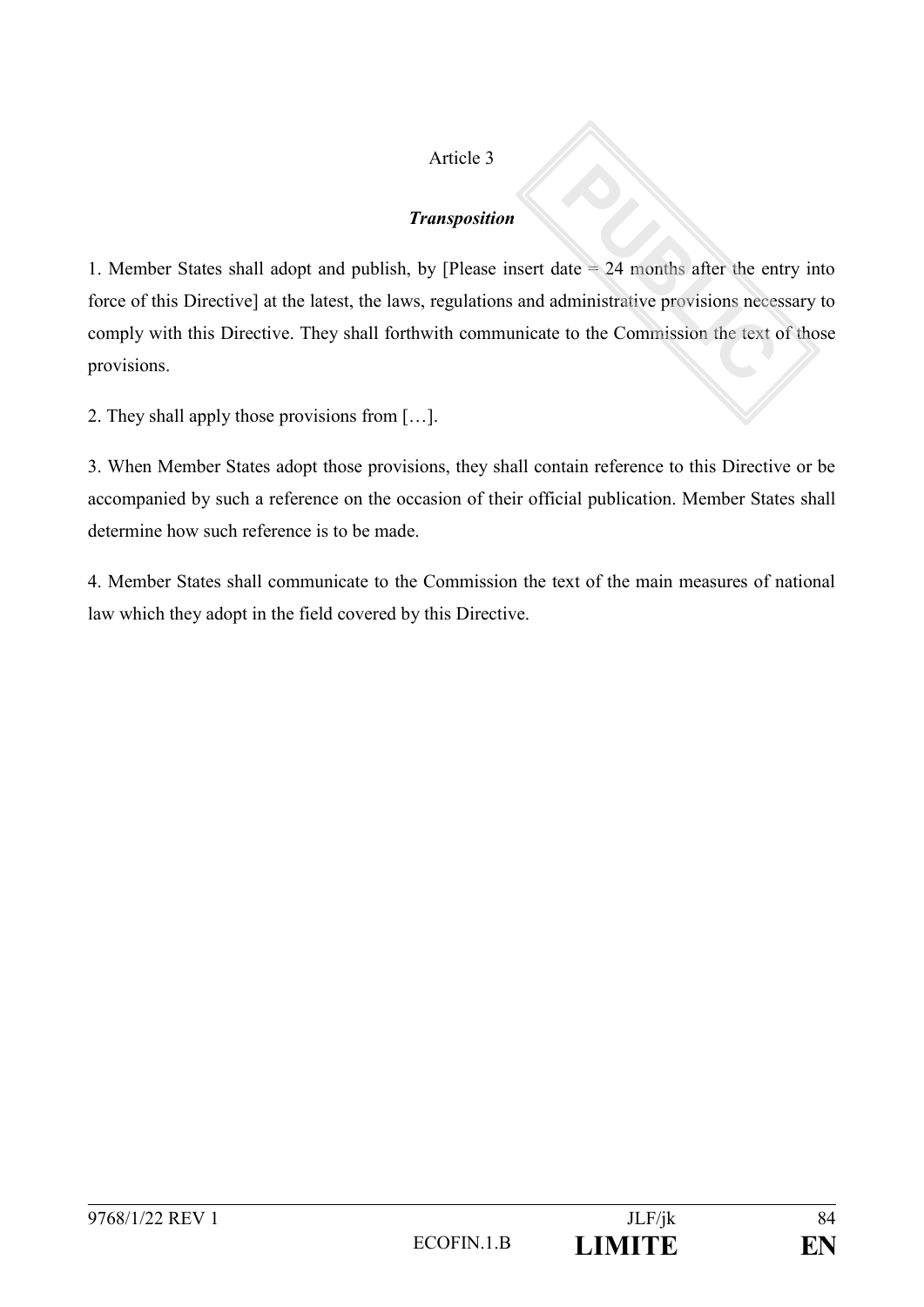## Article 4

### *Entry into force*

This Directive shall enter into force on the 20th day following that of its publication in the *Official Journal of the European Union*.

### Article 5

### *Addressees*

This Directive is addressed to the Member States.

Done at Brussels,

*For the European Parliament* For the Council

*The President The President*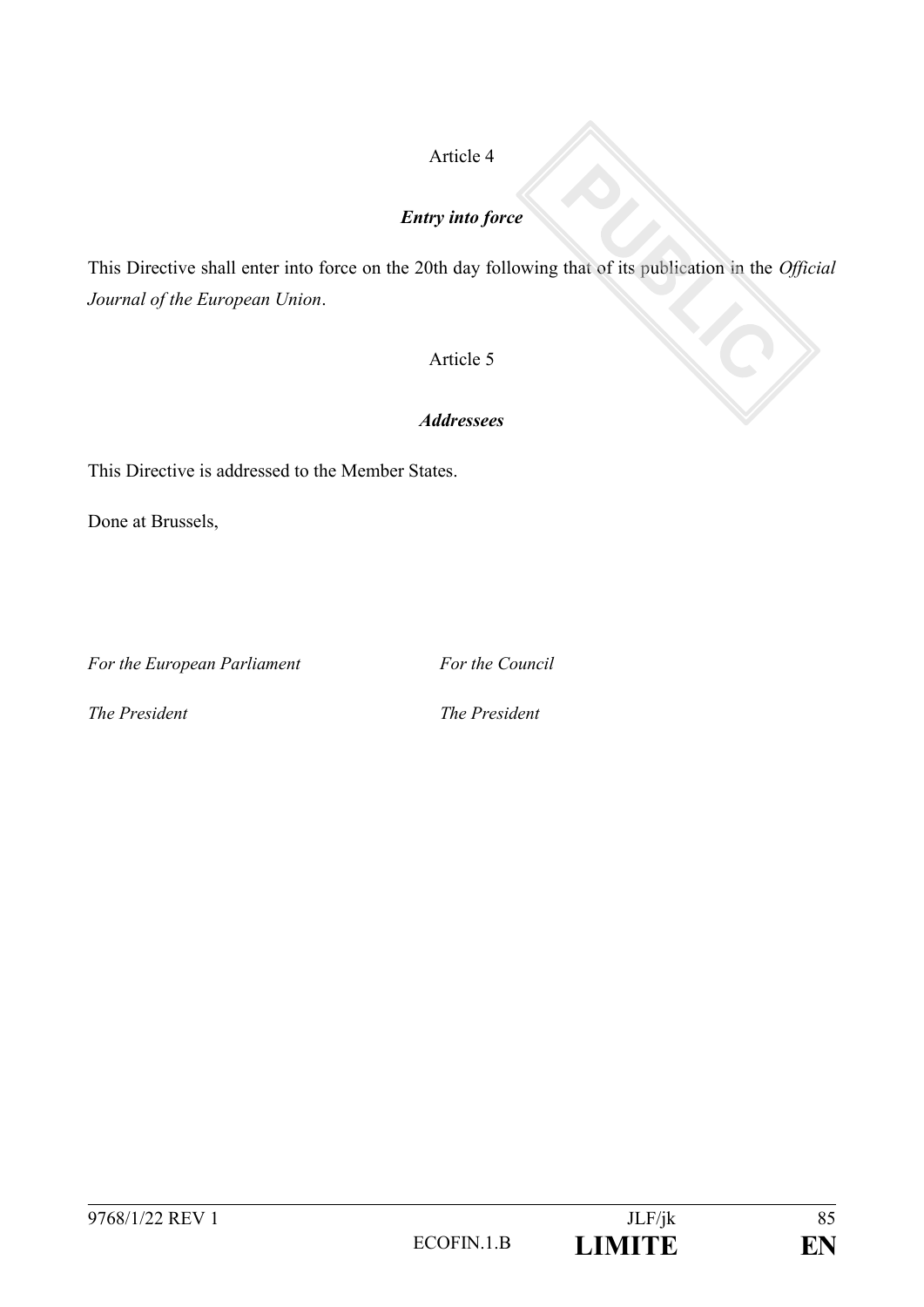## **ANNEXES**

**to the Proposal for a Directive of the European Parliament and of the Council**

# **amending Directives 2011/61/EU and 2009/65/EC as regards delegation arrangements, liquidity risk management, supervisory reporting, provision of depositary and custody services and loan origination by alternative investment funds**

{SEC(2021) 570 final} - {SWD(2021) 340 final} - {SWD(2021) 341 final}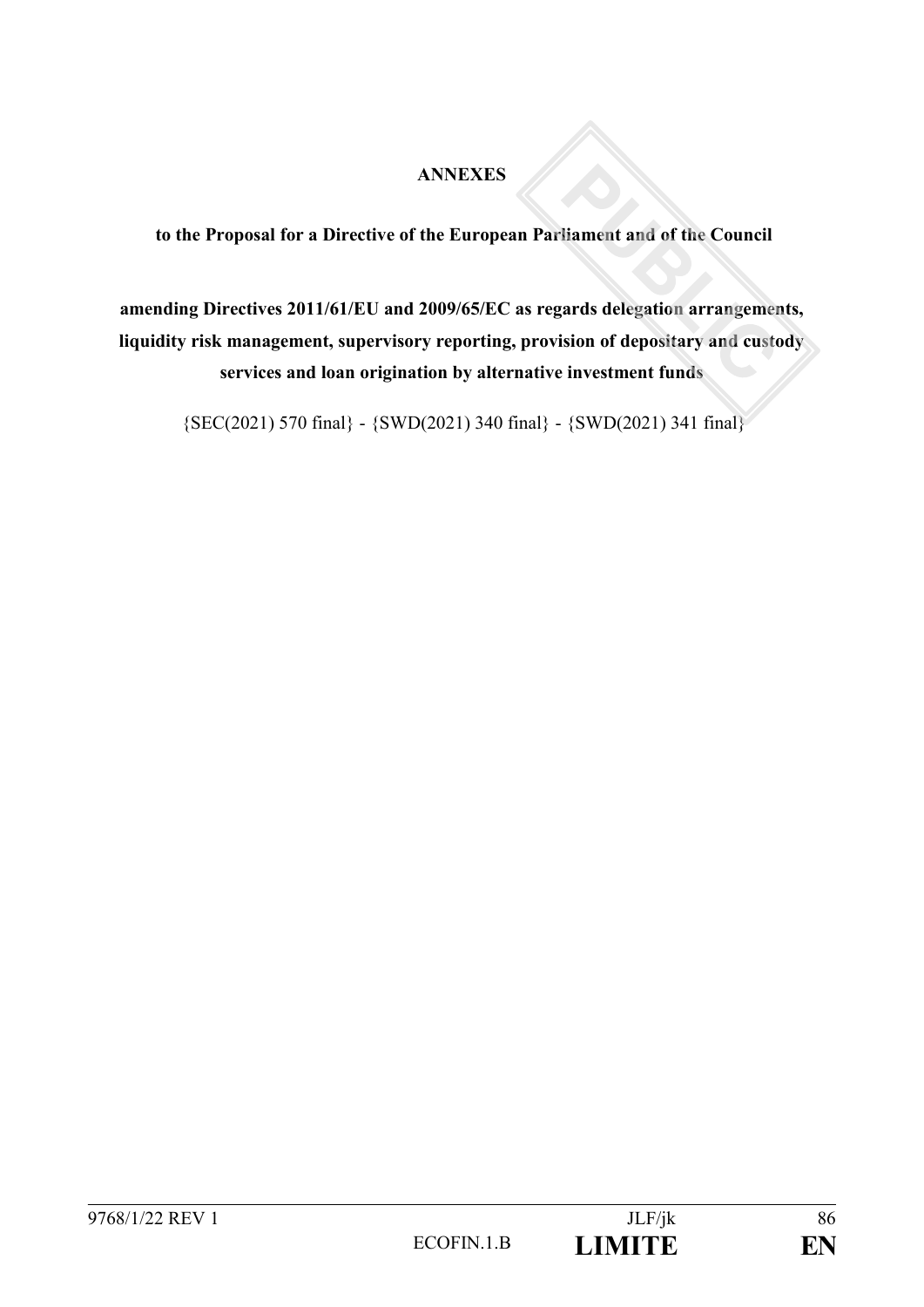# **ANNEX I**

In Annex I, the following points 3 and 4 are added:

'3. Originating loans on behalf of the AIF.

4. Servicing securitisation special purpose entities.'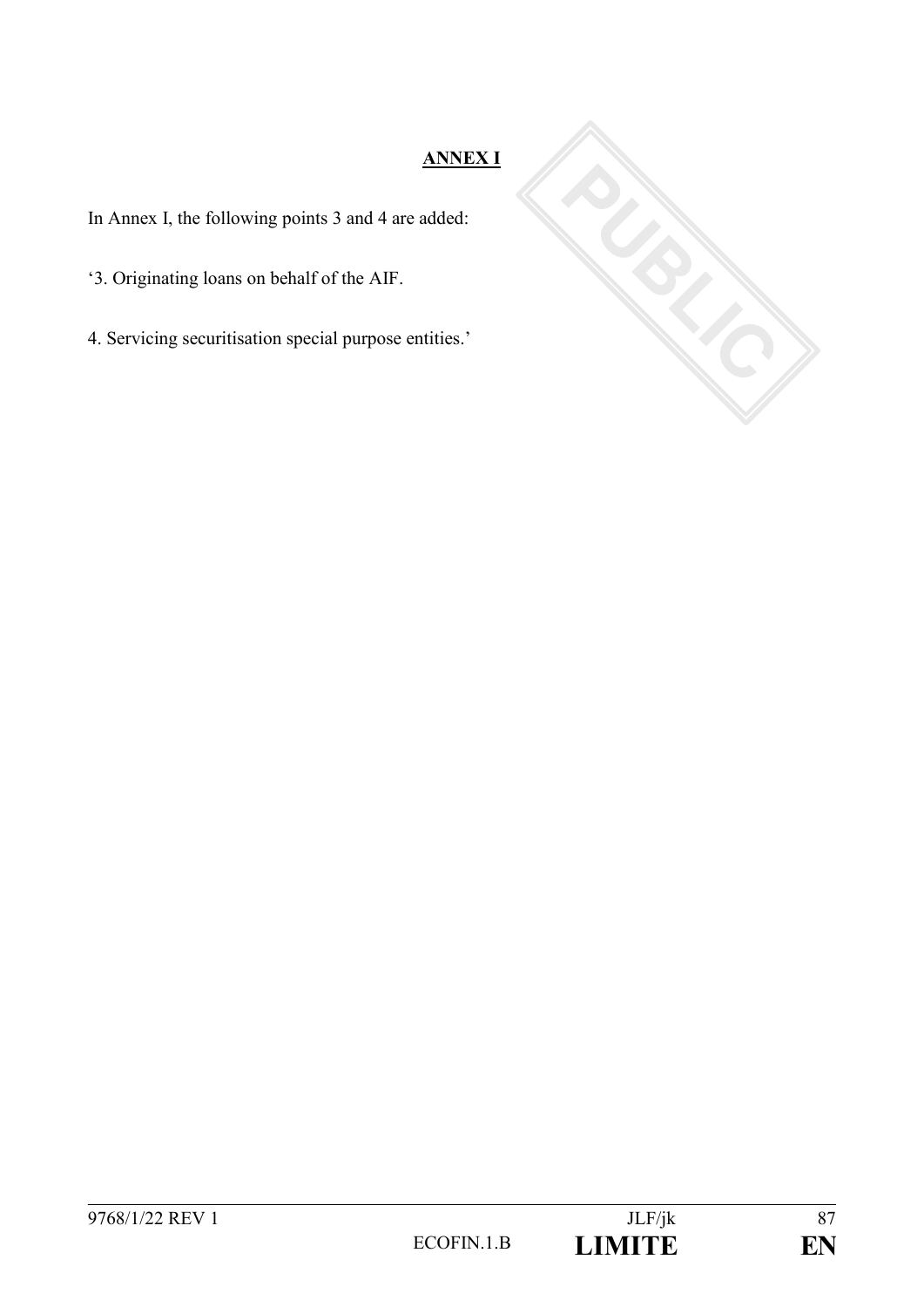# **ANNEX II**

# **'ANNEX V**

# **LIQUIDITY MANAGEMENT TOOLS AVAILABLE TO AIFMs MANAGING OPEN-ENDED AIFs**

(1) Suspension of redemptions and subscriptions: suspension of redemptions and subscriptions implies that investors are temporarily unable to redeem or purchase fund's shares or units.

(2) Redemption gates: a redemption gate is a temporary restriction of the right of shareholders to redeem their shares or units. This restriction is partial, so that investors can only redeem a certain portion of their shares or units.

(3) Notice periods: a notice period refers to the period of advance notice that investors must give to fund managers when redeeming their shares. The use of notice periods as a liquidity management tool entails extending the period of advance notice to provide the fund manager with the possibility of addressing redemption requests within a longer time frame.

(4) Liquidity fees on redemption: a pre-determined fee, expressed in percentage of the investment, is paid to the fund by investors when redeeming their fund's shares. It reflects the cost of achieving liquidity and ensures that investors who remain in the fund are not unfairly disadvantaged when other investors redeem their units or shares during the period. Liquidity management can entail the increase of the redemption fee;

(5) Swing and/or dual pricing: these pricing mechanisms can be used to minimise the impact of fund redemptions and subscriptions to the value of the investment portfolio.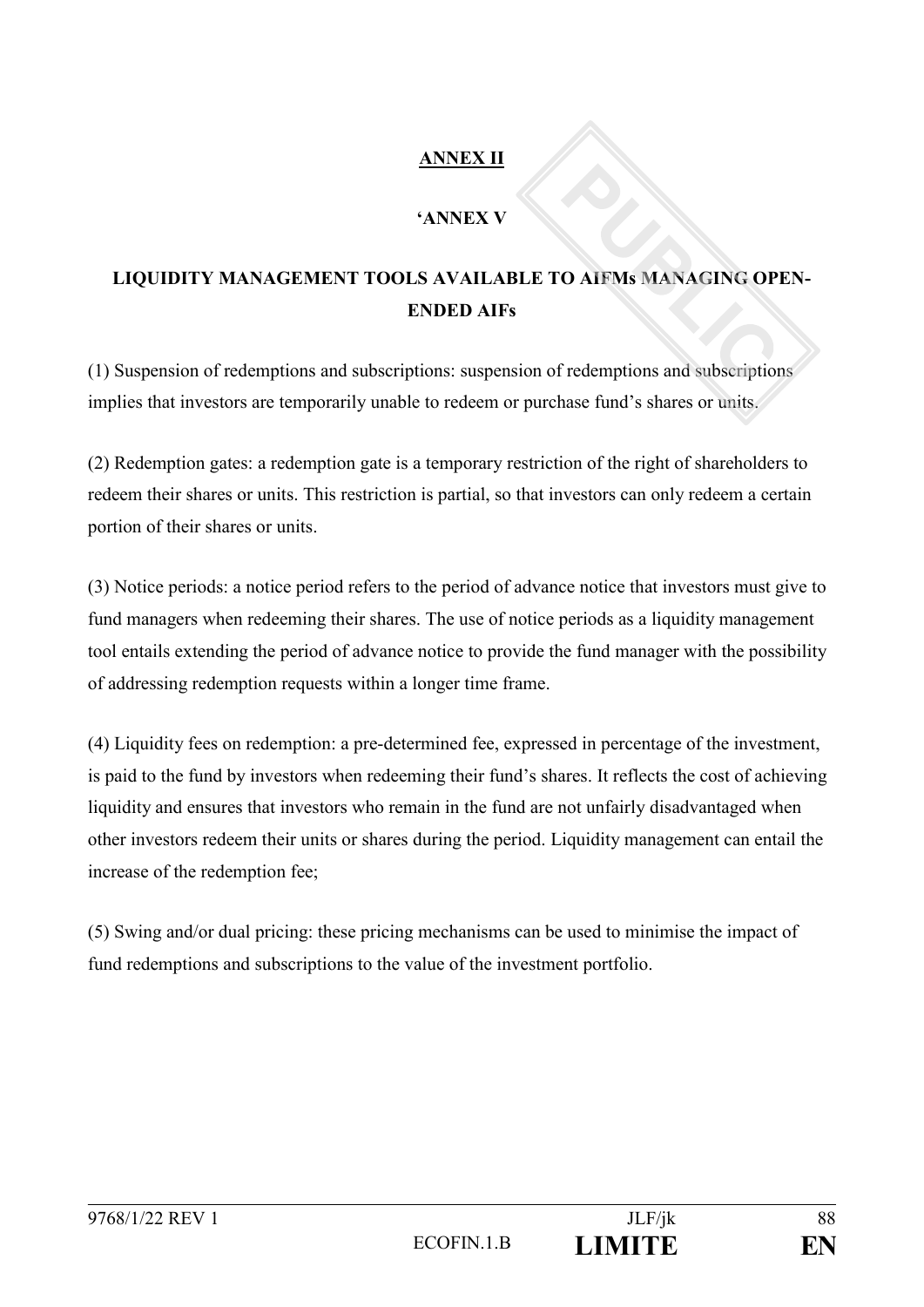Swing pricing refers to the adjustment of the single net asset value of the shares or units in an investment fund by the application to this price of a pre-determined factor ('swing factor') so that it reflects the cost of fund transactions resulting from investor activity. Liquidity management can entail the increase of the swing factor, within a pre-determined limit.

Dual pricing refers to the calculation of two prices at each valuation point: the offer price, at which an investor can buy units or shares in a fund, and the bid price, at which investors can sell their units or shares in a fund. These prices are calculated based on the net asset value per unit or share, added or reduced by a pre-determined amount covering the liquidity costs of each subscription or redemption.

(6) Anti-dilution levy: an anti-dilution levy is a charge applied to individual transacting investors, payable to the fund, to protect remaining investors from bearing the costs associated with purchases or sales of assets because of large inflows or outflows. An anti-dilution levy does not involve any adjustment to the price of the fund's shares or units. The levy is calculated taking into consideration ongoing liquidity costs and market conditions.

(7) Redemptions in kind: redemptions-in-kind allow the fund manager to meet a redemption request by transferring assets held by the fund, instead of cash, to the redeeming unit or shareholders.

(8) Side pockets: side pockets allow the fund to segregate, in exceptional circumstances, certain investments whose economic or legal features have changed significantly or become uncertain from other investments of the investment fund.'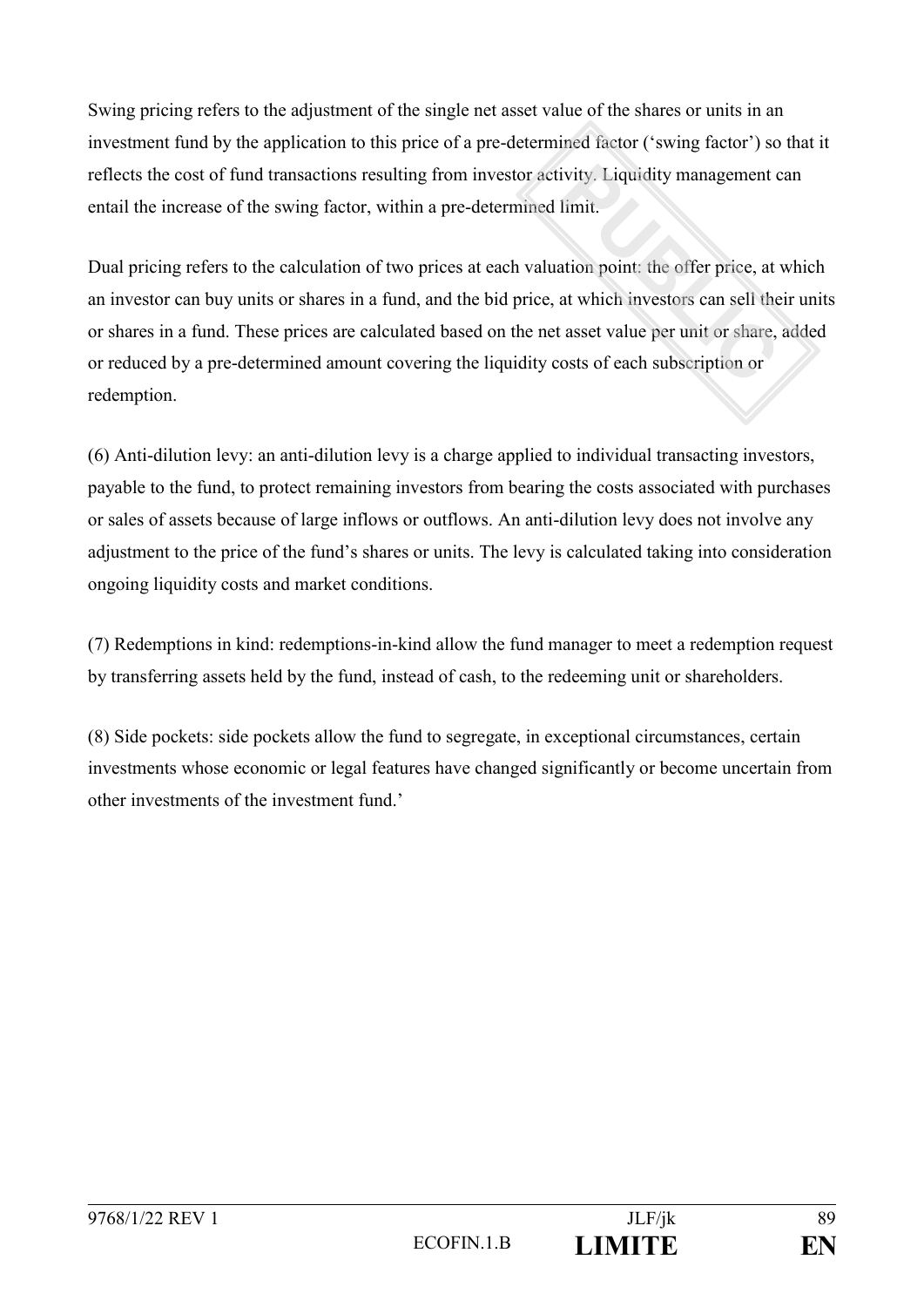## **ANNEX III**

In Annex I, Schedule A, the table, point 1.13 is replaced by the following:

1.13. Procedures and conditions for repurchase or redemption of units, and circumstances in which repurchase or redemption may be suspended or other liquidity management tools may be activated.

1.13. Procedures and conditions for repurchase or redemption of units, and circumstances in which repurchase or redemption may be suspended or other liquidity management tools may be activated. In the case of investment companies having different investment compartments, information on how a unitholder may pass from one compartment into another and the charges applicable in such cases.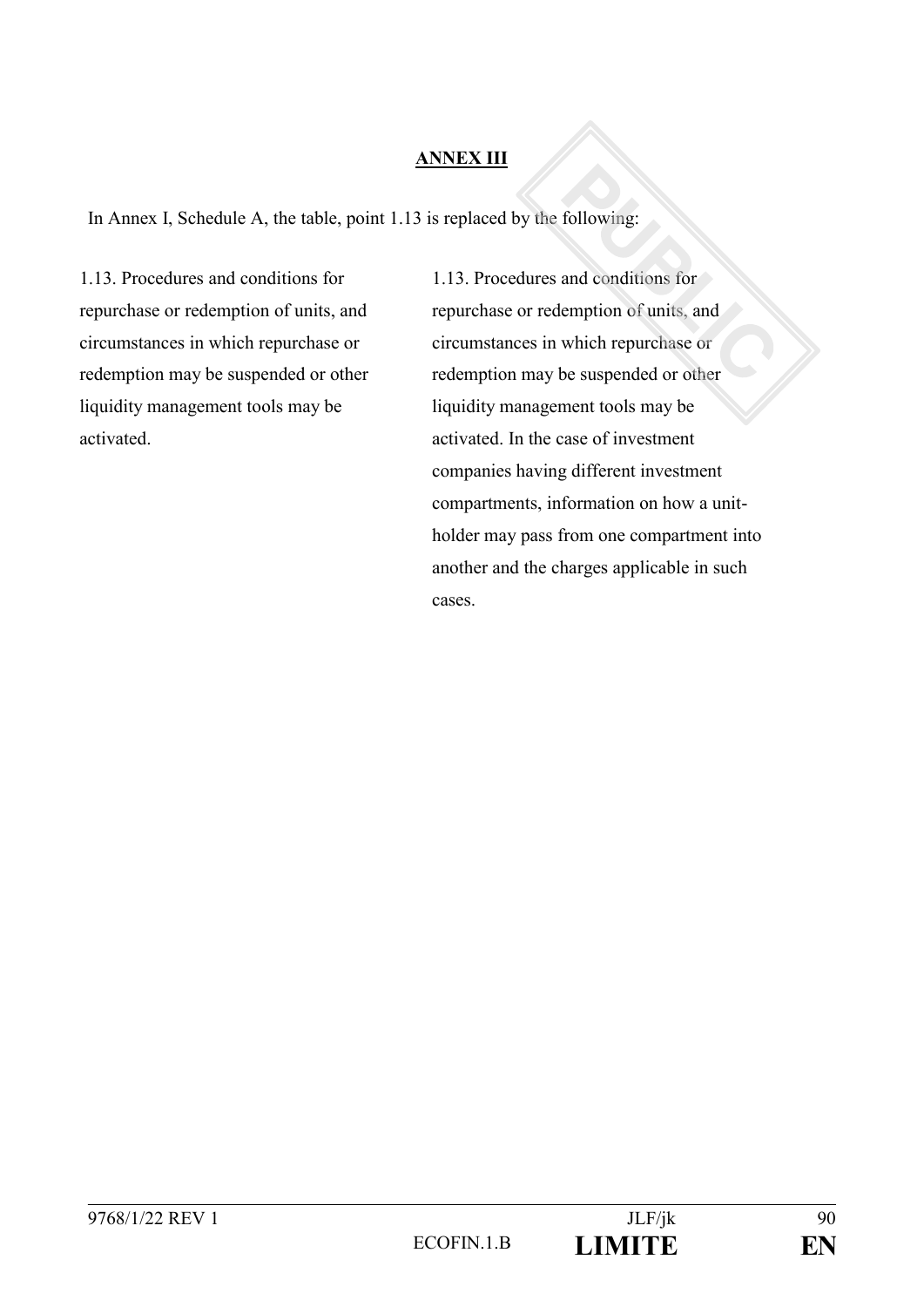# **ANNEX IV**

# **'ANNEX IIA**

# **LIQUIDITY MANAGEMENT TOOLS AVAILABLE TO UCITS**

(1) Suspension of redemptions and subscriptions: suspension of redemptions and subscriptions implies that investors are temporarily unable to redeem or purchase fund's shares or units.

(2) Redemption gates: a redemption gate is a temporary restriction of the right of shareholders to redeem their units. This restriction is partial, so that investors can only redeem a certain portion of their units.

(3) Notice periods: a notice period refers to the period of advance notice that investors must give to fund managers when redeeming their units. The use of notice periods as a liquidity management tool entails extending the period of advance notice to provide the fund manager with the possibility of addressing redemption requests within a longer time frame.

(4) Liquidity fees on redemption: a pre-determined fee, expressed in percentage of the investment, is paid to the fund by investors when redeeming their fund's units. It reflects the cost of achieving liquidity and ensures that investors who remain in the fund are not unfairly disadvantaged when other investors redeem their units during the period. Liquidity management can entail the increase of the redemption fee.

(5) Swing and/or dual pricing: these mechanisms can be used to minimise the impact of redemptions and subscriptions to the value of the investment portfolio.